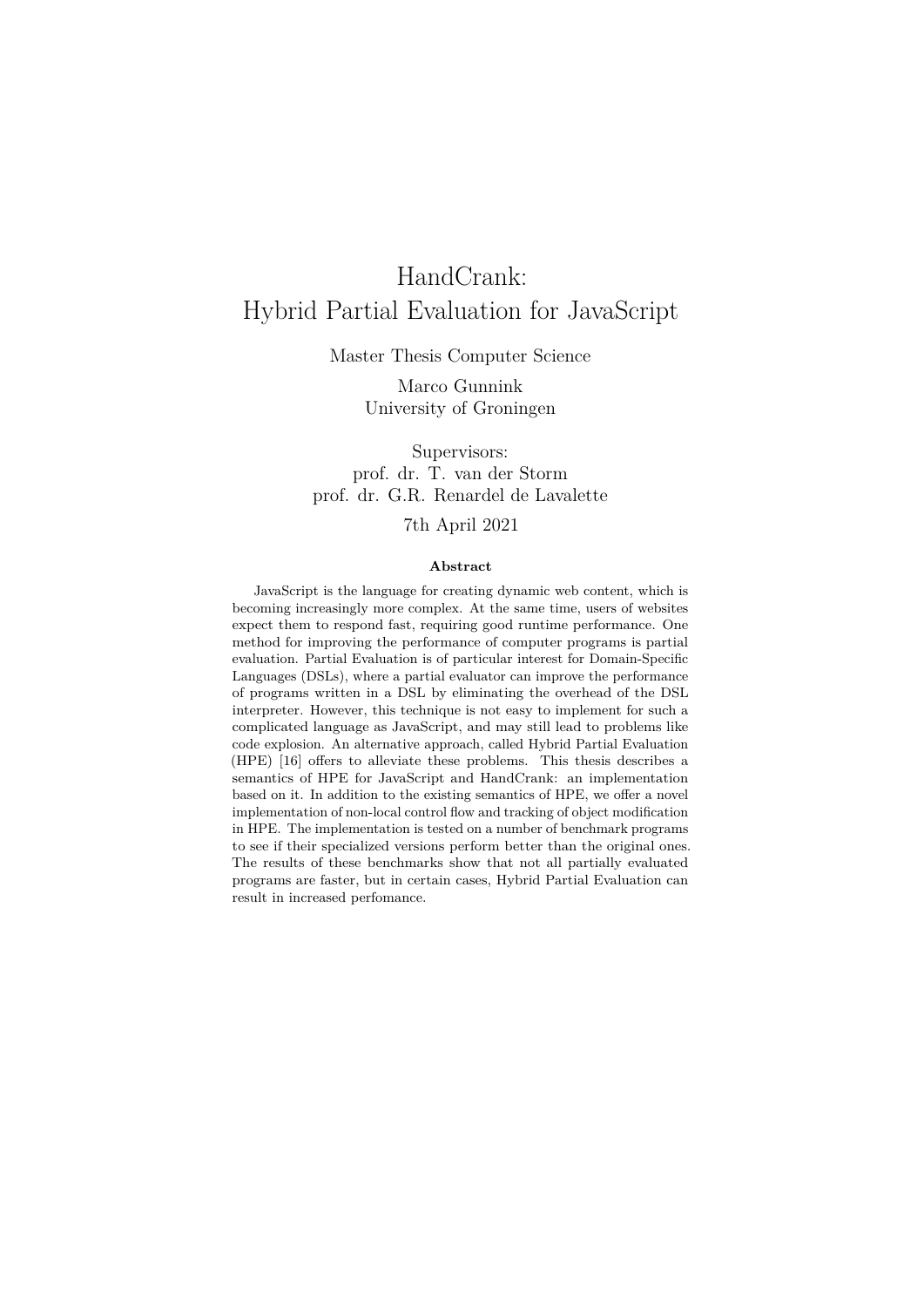The only difference between science and screwing around, is writing it down.

> Alexander Jason, via Adam Savage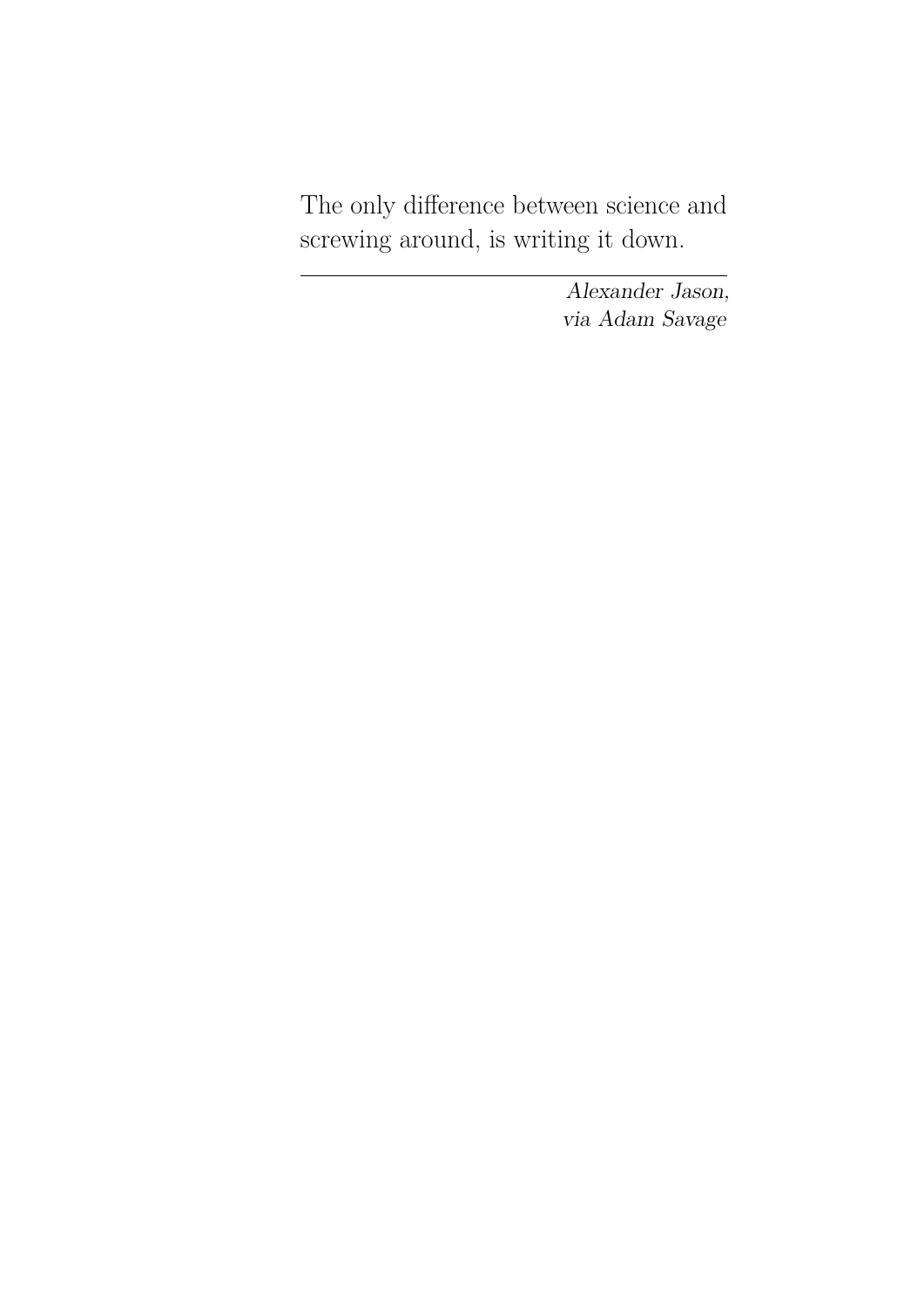# **Acknowledgements**

First and foremost, I would like to thank my supervisor, Tijs van der Storm, for his patience and feedback. It took a while, but we got it done.

Secondly, I thank my mom & dad, brother, and sisters for their emotional support, and polite nodding when I ramble on about my research.

Finally, I want to thank Matthia Sabatelli and Ynte Tijsma for their feedback and occasional doses of (in)sanity.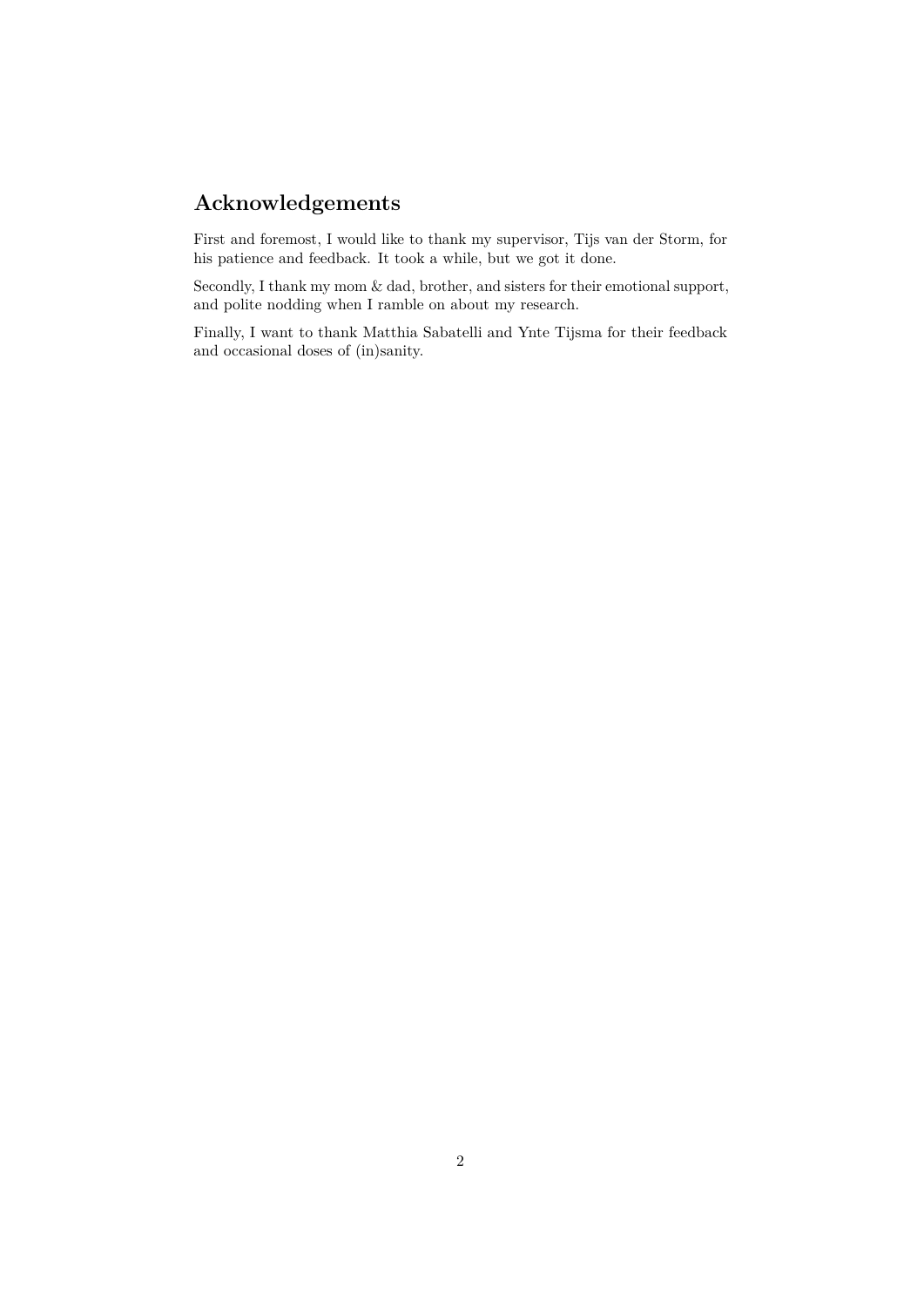# **Contents**

| 1                       | Introduction                                                                              | 5              |
|-------------------------|-------------------------------------------------------------------------------------------|----------------|
|                         | 1.1                                                                                       | $\overline{5}$ |
| $\bf{2}$                | JavaScript                                                                                | 7              |
|                         | 2.1                                                                                       | $\overline{7}$ |
|                         | 2.2                                                                                       | 8              |
|                         | 2.3<br>Data Types $\ldots \ldots \ldots \ldots \ldots \ldots \ldots \ldots \ldots \ldots$ | 10             |
|                         | 2.4                                                                                       | 12             |
|                         | 2.5                                                                                       | 13             |
|                         | 2.6<br>Objects                                                                            | 18             |
|                         | 2.7                                                                                       | 19             |
|                         | 2.8                                                                                       | 21             |
| 3                       | <b>Partial Evaluation</b>                                                                 | 22             |
|                         | 3.1                                                                                       | 23             |
|                         | 3.2                                                                                       | 24             |
|                         | 3.3                                                                                       | 25             |
| $\overline{\mathbf{4}}$ | Alternator                                                                                | 27             |
|                         | 4.1<br>Structure                                                                          | 27             |
|                         | 4.2                                                                                       | 27             |
|                         | 4.3                                                                                       | 28             |
|                         | 4.4                                                                                       | 29             |
|                         | 4.5                                                                                       | 30             |
|                         | 4.6                                                                                       | 31             |
|                         | 4.7                                                                                       | 34             |
| 5                       | HandCrank                                                                                 | 36             |
|                         | 5.1                                                                                       | 36             |
|                         | 5.2                                                                                       | 36             |
|                         | 5.3                                                                                       | 36             |
|                         | 5.4                                                                                       | 37             |
|                         | 5.5<br>Specializing Functions $\ldots \ldots \ldots \ldots \ldots \ldots \ldots \ldots$   | 38             |
|                         | 5.6                                                                                       | 38             |
|                         | 5.7                                                                                       | 40             |
|                         | 5.8                                                                                       | 41             |
| 6                       | <b>Testing</b>                                                                            | 54             |
| 7                       | Benchmarking                                                                              | 55             |
|                         | 7.1                                                                                       | 55             |
|                         | 7.2                                                                                       | 55             |
|                         | 7.3                                                                                       | 58             |
|                         | 7.4                                                                                       | 59             |
|                         | 7.5                                                                                       | 61             |
|                         |                                                                                           |                |
| 8                       | Discussion and Future Work                                                                | 64             |
| 9                       | Conclusion                                                                                | 65             |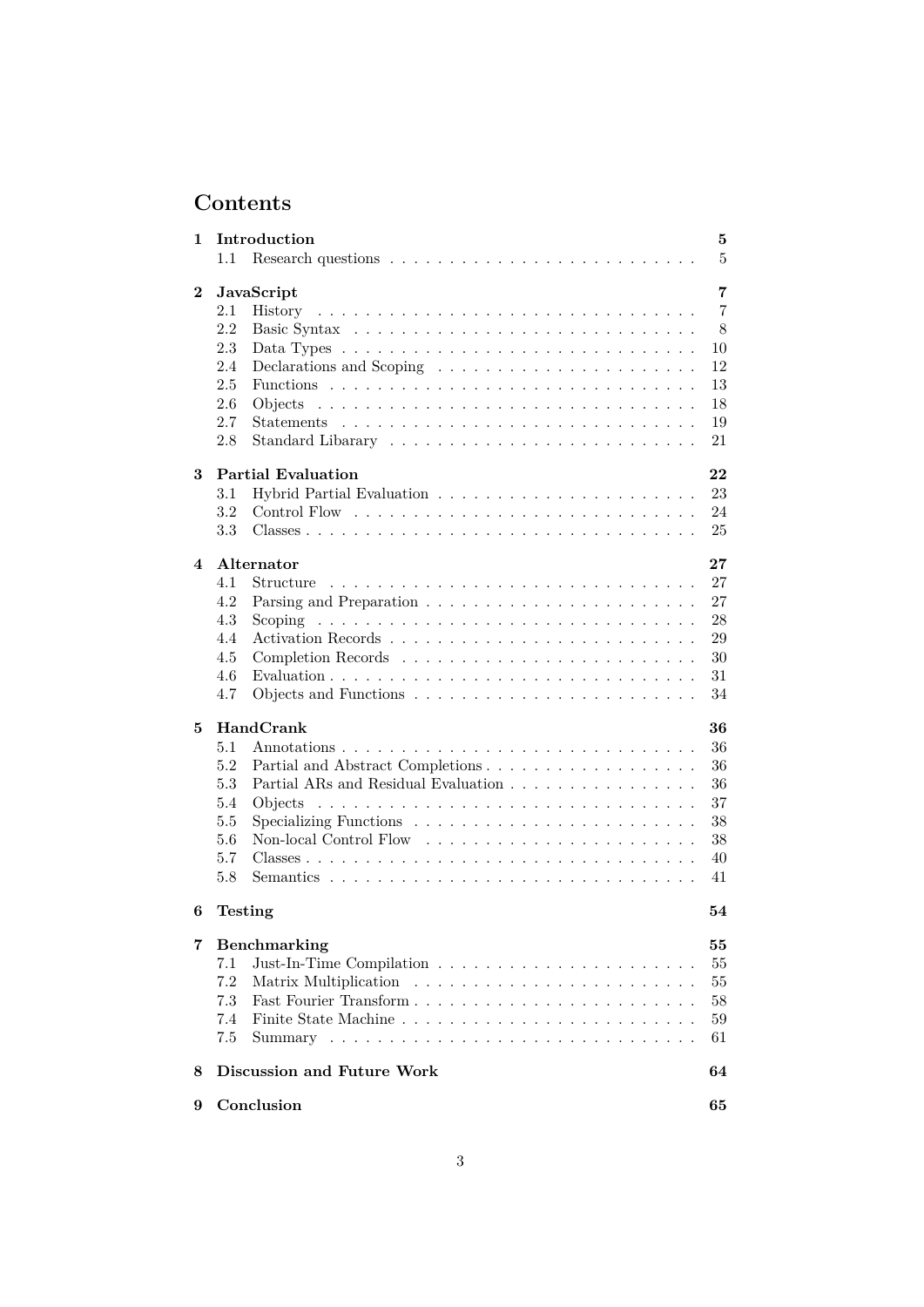| Glossary               | 66 |
|------------------------|----|
| References             | 69 |
| A AST                  | 71 |
| <b>B</b> Residual code | 73 |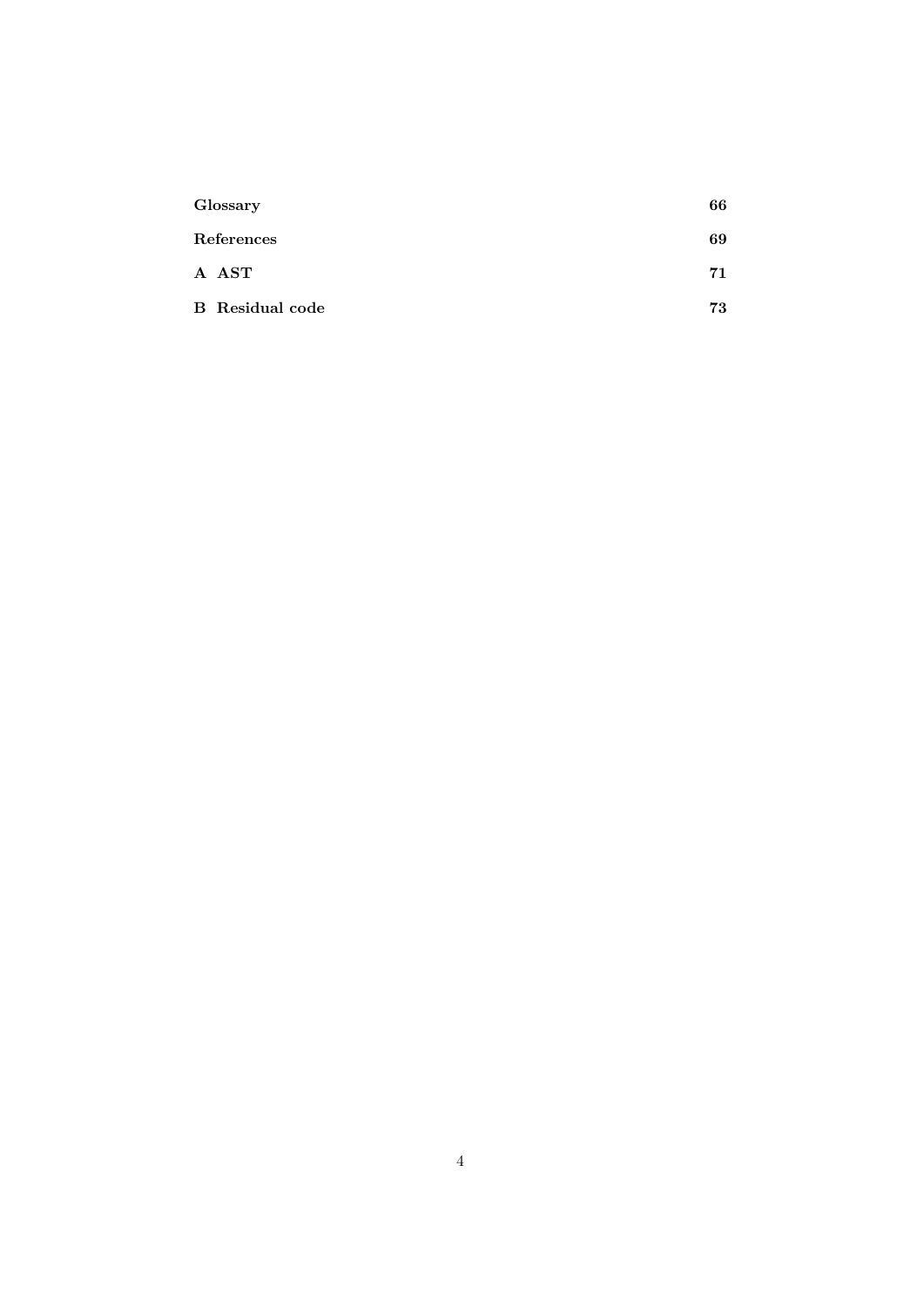# <span id="page-5-0"></span>**1 Introduction**

JavaScript is one of the most popular programming languages today. Not only is it effectively the only language for making web pages dynamic, it is now also used on the web servers that serve those pages, and in database systems that provide their content. With the ever increasing popularity of the web, and interactive web pages, JavaScript programs have gotten larger and more complicated. At the same time, visitors of these web pages expect them to be fast and responsive. Developers of web pages and web browsers are therefore constantly working towards faster execution of JavaScript code.

One technique for optimizing computer programs is partial evaluation, also called partial computation [\[6\]](#page-69-1). With partial evaluation a program is specialized by evaluating parts of the program that depend on static data. This is of particular interest for the implementation of DSLs [\[7\]](#page-69-2). Programs written in a DSL are usually executed by an interpreter written in a general-purpose language. While that makes writing those programs easier, their performance suffers because the interpreter of the DSL causes an execution overhead at runtime. This problem can be solved with the help of partial evaluation. A partial evaluator can combine a program written in a DSL with its interpreter, and generate the same program in the general purpose language that the interpreter is written in. It creates a specialized version of the interpreter for just that program.

Partial evaluators generally fall into one of two categories: online and offline. Offline partial evaluation uses binding time analysis [\[8\]](#page-69-3) to determine which parts can be evaluated at compile-time to generate optimized code which is executed later, whereas online partial evaluation gathers the required information during evaluation.

Partial evaluation is not without its problems, one of which is that it can lead to code explosion, which is undesirable when the code needs to be transported over the internet to end users when a website is visted. HPE [\[16\]](#page-70-0) is a technique for online partial evaluation combined with ideas from offline partial evaluation. This technique forgoes the binding time analysis in order to simplify the partial evaluator, and instead relies on the programmer to indicate which parts of the program are to be partially evaluated. With this control over the partial evaluation process, the programmer can prevent code explosion.

#### <span id="page-5-1"></span>**1.1 Research questions**

In this thesis we apply the ideas of Hybrid Partial Evaluation to the JavaScript programming language by building a hybrid partial evaluator for JavaScript in JavaScript. The two main research questions we aim to answer in this thesis are:

- How can Hybrid Partial Evaluation be implemented for JavaScript?
- Does Hybrid Partial Evaluation of JavaScript result in measurable performance gains?

We will first give a detailed overview of the JavaScript language in section [2,](#page-7-0) followed by partial evaluation and in particular Hybrid Partial Evaluation in section [3.](#page-22-0)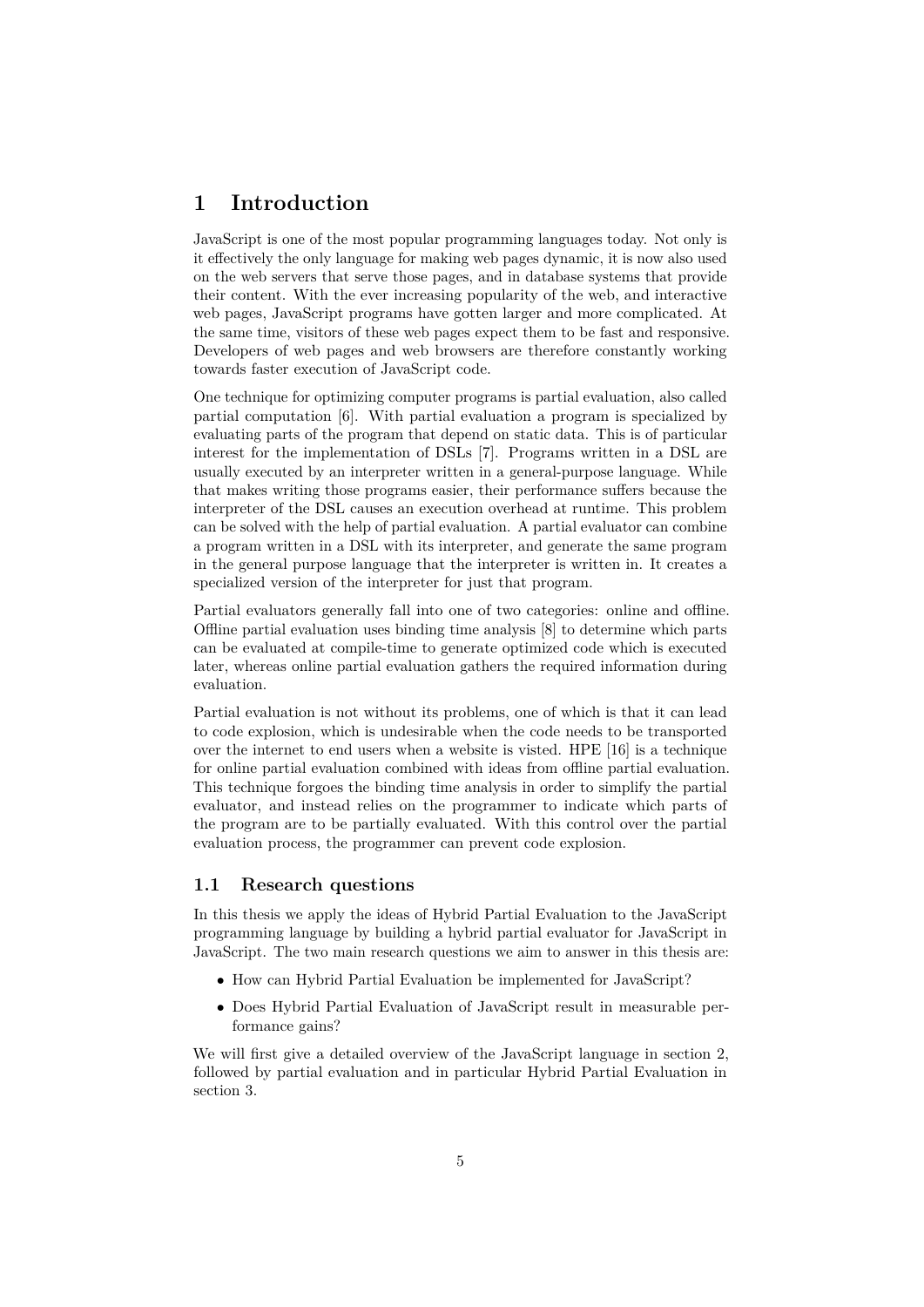To answer the first research question, we built a JavaScript interpreter in JavaScript, which is explained in section [4,](#page-27-0) and on top of it a hybrid partial evaluator, described in section [5.](#page-36-0) The second half of the research is described in sections [6](#page-54-0) and [7,](#page-55-0) where we test the validity of our software and measure the performance impact of hybrid partial evaluated code. Finally, in sections [8](#page-64-0) and [9](#page-65-0) we discuss our work and findings, provide perspectives on future work, and answer the research questions.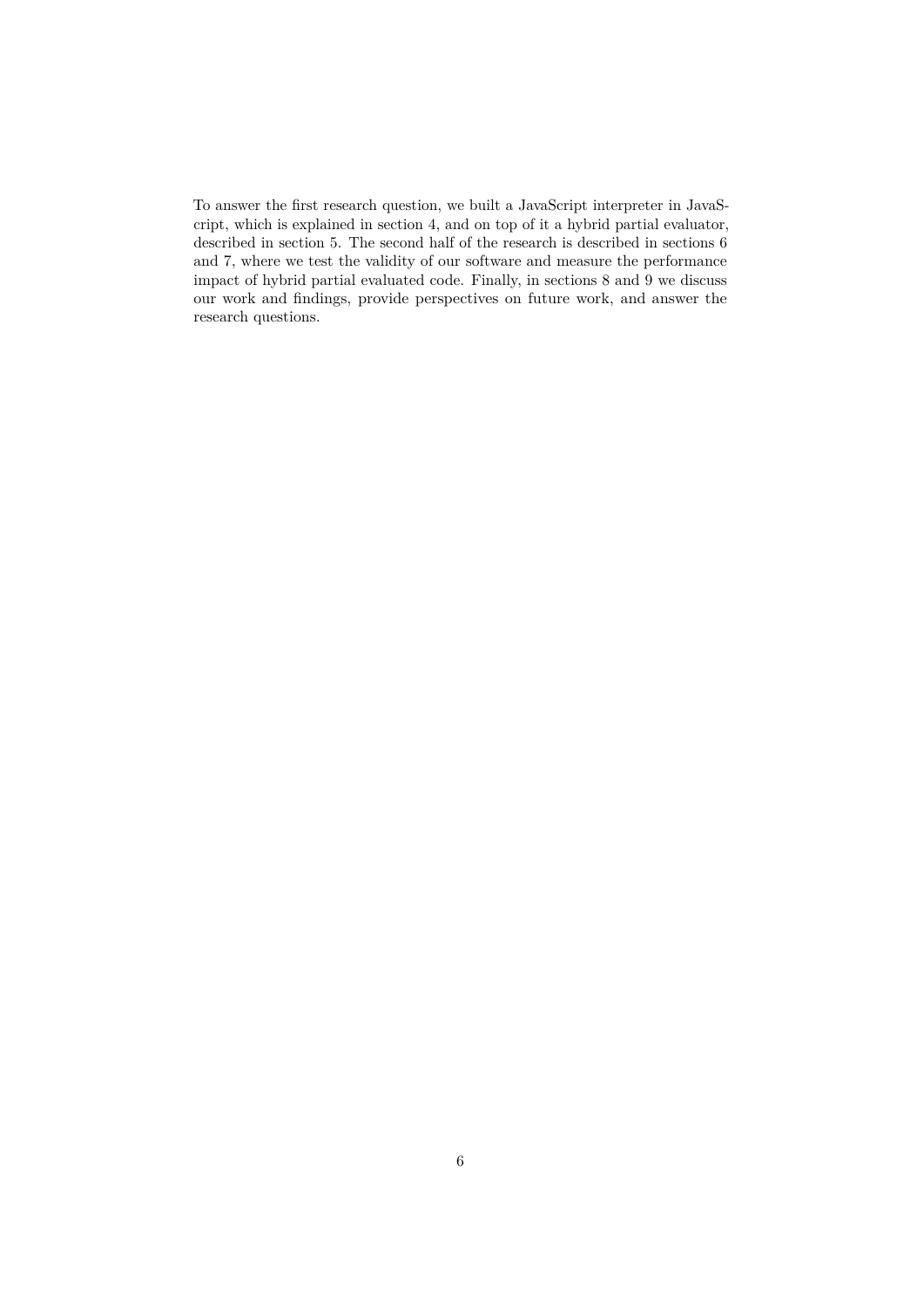# <span id="page-7-0"></span>**2 JavaScript**

JavaScript is a high-level, imperative, object-oriented programming language. It is used primarily in combination with HTML and CSS to provide interactivity on web pages. This section will give an overview of the JavaScript language, and will focus in particular on the features and behaviours of JavaScript that set it apart from other languages.

While most commonly known and referred to as 'JavaScript', the language described herein is technically known as 'ECMAScript'. Named after the organization that manages the language standard, Ecma International, because the name JavaScript is a trademark of the Oracle Corporation and the members of the standards committee could not agree on another. Nevertheless, we shall use the term JavaScript for most of this document and use ECMAScript when referring to the standard or a specific version of it.

To keep the description relatively simple, we will only discuss the strict mode variant of JavaScript, introduced in ECMAScript 5, which is recommended for use in new code. Strict mode has slightly different syntax and semantics from non-strict 'sloppy mode' to accomodate potential future changes to the language, it converts silent mistakes into errors, and removes some features that inhibit optimizations. Furthermore, we will not discuss the APIs involved in manipulating web pages, which are not part of the ECMAScript specification itself but managed by various different standards under the purview of the World Wide Web Consortium (W3C). Finally, as the language continually evolves, this document cannot reflect the latest version of the standard, instead it is based on the 9th edition: ECMAScript 2018.

#### <span id="page-7-1"></span>**2.1 History**

JavaScript was developed in 1995 by Brendan Eich for the Netscape Navigator web browser [\[14\]](#page-70-1). Despite the name and syntax similarities, JavaScript is not a subset or dialect of the Java programming language. Its development, however, was prompted by Java being positioned as the language to add interactivity to the web. While Netscape Communications had initially partnered up with Sun's JavaSoft to integrate the Java language with their browser, they simultaneously tasked Eich with developing a language that could be run by the browser directly. Eich's original design was a Scheme-like language, named LiveScript, but the name and syntax were soon changed to appeal more to programmers familiar with the C family of languages. The first version of JavaScript was finally shipped with Netscape Navigator 2.0 in december of 1995.

In 1996, Microsoft released version 3.0 of their own browser, Internet Explorer, with JScript, reverse-engineered from the Netscape implementation. While their version was mostly compatible with that of Netscape, the differences between the two were large enough to require significant workarounds, especially when interacting with elements on a web page. This lead to programmers favouring one implementation over the other and labeling their site as "Best viewed with Internet Explorer" or "Best viewed with Netscape". To overcome these issues, Netscape Communications submitted JavaScript for standardization to Ecma International, who published the first version of the ECMA-262, the ECMAScript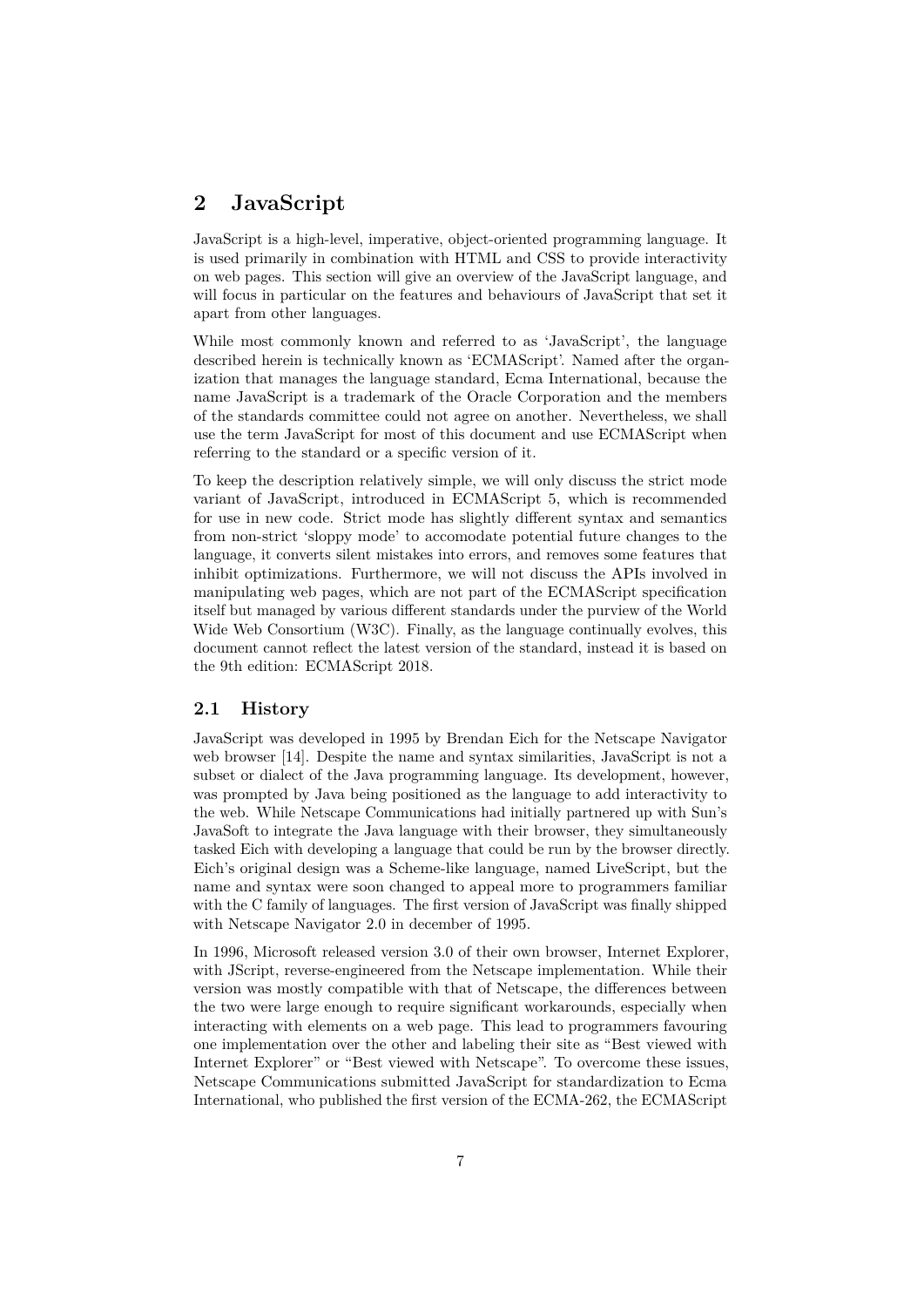standard in June 1997 [\[13\]](#page-69-4).

The second edition of the standard, published in 1998, only made some small changes to keep the text in line with the corresponding ISO/IEC standard. But the third edition added major features and fixes, in 1999. Although work on it started right after the release of version 3, the fourth edition was never finished. By 2003 progress toward the new language version had halted almost entirely. The standards committee could not agree on which direction to take the language in: some members wanted to add a large number of new features to support *programming in the large*, while others were afraid those features would be incompatible with existing code and would thus "break the web". Eventually, in 2007, it was decided to have two subcommittees working in parallel, with one subcommittee working on the new features as ECMAScript 4, while the other worked on version 3.1. The latter a less ambitious update to the existing standard focused on security, stability, and compatibility between implementations. This version progressed steadily, but ECMAScript 4 turned out too ambitious and once again progress on it stalled. Finally, in 2008, the committee decided that version 4 would be withdrawn and the next standard of the language would be based on version 3.1. It was released in December 2009 as ECMAScript 5.

The efforts on ECMAScript 4 were not entirely wasted as some of its features were incorporated into ECMAScript 6, under the name *Harmony*. This version was released in 2015 as ECMAScript 2015. From this version on, the standard is updated yearly with smaller changes that remain backwards compatible. This backwards compatibility is an important goal for the ECMAScript standards committee as they want to ensure that existing websites will keep functioning as intended even when they are no longer updated. At the same time, supporting old code also means retaining features that are no longer desirable, or behaviours that were originally unintended quirks of the engine, but which old code came to rely upon.

While the Netscape browser is now obsolete, its legacy lives on in Firefox, which uses the SpiderMonkey JavaScript engine. Other notable webbrowsers include Chromium and Google Chrome, which use V8, Microsoft Edge, which formerly used Chakra and now also V8, Safari, using JavaScriptCore, and Opera, which used various proprietary JavaScript engines before also switching to V8.

Although JavaScript was originally designed for use as client-side code in web pages, it has also become popular on the server via Node.js. This is a JavaScript platform based on the V8 engine that also powers Chromium. In addition to the core ECMAScript library, Node.js also provides built-in APIs for manipulating files, creating arbitrary network connections, and running other programs. Beyond those, Node.js comes bundled with the Node Package Manager (NPM), a tool and ecosystem for using, creating and distributing JavaScript packages. These packages range from small single-function utilities to grand frameworks, and the official NPMjs.com repository has almost 1.5 million publicly available packages.

#### <span id="page-8-0"></span>**2.2 Basic Syntax**

The syntax of JavaScript is very similar to that of Java and C. Scripts are composed of one or more statements, which are executed in order. Statements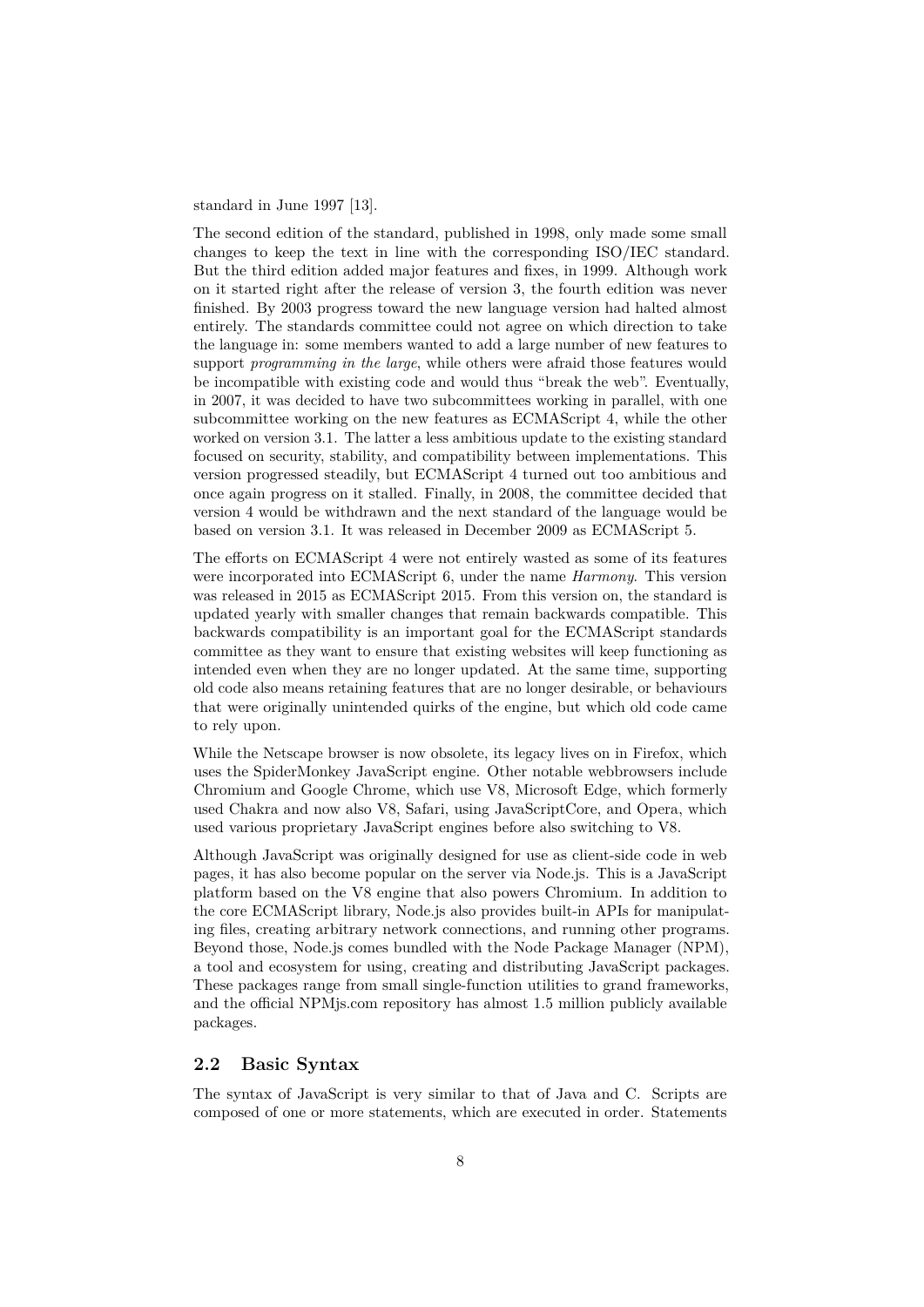Listing 1: JavaScript example

```
1 // This is a line comment
2 /* This is a
3 block comment */
 4
5 // Execute the script in strict mode
6 "use strict";
 7
8 // Declare function power that takes 2 parameters named 'x', and 'n'
9 function power(x, n){
10 // Declare local variable 'ret' initialized to 1
11 let ret = 1;
12 // Loop while n is greater than 0
13 while(n > 0){
14 // Assign ret times x to ret
15 ret = ret * x;16 // Decrement n by 1
\label{eq:17} \texttt{n--};18 }
19 // Return the value of ret
20 return ret;
_{21} \}22
23 // Declare global variable 'x' initialized to a random value using the
24 // built-in method random of the global Math object
25 var x = Math.random();
26 // Call power with arguments x and 2
27 var p = power(x, 2);
28 // Print the result to the standard output, prefixed by a string
29 console.log("x*x =", p);
```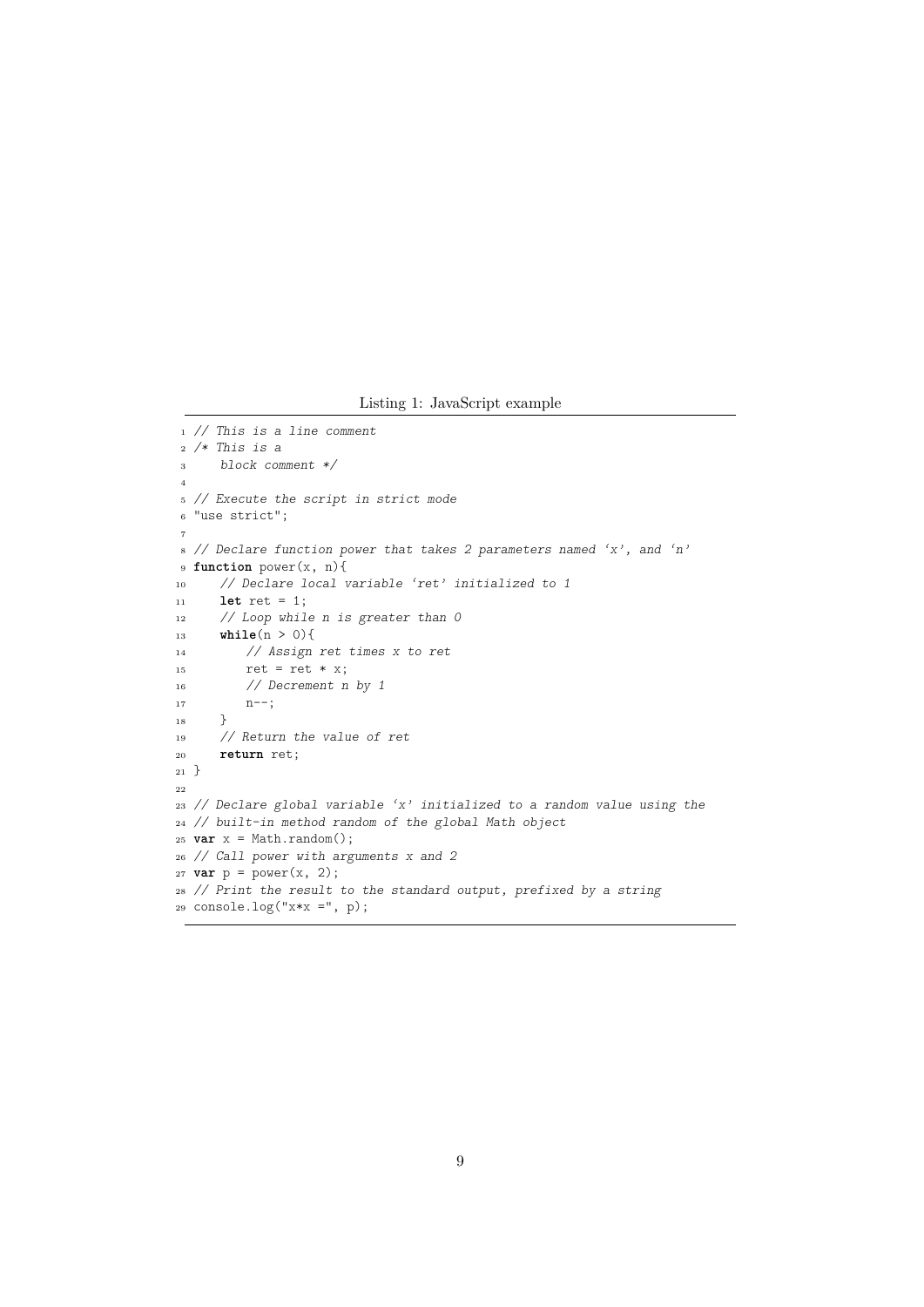are terminated with a semicolon, except for block statements, but the programmer may omit them. Where expected semicolons are absent, the interpreter will insert them automatically, however, this can have surprising results. Listing [2](#page-11-0) shows a very brief overview of the JavaScript syntax, and an example program can be found in listing [1.](#page-9-0) Note that the real syntax is far more complicated, however the elements shown are most relevant to the further research in this thesis.

## <span id="page-10-0"></span>**2.3 Data Types**

JavaScript has 7 primitive data types:

- 1. Boolean: the values **true** and **false**.
- 2. Number: a value with the range and behaviour of the IEEE-754 double precision floating point format [\[9\]](#page-69-5).
- 3. String: an immutable sequence of UTF-16 code points.
- 4. undefined: which indicates a missing value.
- 5. **null**: which indicates an empty value.
- 6. Object: a set of key/value pairs, used as the building block for more complex data.
- 7. Symbol: a unique and opaque value, used mainly as object property keys to avoid namespace conflicts.

Additionally, there are two more data types that are a special kind of object:

- 1. Array, an object with primarily numeric property keys, a length property, and methods for manipulating sequences of values.
- 2. Function, an object that can be invoked by a call expression to execute code associated with the object.

As a dynamically typed language, variables, parameters, and functions do not need to be declared with a type, and differently typed values may be assigned to the same identifier. Similarly, objects and arrays can store values of different types within the same container.

Some operators and built-in functions will convert incompatible operands. For example, the equality operator == will try to convert operands of different types before comparing them. It considers " $1" == 1$  to be true. This is also known as type coercion. The 'strict' equality operator ===, on the other hand, does not do this, and considers operands of different types unequal.

The plus operator + is used for both addition and string concatenation. If either of its operands is a string, it will convert the other to a string as well and return their concatenation, otherwise their sum. The other arithmetic operators, -, \*, /, % (remainder), \*\* (exponentiation), will attempt to convert both their operands to numbers, returning NaN (Not a Number) when that is impossible.

The **typeof** operator can be used to retrieve the type of a variable or expression. It returns one strings "boolean", "number", "string", "undefined", or "symbol" for values with that type. For objects, arrays, and **null**, it returns "object", which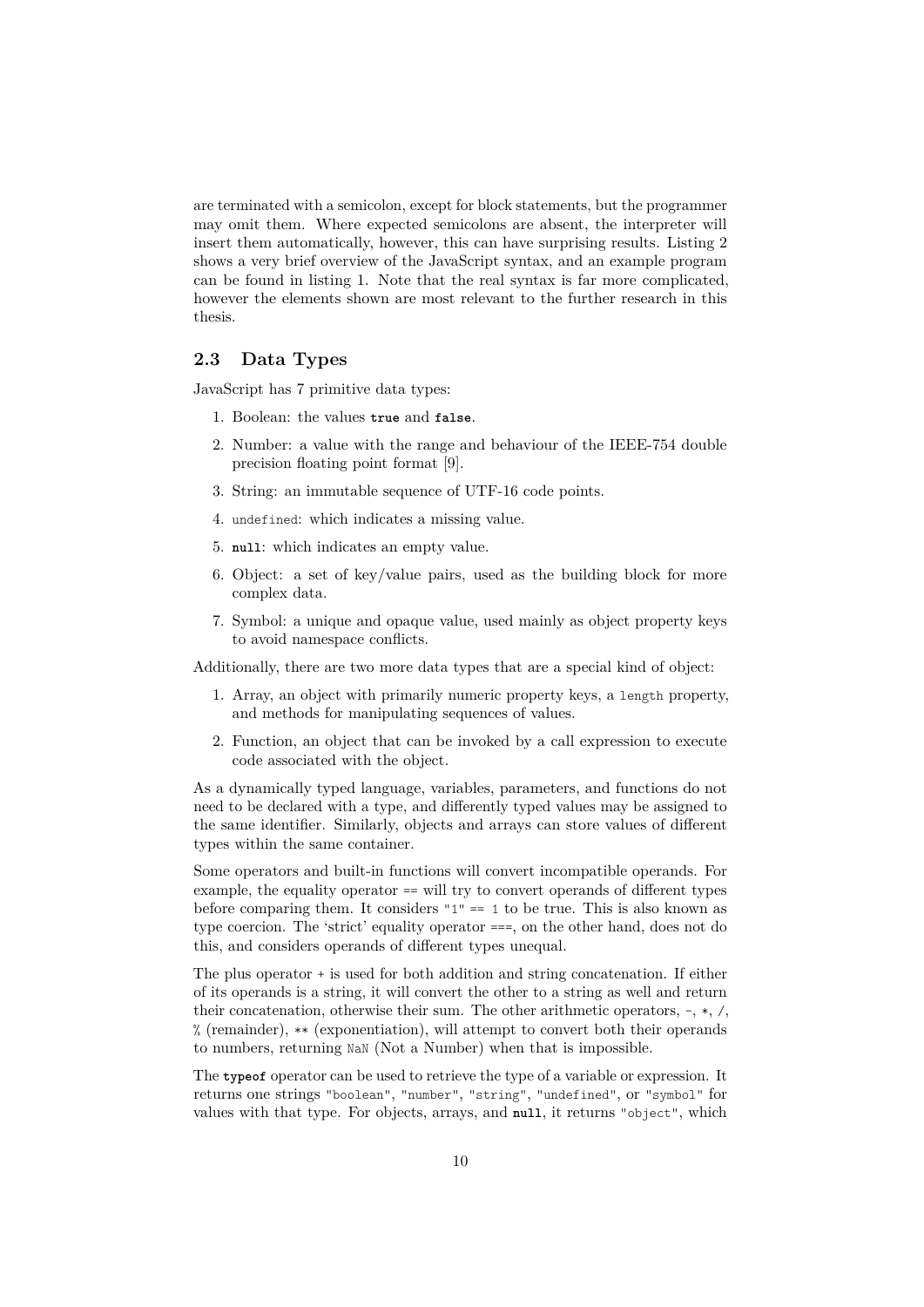Listing 2: JavaScript syntax

```
1 Script ::= ( Stmt | Decl )*
2 Stmt ::= Expr ';'
3 | 'if' '(' Expr ')' Stmt
      4 | 'while' '(' Expr ')' Stmt
5 | 'for' '(' (Expr | Decl)? ';' Expr? ';' Expr? ')' Stmt
6 | 'break' label? ';'
      7 | 'continue' label? ';'
     8 | 'return' Expr? ';'
9 | '{' ( Stmt | Decl )* '}' /* block statement */
10 Expr ::= Literal
11 | id /* read variable */
12 | Expr '.' id /* read object property */
13 | Expr '[' Expr ']' /* read object property */
14 | Expr '(' Expr* ')' /* function call */
15 | 'function' id? '(' id* ')' Body /* function expression */
16 | '(' id* ')' '=>' (Expr | Body) /* arrow function */
17 | 'class' id? ('extends' Expr)? '{' ClsElm* '}' /* class expression
         */
18 | id AssOp Expr /* variable (re-)assignment */
19 | id BinOp Expr
20 | UnOp id
21 Decl ::= ('var' | 'let') id ('=' Expr)? /* variable declaration */
22 | 'const' id '=' Expr /* constant declaration & initialization */
23 | 'function' id '(' id* ')' Body /* function declaration */
24 | 'class' id ('extends' Expr)? '{' ClsElm* '}' /* class declaration
         */
25 Literal ::= <number> | "<string>" | '<string>' | true | false | null
26 | '{' Prop* '}' /* object literal */
27 | '[' Expr* ']' /* array literal */
28 Body ::= '{' ( Stmt | Decl )* '}'
29 ClsElm ::= id '(' id* ')' Body /* class method */
30 | 'constructor' '(' id* ')' Body /* constructor method */
31 Prop ::= id ':' Expr
32 | '[' Expr ']' ':' Expr
33 AssOp ::= '=' | '+=' | '-=' | ... /* assignment operators */
34 BinOp ::= '+' | '-' | ... | '==' | '===' | '!=' | ... /* binary operators
      */
35 UnOp ::= '+' | '-' | 'typeof' | 'instanceof' | 'delete' | '++' | '--' /*
      unary operators */
```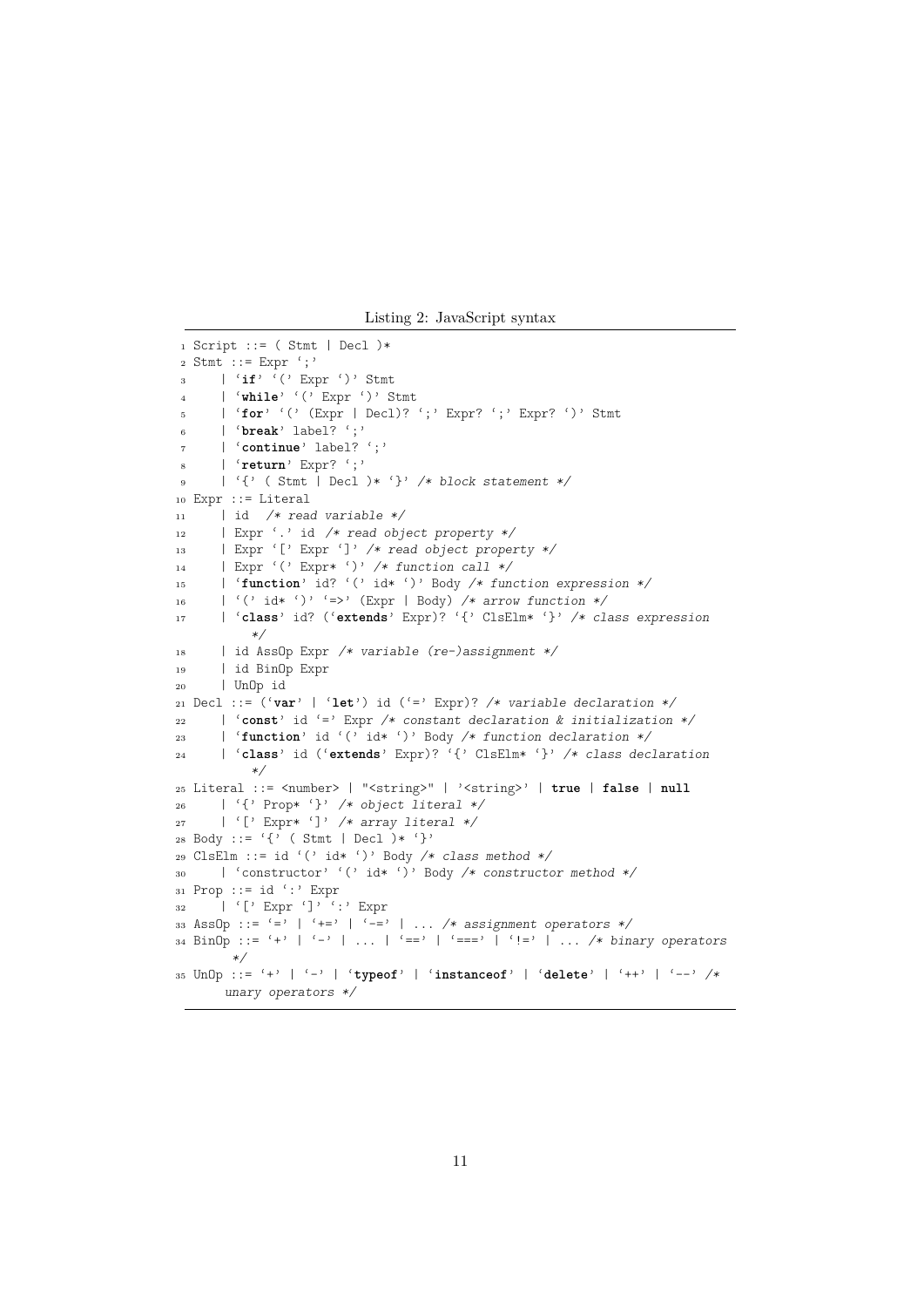Listing 3: Declarations

```
Listing 4: Destructuring
```

```
1 var a = 1;
2 if(true){
3 var b = 2;
4 let c = 3;
5 }
6 function d(e){
     var f = 6;8 const g = 7;
9 function h(){
10 var i = 8;
11 }
12 }
13 const j = function(){};
14 class K { }
15 let m;
```
<span id="page-12-2"></span> **var** [a, b] = [1, 2]; **var** {c, d} = {c: 3, d: 4}; 3 **var** [e, ...rest] = [5, 6, 7]; // rest ==  $[6, 7]$  **var** {foo: f} = {foo: 8};  $7$  //  $f = 8$ 

is unfortunate in the latter two cases, as the programmer would ususally like to distinguish those cases more clearly. But for functions, **typeof** will conveniently return "function". Finally, when applied to a variable name which is not declared, **typeof** undeclaredVariable will also return "undefined". However, when applied to a variable that is declared, but in the temporal dead zone (see [2.4\)](#page-12-0), it will throw a ReferenceError.

Finally, there is special syntax for creating regular expressions, which are mostly Perl-compatible. A regular expression literal is enclosed in single forward slashes: /ab+c/i, which creates a RegExp instance that can be used to match, search and replace in strings.

#### <span id="page-12-0"></span>**2.4 Declarations and Scoping**

Variables and functions in JavaScript are lexically scoped. There are three kinds of scope: script/global scope, function scope, and block scope, and six different ways an identifier can be declared.

All declarations in JavaScript are hoisted: while a variable can be declared wherever it is syntactically valid, after parsing the declaration is lifted to the top of the scope. Their initial value, after the scope is entered but before the declaration/initialization is evaluated, depends on the kind of declaration.

A variable declared by **var** has either global scope, when it's declared outside any function, or function scope when it is inside one. In listing [3](#page-12-1) *both* a and b have global scope. Even though b is declared in the block of the **if**-consequent, it is visible in the entire script as its declaration is lifted to the global scope. Variable f is local to the functions d and h, and i is local only to function h. Variables declared by **var** at the global scope are also accessible as properties of the global object, and vice versa: properties added to the global object are visible as if they were declared by **var** in the global scope. After **var** declared variables are hoisted, or when the are declared without an initializing expression, they have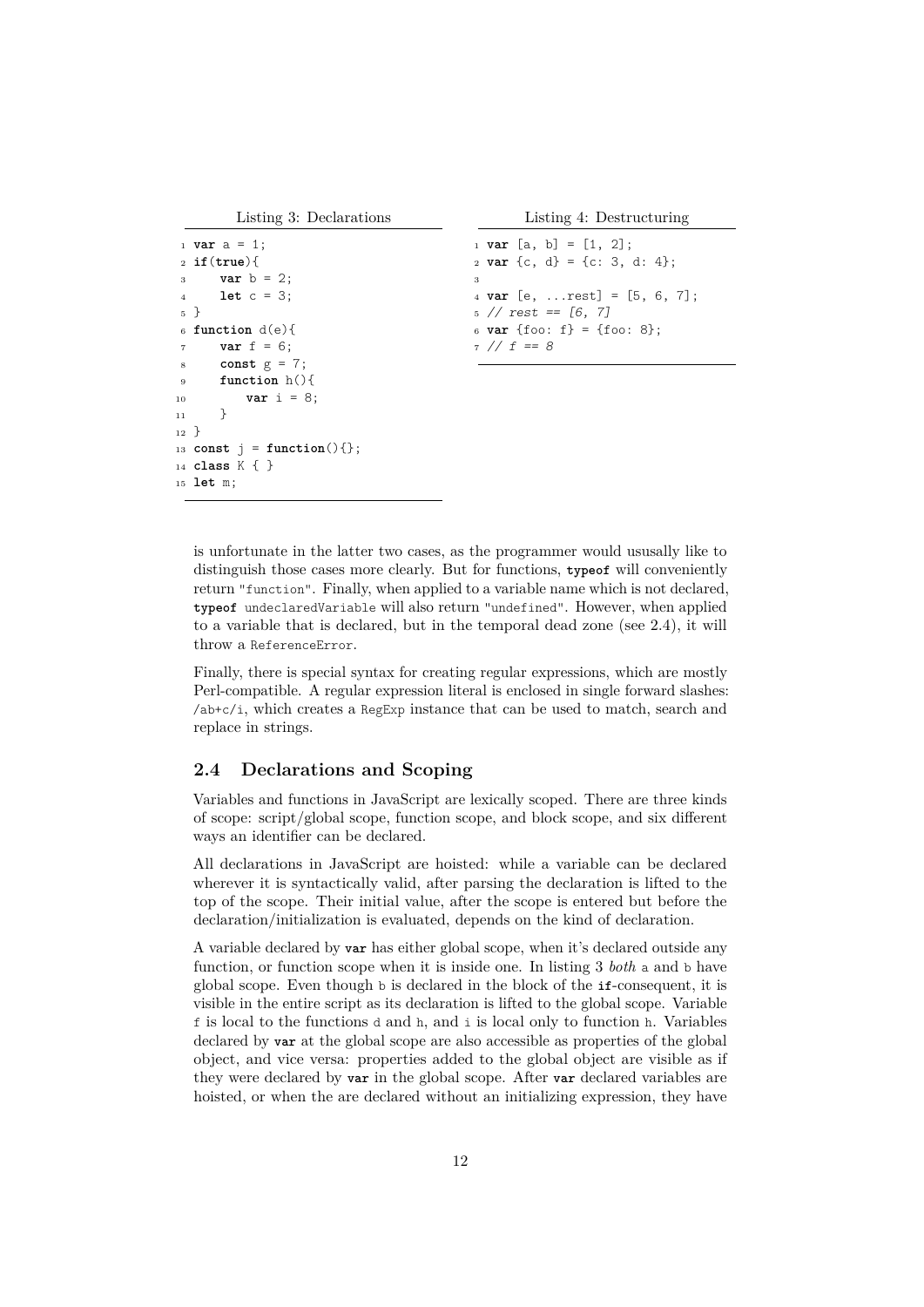an initial value of undefined. A **var** declared variable may be re-declared with **var**, which will have no effect beside the evaluation of the initializing expression.

Variables declared by **let** or **const** have block scope. In contrast to variable b in the aforementioned listing, c is local to the **if** block and not visible in the rest of the code. While j is at the same level as the global scope, and it is visible to the entire script, it is not added as a property of the global object. Like **var** variables, **let** and **const** variables are hoisted, however they may not be read from or written to before their declaration is evaluated. This is known as the temporal dead zone. A **let** declaration without an initializating expression, such as m in the code above will be initialized to undefined when its declaration is reached. Variables declared by **const** may not be reassigned and require an initializing expression.

Function declarations, such as d and h in listing [3,](#page-12-1) have the same scope as **var** declarations: d is visible to the entire script and h only inside d. Unlike **var** declarations, the definition of a function declaration is hoisted with it. That is, a declared function may be called before its declaration is reached. When multiple functions are declared with the same name, only the last one is kept. All of this applies to function *declarations* only. To function *expressions*, such as the initializataion of j, the rules of the variable's declaration apply. I.e. j may only be called after its declaration statement is evaluated, and may not be re-declared. The named parameters to a function, e in the example listing, act as **var** declared variables as well, except that no two parameters in the same function may have the same name.

Declarations of **class**es follow the same rules as those of **let**: they have block scope, may not be referenced before the declaration is evaluated, but can be reassigned. The declaration of K in listing [3](#page-12-1) could also have been written as **let** K = **class** {};.

Finally, there is syntax for destructuring declarations and assignments, as shown in listing [4.](#page-12-2) This makes it more convenient to initialize variables with values taken from objects or arrays, without needing to define temporary values.

#### <span id="page-13-0"></span>**2.5 Functions**

JavaScript has three kinds of functions: regular, arrow functions, and class constructors. All functions are also objects and can be used as values to be assigned to variables, passed as parameters, or returned from functions. A function can take zero or more parameters, although the JavaScript engine will not enforce that arguments for named parameters are actually passed. Parameters without a value will default to undefined. Conversely, a function may be called with more arguments than it has parameters. Values for those arguments can be retrieved via the built-in arguments variable. Functions may return a value to the caller via the **return** statement, if it is omitted, not reached, or written as an empty return statement, the value undefined is returned.

Regular functions can be created by a **function** declaration or a function expression. Either way, calling them has the same syntax, which can be seen in listing [5.](#page-14-0)

Besides their parameters, functions also receive a **this** value, which is also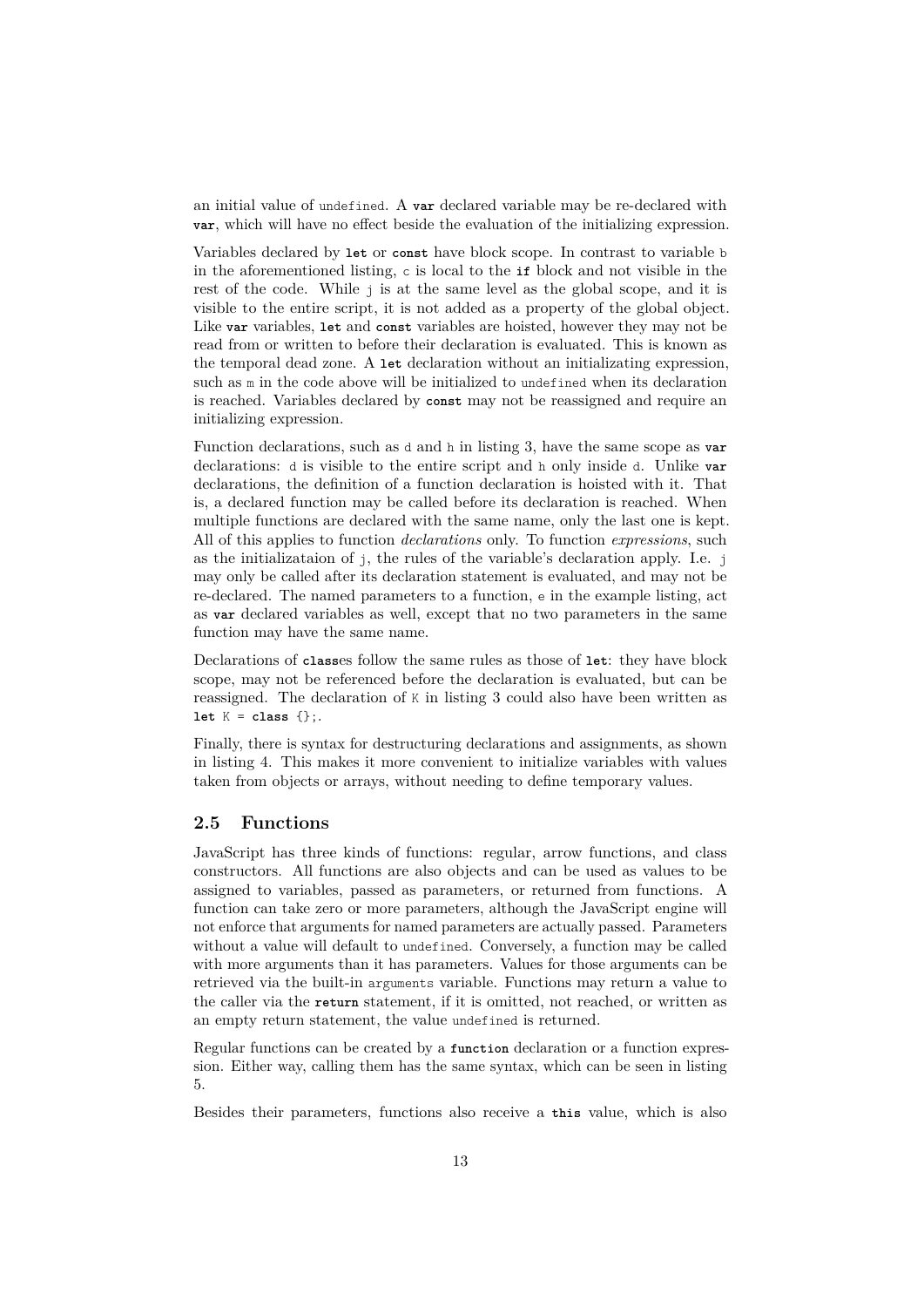Listing 5: Function parameters and returns

```
1 // Declare function foo
2 function foo(a, b){
3 console.log('foo called with: a = '+ a + ', b = ' + b);
4 }
5
6 foo(1, 2); // will print "foo called with a = 1, b = 2"
7 foo(4); // will print "foo called with a = 4, b = undefined"
s \text{foo}(5, 6, 7); // will print "foo called with a = 5, b = 6"9
10 // Create an anonymous function and assign it to bar
11 var bar = function(a){
12 if(a > 0){
13 return a * a;
14 }
15 if(a < 0){
16 return; // empty return statement
17 }
18 };
19
20 bar(2); // returns 4
21 bar(-1); // returns undefined
22 bar(0); // also returns undefined
```
available outside any function call where it is the value of the global object. Inside a function **this** depends on how the function was called. When called directly, e.g. as foo(), this will be undefined, but when called as a member of an object, e.g. object.foo(), the **this** value is set to that object. Note that this is determined at the function's call, not its definition. It is possible to define a function on one object, but call it with a different object as its **this** value. Examples of **this** can be found in listing [6.](#page-15-0)

A regular function can also be called via the **new** operator, in this case **this** is a new empty object with its prototype (see [2.6\)](#page-18-0) set to the function's **prototype** member. This forms the basis of JavaScript's object orientation system. There is, again, no specific syntax needed to make a function callable as a constructor, although by convention the name of such a function starts with a capital letter. These are called constructor functions, and an example of one is shown in listing [7.](#page-15-1)

Arrow functions have a more compact notation, as shown in listing [8,](#page-16-0) but also some limitations: they

- 1. have no declaration form and can only be created as arrow function expressions,
- 2. cannot be called with **new**,
- 3. do not receive their own **this** value, but inherit it from their lexical scope.

That last item is also considered a feature, it allows the programmer to create for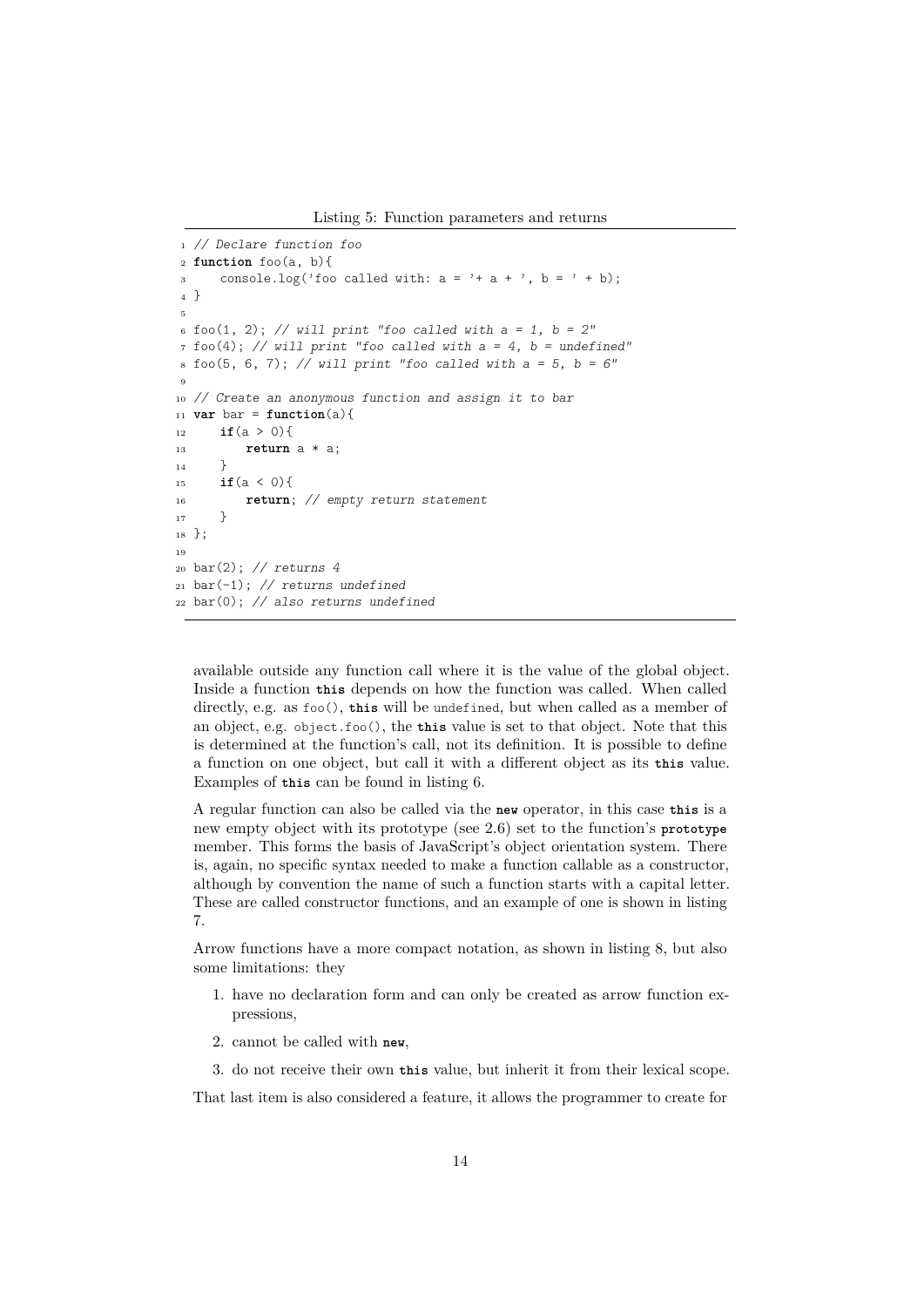Listing 6: Variations of **this**

```
1 function foo(){
2 return this;
3 }
4
5 var object = {
6 value: 42,
7 method(){
8 return this.value;
9 }
10 };
11 var other = {value: 24};
12
13 foo(); // returns undefined
14 object.method(); // returns 42
15
16 other.method = object.method; // copy a reference to the function
17 other.method(); // returns 24, the 'value' of other
18
19 object.foo = foo;
20 object.foo(); // returns 'object'
```
Listing 7: Constructor functions

```
1 function Person(name){
2 this.name = name;
3 }
4
5 // This method is available on every object created by new Person
6 Person.prototype.greet = function(){
7 return "Hello " + this.name;
8 };
9
10 var p = new Person("Gordon Freeman"); // a new object with {name: "Gordon
       Freeman"}
```

```
11 p.greet(); // returns "Hello Gordon Freeman"
```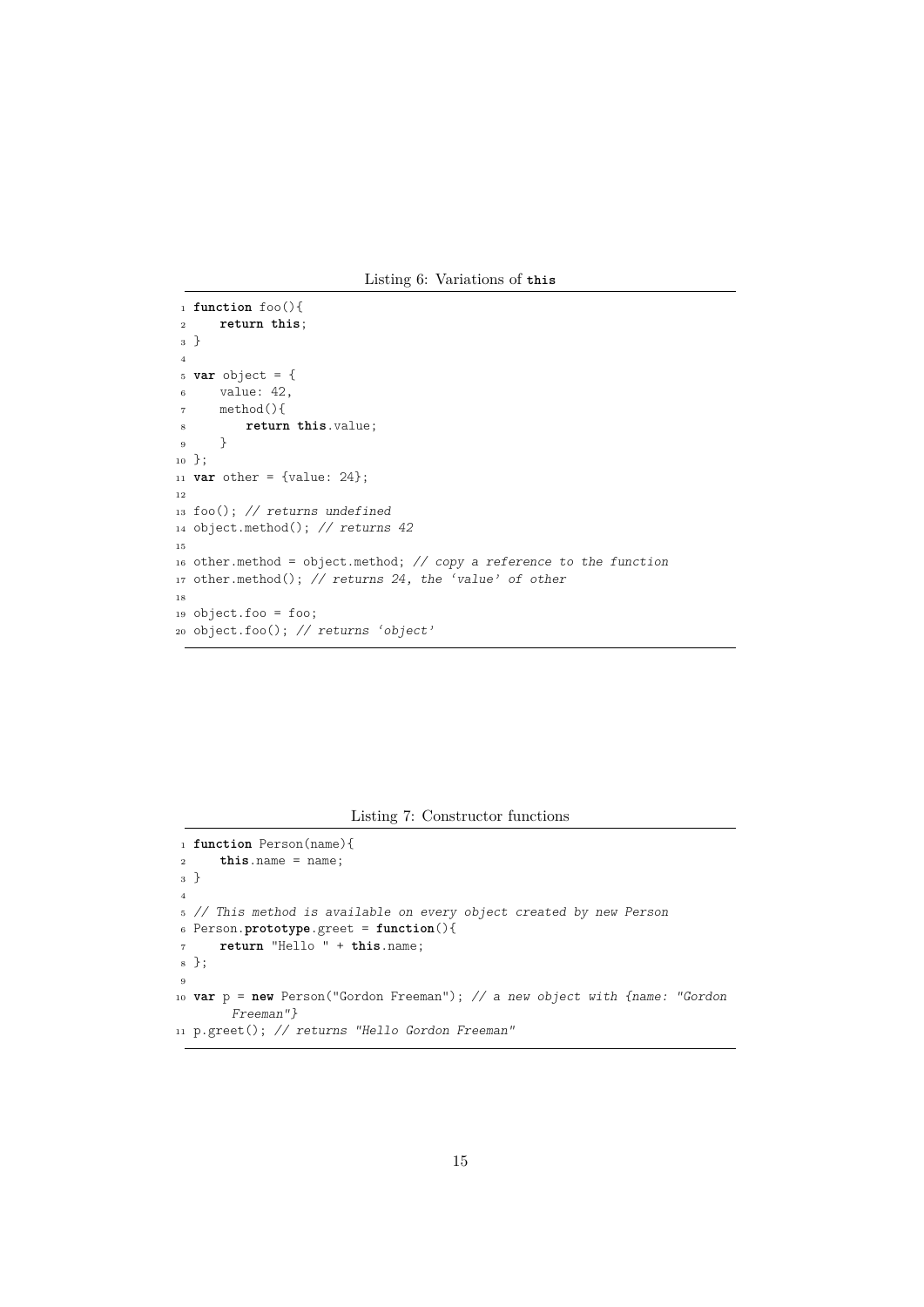```
1 // Simple arrow functions
2 var approximatePi = () => 355/113; // no arguments
3 approxmiatePi(); // returns 3.1415929203539825
4 var squarer = a => a * a;
5 squarer(2); // returns 4
6 var summer = (a, b) => a + b;
7 summer(3, 4); // returns 7
8
9 // Arrow function with a more complex body
10 var normalize = (x, y) => {
11 const len = Math.sqrt(x*x + y*y);
12 return [x / len, y / len];
13 };
14 normalize(3, 4); // returns [0.6, 0.8]
15
16 // Demonstrating the effect of 'this' inside an arrow function
17 var object = {
18 count: 10,
19 // increments 'this.count' after the given number of milliseconds
20 delayedIncrement(delay){
21 // setTimeout calls the given function after the delay,
22 // passing the global object as this.
23 setTimeout(() => \frac{1}{2} // but the arrow function ignores it
24 // and instead keeps the this value of delayedIncrement
25 this.count++;
26 console.log('incremented', this.count);
27 }, delay);
28 }
_{29} \}30
31 object.delayedIncrement();
```
example, a callback function that can refer to the **this** value of the function that creates the callback without needing to use **Function**.**prototype**.bind or create an alias variable.

The last kind of function is the class constructor. In contrast to arrow functions, class constructors must always be called via **new**. They can be created by a class declaration or class expression for clearer way of defining classes in JavaScript. The constructor function of listing [7](#page-15-1) would nowadays be written as in listing [9.](#page-17-0)

JavaScript functions support a mechanism called closures, where the variables defined outside the function scope are available within it, even outside the surrounding scope.

In listing [10,](#page-17-1) when privateCounter returns, its count variable has gone out of scope. However, the read method of the returned object can still access it as a reference to it has been captured in the closure. Better yet, the increment method can modify count and its new value is correctly retrieved by read. A new closure is created for every call to privateCounter. When other.read is called,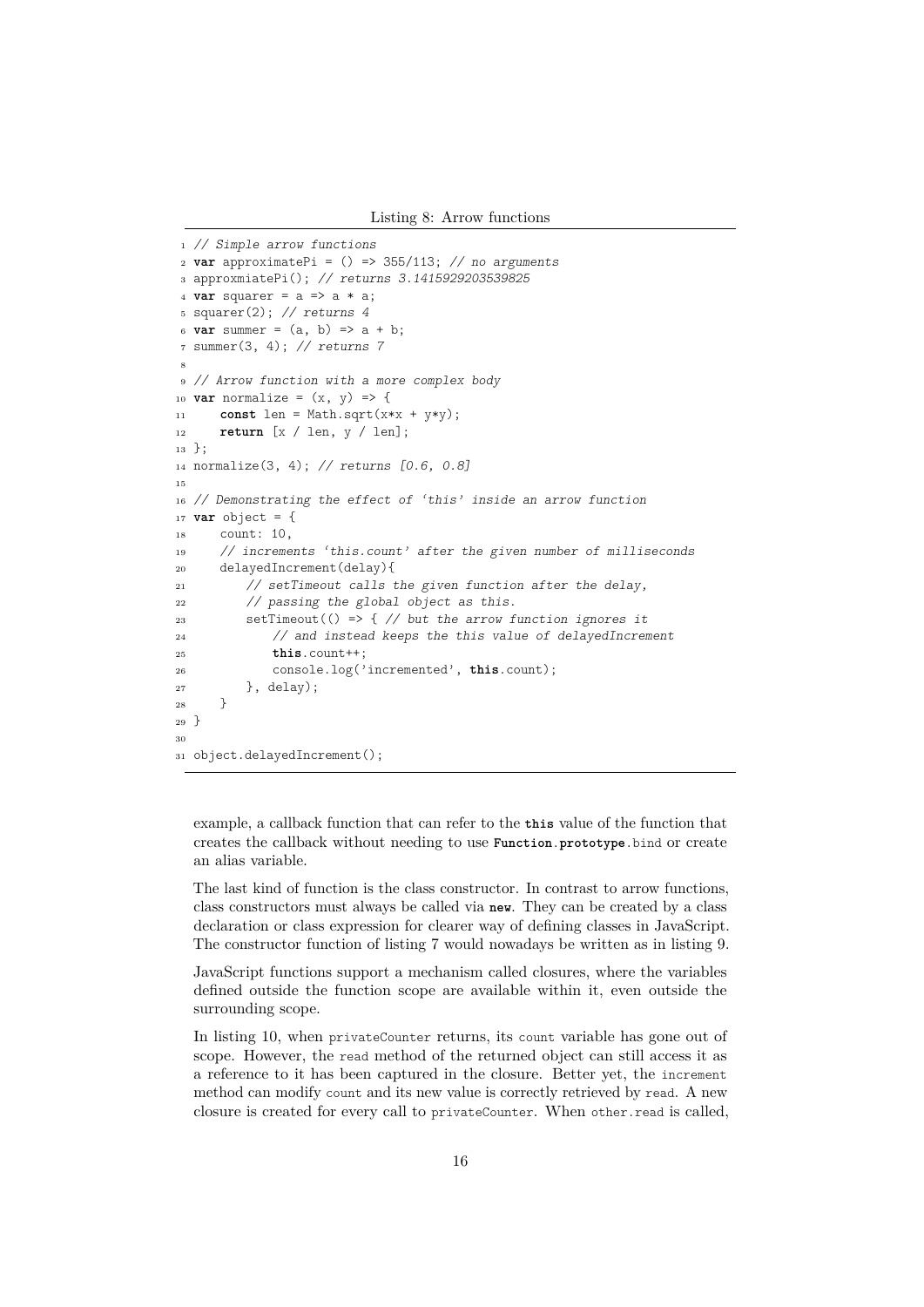Listing 9: Classes

```
1 // Functionally identical to the Person example from before
2 class Person {
3 // Executed when new Person(...) is called
4 constructor(name){
5 this.name = name;
6 }
7 // Added to the prototype of Person
8 greet(){
9 return "Hello " + this.name;
_{10} \qquad \}_{11} \}12
13 var p = new Person("Gordon Freeman");
14 p.greet(); // returns "Hello Gordon Freeman"
```
Listing 10: Closure

```
1 function privateCounter(){
vax count = 0;
3 return {
4 read: function(){
5 return count;
6  },
7 increment: function(){
8 count++;
9 }
10 };
_{11} \}12
13 var counter = privateCounter();
14 counter.read(); // 0
15 counter.increment();
16 counter.increment();
17 counter.read(); // 2
18
19 var other = privateCounter();
20 other.read(); // 0
```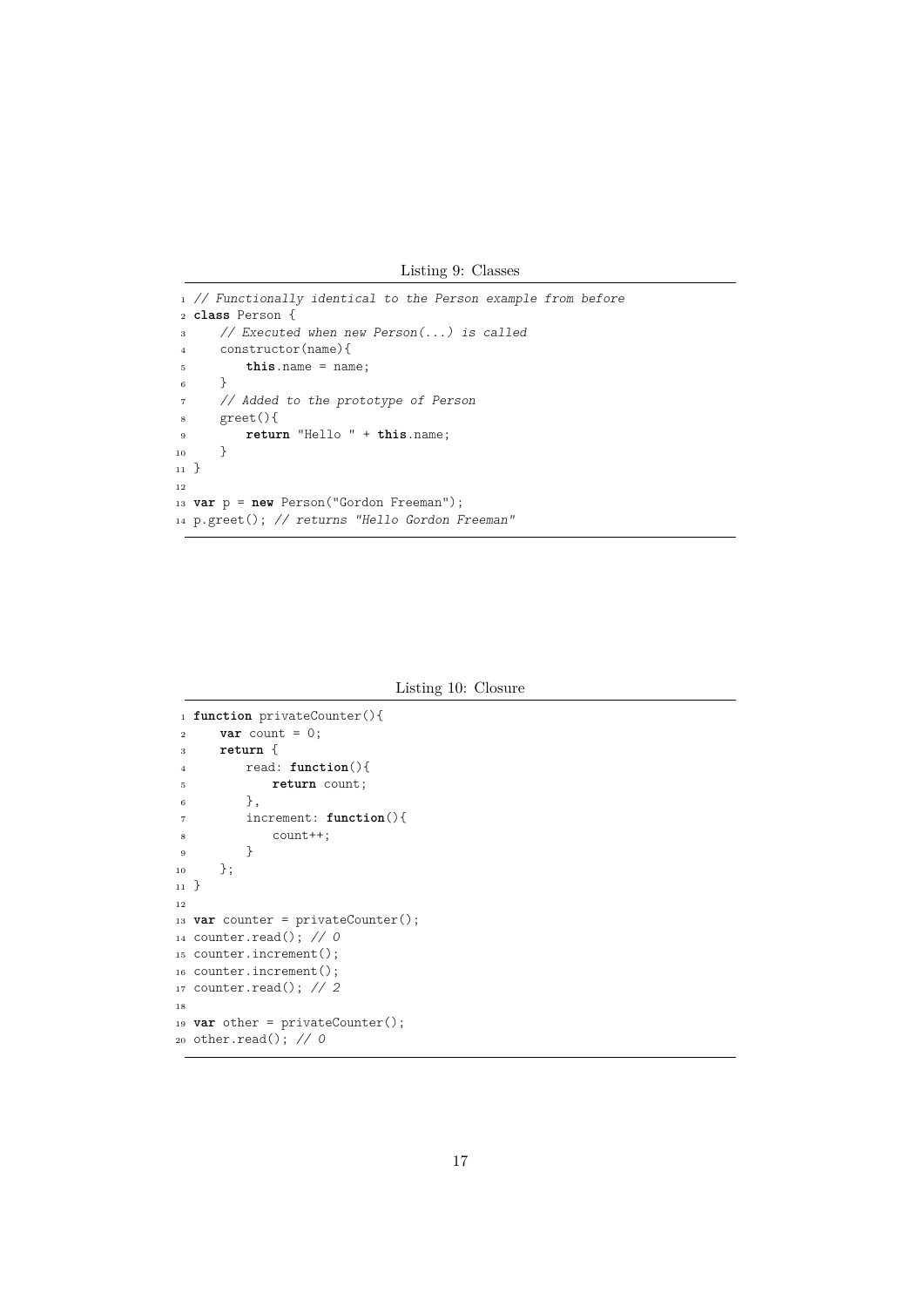Listing 11: Objects

```
1 var object = {
2 value: 2,
3 // Called when object.getter is read from
4 get getter(){
5 return this.value;
6 },
7 // Called when object.setter is written to
8 set setter(newValue){
9 this.value = newValue;
10 \quad \frac{\ }{},
11 // Allows object.value to be manipulated via object.alias
12 get alias(){
13 return this.value;
14 },
15 set alias(newValue){
16 this.value = newValue;
17 }
18 };
19
20 object.value; // 2
21 object.getter; // also 2
22
23 object. setter = 3;
24 object.setter; // undefined: no 'get setter' defined
25 object.value; // now 3
26
27 object.getter = 6; // does nothing, no 'set getter' defined
28 object.getter; // still returns 3
29
30 object.value = 4;
31 object.alias; // also 4
32 object.alias = 5;
33 object.value; // now 5
```
it returns 0 because it has its own reference to count.

## <span id="page-18-0"></span>**2.6 Objects**

The object is the only compound data type in JavaScript. Although arrays have special syntax for manipulating them, they are just objects with special behaviour, just like functions. A JavaScript object is a collection of key/value pairs, called properties. There are two kinds of properties, data properties, and accessor properties, in both cases the key is either a string or a symbol. A data property has a value associated with it, which can be any JavaScript value, including other objects or functions. An accessor property does not contain a value, but allows the programmer to define functions to be executed when that property is read from, or written to, or both.

Beside their key, value or get/set attributes, properties also have a *configurable*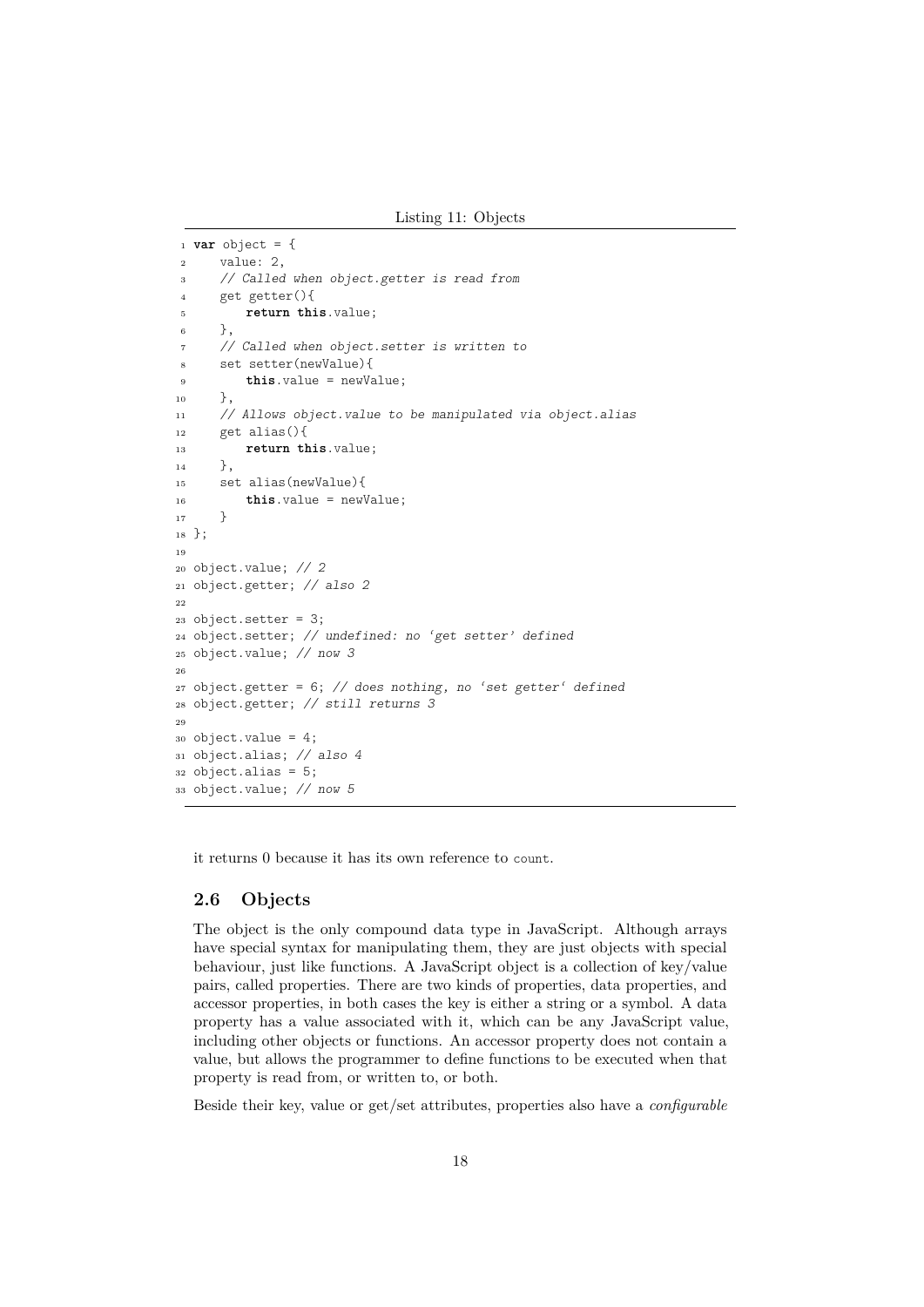and an *enumerable* attribute, which are both booleans. The *configurable* attribute determines whether the property may be deleted or have its other attributes, including the getter and setter of accessor properties, changed. Though if false, the value of a data property may still be changed. The *enumerable* attribute is used to hide the property from **for**-**in** loops, the Object.keys function, and the spread operator. Data properties also have a *writable* attribute, which prevents re-assigning the value if false, though this attribute can still be changed if the *configurable* attribute is true. By default, all these attributes are true, but they can be changed by the programmer via the Object.defineProperty/Object. defineProperties functions. An example of getter and setter methods can be found in listing [11.](#page-18-1)

Objects themselves also have attributes, the most significant of which is the *prototype* attribute. Note that this is not the same as a **prototype** property, although it is related. The value of an object's *prototype* attribute can either be **null** or another object, which itself has a *prototype* attribute that can be **null** or another object, and so on. When a property is requested on an object, e.g. via obj.member, the interpreter first looks at the object itself, if it has a property with that name, its value is returned. If it does not, the interpreter looks at the *prototype* slot, if it is an object, the interpreter looks for the property on that object, and so on up the prototype chain. If the interpreter reaches an object without a prototype, i.e. *prototype* is **null**, without finding the property, it returns undefined, indicating there is no property with that name. When a property is directly defined on an object, it is called its own property, other properties accessible on the object are called inherited properties. Listing [12](#page-20-0) shows an example of a prototype chain.

The *prototype* attribute is a reference: when a property is changed on an object, all the other objects that inherit that property will see the change. On the other hand, setting a property on an object that inherits a property with the same name will create it as an own property on that object, and not change the object it inherits from.

As mentioned before, arrays are a special kind of object. They have a convenient syntax for creating them: arr = [1, "two", **true**], which will create an object with numeric property keys, converted to strings, mapping to the values specified. and a length property. These objects also have their *prototype* set to Array. **prototype**, which has a number of built-in functions for manipulating arrays, like fill and splice, finding specific values, like find and indexOf, and creating new arrays given a predicate function, like map and filter. The length property is a number which is always one greater than the largest numeric property of the array. It updates automatically when the array is changed, and can be assigned to shrink or enlarge the array. The code in listing [13](#page-20-1) shows various behaviours of an array.

## <span id="page-19-0"></span>**2.7 Statements**

JavaScript has conditional execution via the **if**-**else** statement, and the **while** and **do**-**while** loops. Furthermore, there are 3 flavors of for loops.

The regular **for** loop, like Java and C, has an initializer, condition, and update expression, all of which are optional, and will repeat a statement as long as the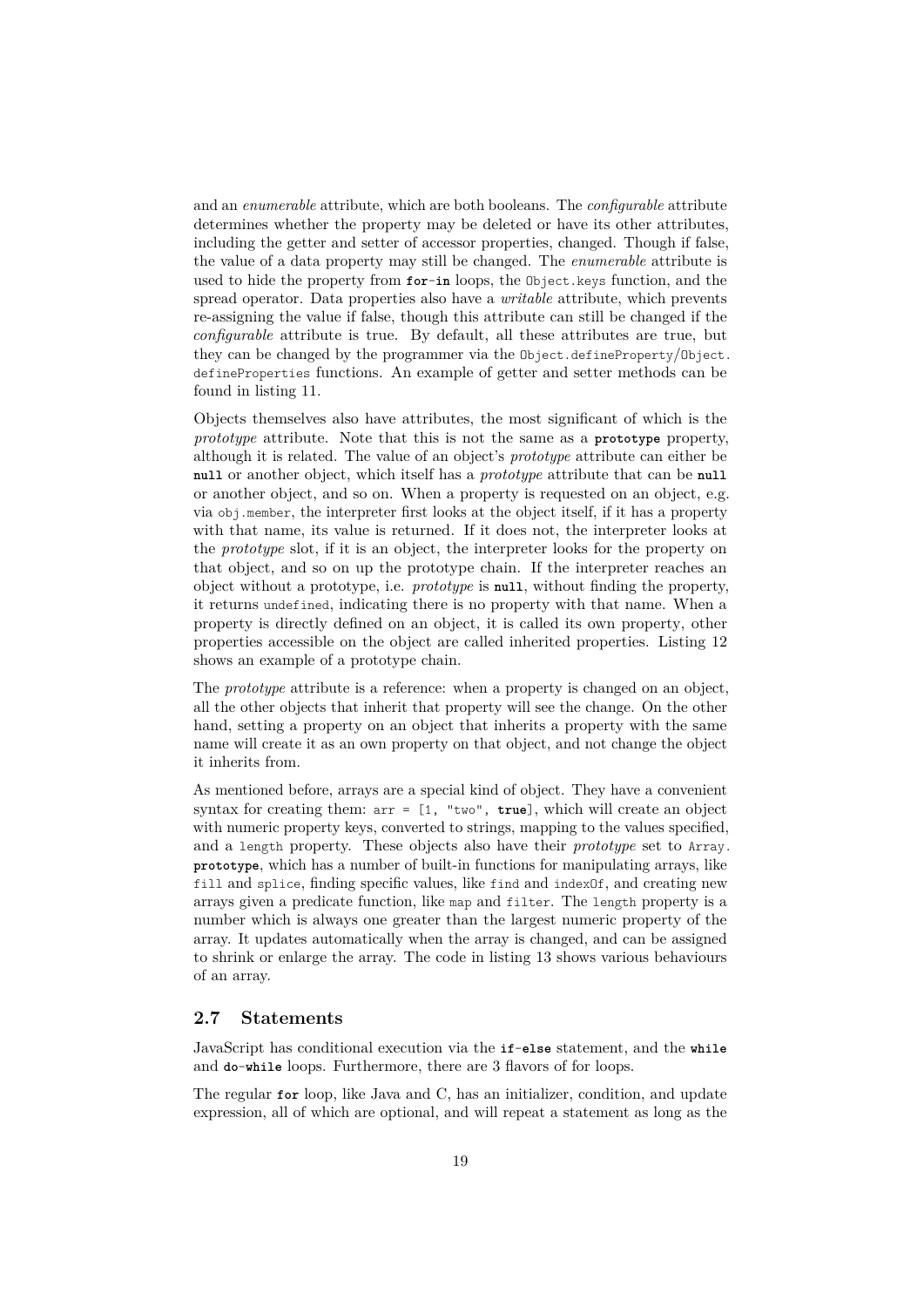Listing 12: Prototype chains

```
1 // Create a new empty object with a null prototype
2 var foo = Object.create(null);
3 \text{foo}.a = 1;4 // Create a new empty object with foo as its prototype
5 var bar = Object.create(foo);
6 bar.b = 2;
7 var qux = Object.create(bar);
square.c = 3;9
10 // The prototype chain is: qux \rightarrow bar \rightarrow foo \rightarrow (null)11 qux.c; // 3, from its own property
12 qux.b; // 2, inherited from bar
13 qux.a; // 1, inherited from foo via bar
14 qux.d; // undefined, neither qux, nor bar, nor foo have property d
15
16 bar.b = 20;
17 qux.b; // 20, change in bar is reflected in qux
18
19 qux.a = 10; // does not modify foo.a, but creates own property on qux
20 foo.a; // still 1
```
Listing 13: Arrays

```
1 // Like with regular objects, values need not have the same type
2 var arr = [1, "two", true];
3 // Same access syntax as objects
4 arr[0]; // 1, numeric indices are converted to strings
5 arr["1"]; // "two"
6 arr[3]; // true
7 arr.length; // 3
s \text{ arr}[4] = "four";9 arr.length; // 5, length is not necessarily the number of elements
10 arr[3]; // undefined, properties not set are still undefined
```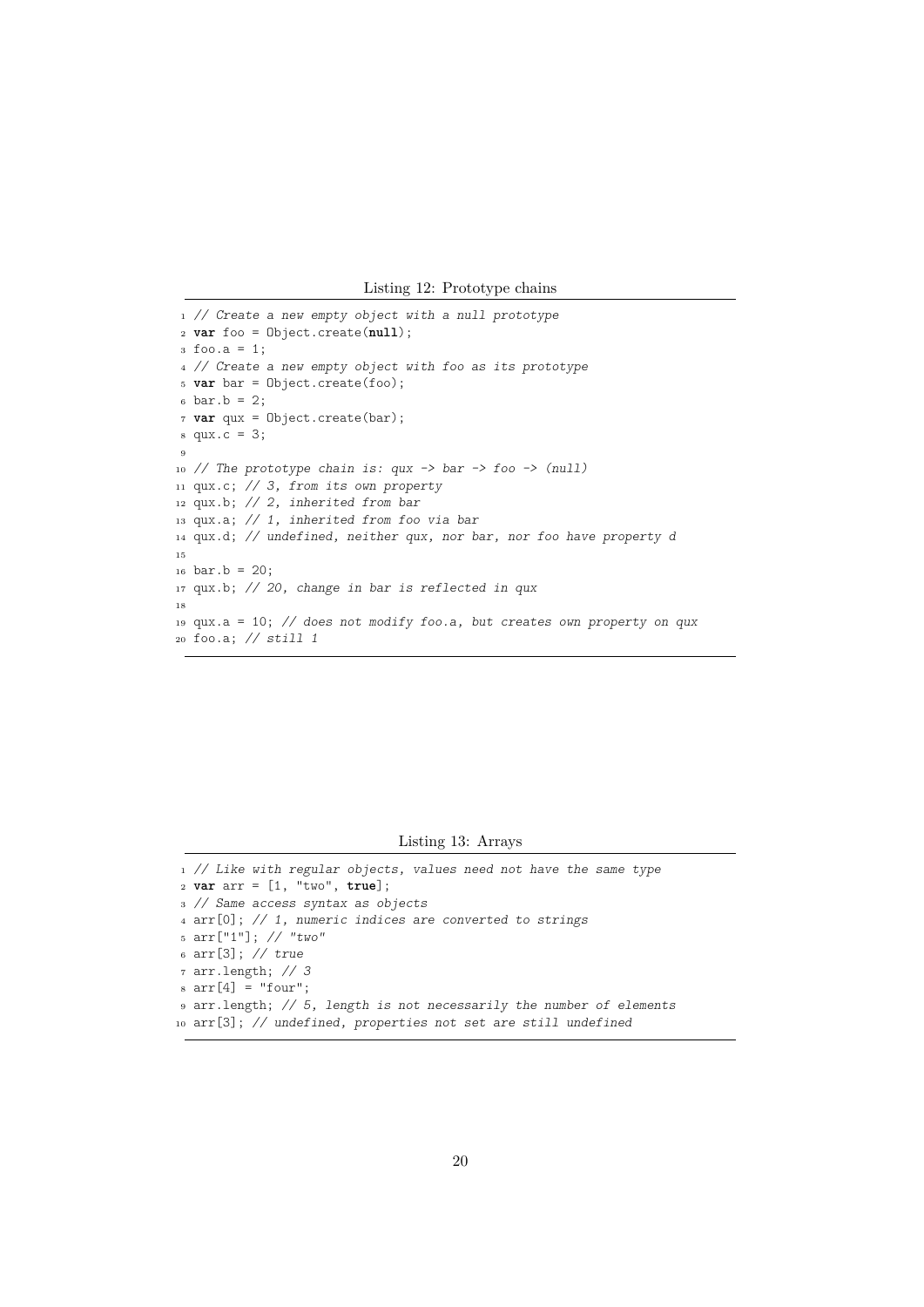condition is true. The initializer can also be a variable declaration, which, if it is declared **let** or **const** will be scoped to the **for** statement.

The **for**-**in** statement iterates over the enumerable properties of an object, including those inherited from its prototype chain. It can be used to iterate over an array, however the standard does not guarantee the order in which the properties will be visited. Also, since it includes inherited properties, if any code added properties to Object.**prototype** or Array.**prototype**, those may also show up unexpectedly.

The last loop statement is **for**-**of**. It can be used to iterate over iterable objects: objects that implement the *iterable* protocol. These include Array, String, and Map. The iterable protocol specifies that an object must have a method accessible via the Symbol.iterator symbol, which returns an object with a method called next. That next must return an object with a property called value, which is the value that **for**-**of** receives, and a done property, to be set to **true** when the iterator is finished.

### <span id="page-21-0"></span>**2.8 Standard Libarary**

It has shown up in many examples already, much of the JavaScript functionality is available through standard built-in objects and functions, forming the standard library. These are mostly regular JavaScript objects and functions, and can to some extent be manipulated by user code. Changing the built-in objects is generally not recommended, as it will affect all code in the context. On a web page which may have many different scripts loaded, this can cause complex bugs. These built-ins are available as global variables and as properties on the global object. Examples of these global built-in objects are Math, Date, Object, Array, and **Function**.

Unlike many programming languages, JavaScript lacks any built-in standard way of manipulating files, creating network connections, or running other programs. This is by design, as allowing web pages such control over the visitor's computer would pose great security risks. Any input/output capability is provided by the runtime in which the language interpreter is hosted, like the DOM APIs in web browsers, or the modules bundled with Node.js.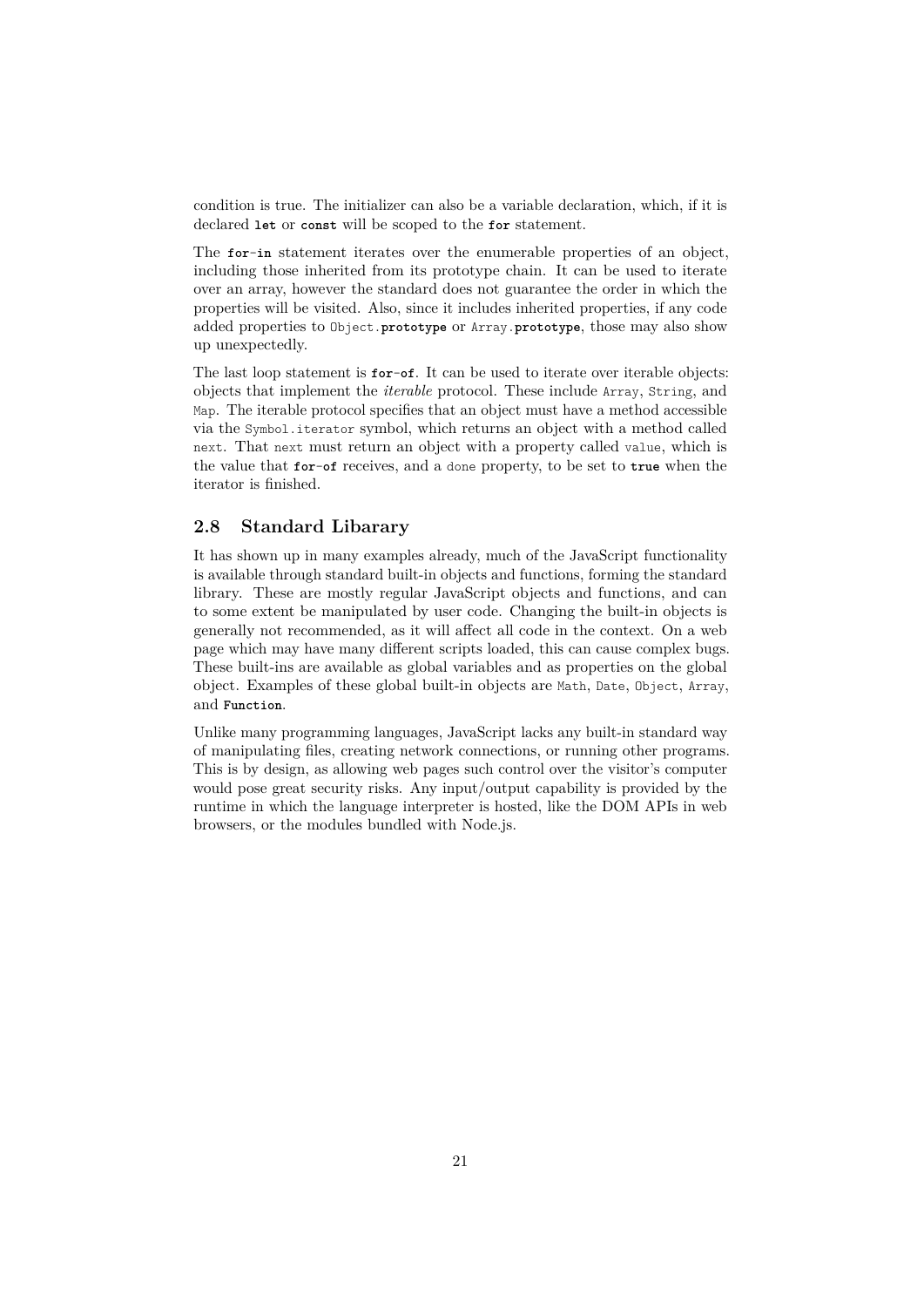<span id="page-22-1"></span>Listing 14: Power by repeated multiplicaton

```
1 function power(x, n){
2 let ret = 1;
3 while(n > 0){
4 ret = ret * x;5 n--;
6 }
7 return ret;
8 }
9
10 // raise a run-time random value
       to the power 3
11 let a = power(Math.random(), 3);
12 console.log('r**3', a);
```
<span id="page-22-2"></span>Listing 15: Power specialized for raising to the third

```
1 function power3(x){
2 let ret = 1;
3 {
4 ret = ret * x;
5 ret = ret * x;
6 ret = ret * x;
7 }
8 return ret;
9 }
10
11 let a = power3(Math.random());
12 console.log('r**3', a);
```
# <span id="page-22-0"></span>**3 Partial Evaluation**

Partial evaluation is the process of transforming a program where certain values are known ahead of time into a more specialized version [\[6\]](#page-69-1), generally with the intent of creating a program that executes faster at run time. For example, the program from listing [14](#page-22-1) can be specialized into the program in listing [15.](#page-22-2)

In the specialized version, which is called the residual program, the **while** loop is eliminated, and the specialized function power3 only takes 1 parameter. The value 3, passed to the n parameter is known as a compile-time or static value, while the x parameter is a runtime or dynamic value. Static values are known by the partial evaluator and eliminated from the residual program. An expression that computes a dynamic value on the other hand, cannot be computed ahead of time and thus remains in the output of the evaluator. The specialized function power3 in listing [15](#page-22-2) is also called the Futamura projection of power at n = 3.

Static, in the context of partial evaluation, does not mean that the value or variable cannot change in the program. However, all computations that involve a static value can be done ahead of time. In listing [14,](#page-22-1) the n parameter is called static, even though it does change during the execution of the function, because all those changes can be computed by the partial evaluator.

Note that partial evaluation is not the same as partial application. Partial application takes a function of one or more parameters and creates a function with fewer parameters, whereas partial evaluation can be applied to an entire program. Also, partial application generally occurs at run-time, while a partial evaluator creates a residual program ahead of time.

It is important that the residual program produces the same results, and has the same effects as the original. The partial evaluator must not evaluate code that has side effects, like manipulating files, or precompute values that are different on each program invocation, like calls to Math.random() or **new** Date.

Partial evaluators are categorized into online and offline partial evaluators [\[10\]](#page-69-6).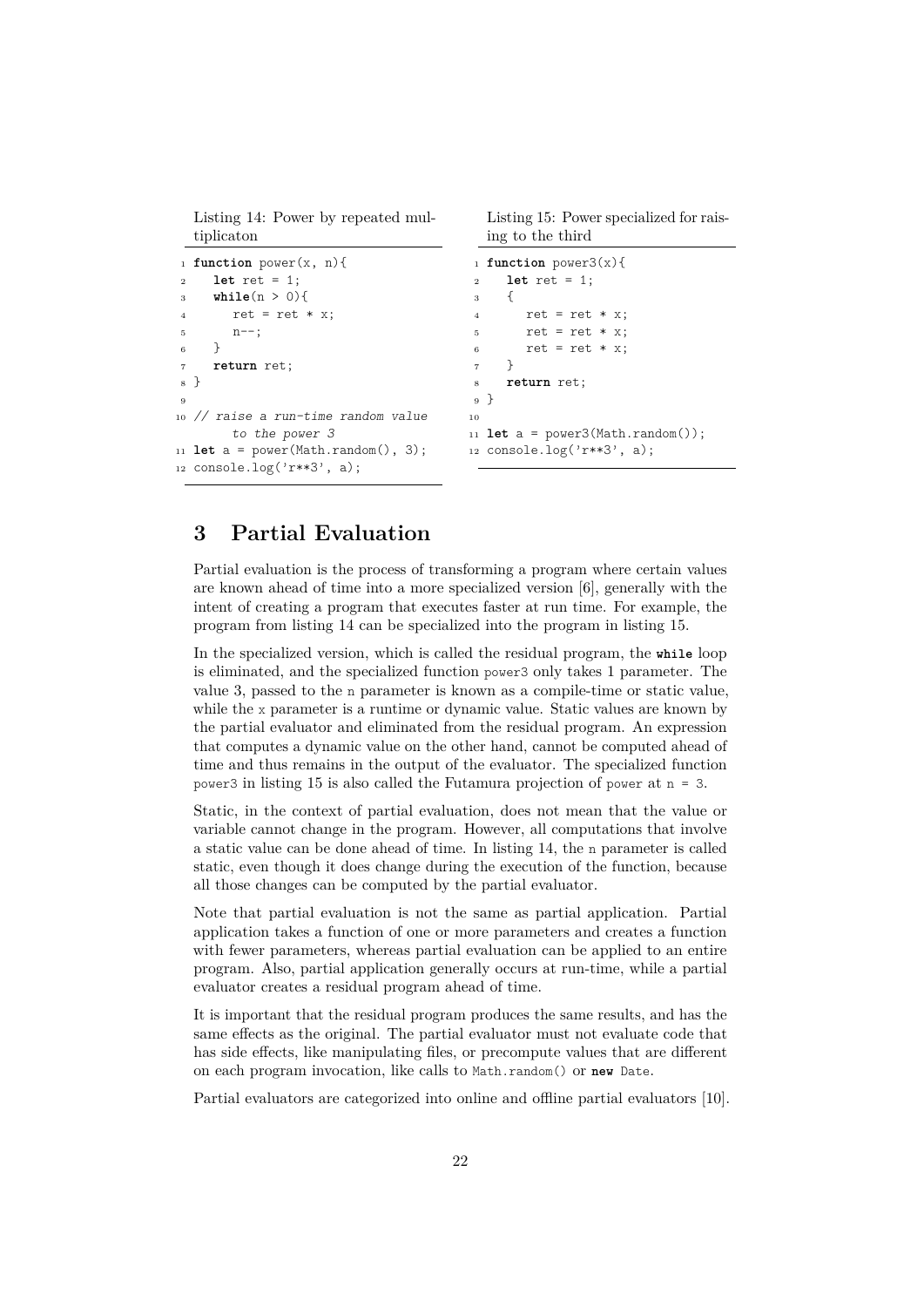```
1 // using the power function from before
2
3 // Specialize power with the first parameter being dynamic, and the
4 // second having the static value 3.
5 power(Math.random(), $HPE.CT(3));
6 // Leave the following call as is.
7 power(Math.random(), $HPE.RT(1000));
```
An offline partial evaluator analyses the code to be optimized, by a process called binding time analysis [\[11\]](#page-69-7), and then partially evaluates the parts it determines to be static. Online partial evaluators, on the other hand, evaluate the given program as long as they can, optimizing the code using information gathered during the partial evaluation. While online partial evaluators may produce better results than offline ones, they are also harder to implement and it is more difficult to show their correctness [\[10\]](#page-69-6). Offline partial evaluators, on the other hand, need to be more conservative in their optimization, as they cannot always fully determine which parts of the program are static.

## <span id="page-23-0"></span>**3.1 Hybrid Partial Evaluation**

A large issue with partial evaluation is code explosion. In the power example, if the function is specialized for a large exponent, the residual code will have the body of the **while** loop repeated that many times. Though it avoids the overhead of the loop, the size of the code starts to have a greater impact on performance. The partial evaluator might be equipped with heuristics to stop specializing a function when its residual code becomes too large, but it is all but impossible to define a general limit on residual code size.

Hybrid Partial Evaluation [\[16\]](#page-70-0) sidesteps this issue by making the application programmer responsible for deciding what parts of the program to specialize. The programmer adds annotations to the program that direct the hybrid partial evaluator to specialize certain function calls, while leaving the rest of the code untouched.

In listing [16](#page-23-1) and beyond, a call to \$HPE.CT indicates that the value of its argument is static, while \$HPE.RT means the value it receives is dynamic, and should remain in the residual code as is. These annotations are explained in more detailed in section [5.1.](#page-36-1)

As Hybrid Partial Evaluation does not use binding time analysis, it is possible to run into situations where a variable that has a static value at first, is later assigned a dynamic value. Either because a later assignment involves a dynamic value directly, or because it occurs within a block that is evaluated at run-time. An example of this can be found in listing [17.](#page-24-1)

Depending on the run-time value of b, the value of a can either stay 1, or become 2. Hence, the value of a would need to become dynamic as well. Though it is possible to solve this issue in a full partial evaluator [\[12\]](#page-69-8), it again increases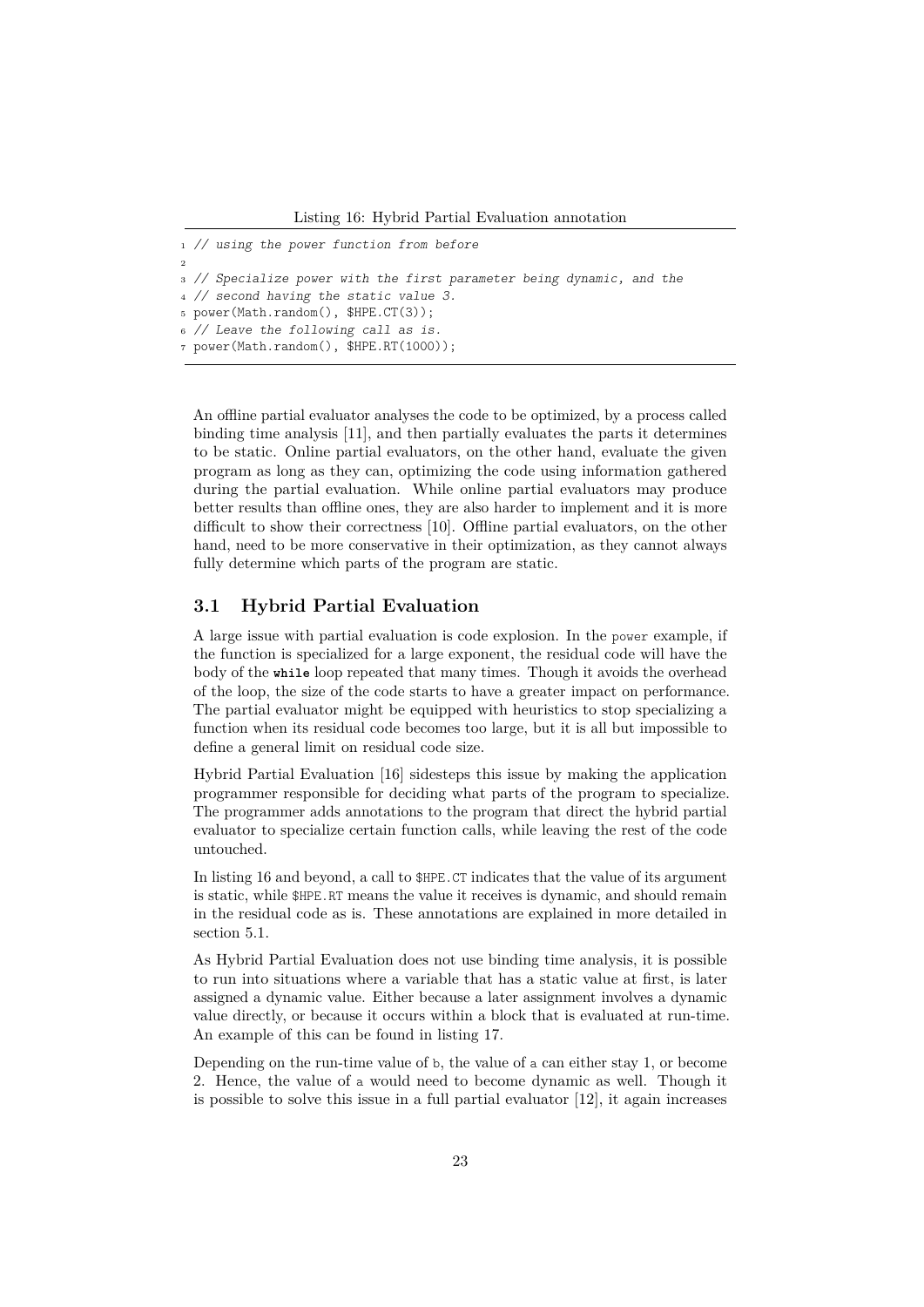Listing 17: A variable changes from static to dynamic

<span id="page-24-1"></span>

| $_1$ let a = \$HPE.CT(1);        |                | $_1$ // a not declared as it is static |
|----------------------------------|----------------|----------------------------------------|
| $_2$ if(\$HPE.RT(b)){            |                | $2 \text{ if } (b) \$                  |
| $_3$ a = 2;                      |                | $a = 2$ ; // error here                |
| 4 F                              | $\overline{4}$ |                                        |
| $5 \text{ console.log('a', a)};$ |                | $5$ console.log('a', ?);               |
|                                  |                |                                        |

the size and complexity of the residual code. Hybrid Partial Evaluation takes a simpler approach to this problem, by disallowing such constructs. A variable that starts out with a compile-time value may only be updated by compile-time computations. For the code of listing [17,](#page-24-1) a hybrid partial evaluator will detect that the assignment within the consequent of the **if** statement depends on a run-time value and raise an error. It is then up to the programmer to remedy the issue.

In addition to variables, object values are not allowed to move from static to dynamic and vice versa. That is, an object exists either completely at partial evaluation time, or at run-time, and compile-time object values are never residualized. Therefore, in a similar way to variable manipulation, the hybrid partial evaluator will raise an error if a compile-time object ends up being referenced in residual code.

## <span id="page-24-0"></span>**3.2 Control Flow**

An issue that the original Hybrid Partial Evaluation paper does not address, but is allowed and commonly used in JavaScript, are interruptions in local control flow. These are caused by the **break**, **continue**, **return**, and **throw** statements.

When a **return** statement ends up in the residual code, any subsequent **return** statement must also be residualized. Otherwise the partial evaluator might return a static value from a function that should return a different value at run-time. An example of this can be found in listing [18.](#page-25-1) In the first two calls to foo with static values, the partial evaluator can evalute the entire function and return a compile-time value. However, in the two calls with a dynamic argument, the first **return** statement is residualized inside the **if** statement. The second **return** statement must therefore also be residualized, or the partial evaluator would return **true** for both run-time calls.

This residualizing of **return** statements must also happen if there is residual code preceding a **return** statement. The call to bar in listing [17](#page-24-1) cannot be evaluated away despite its return value being static, since the console.log call is supposed to happen at run time.

The implementation of this mechanism is further explained in section [5.6.](#page-38-1) To our knowledge this is the first time that this solution is implemented for Hybrid Partial Evaluation.

The **break** and **continue** statements cause this problem when unrolling loops, which has also been described in [\[15\]](#page-70-2). In listing [19](#page-25-2) the loop needs to be unrolled because its conditional depends on the compile-time object arr. However, inside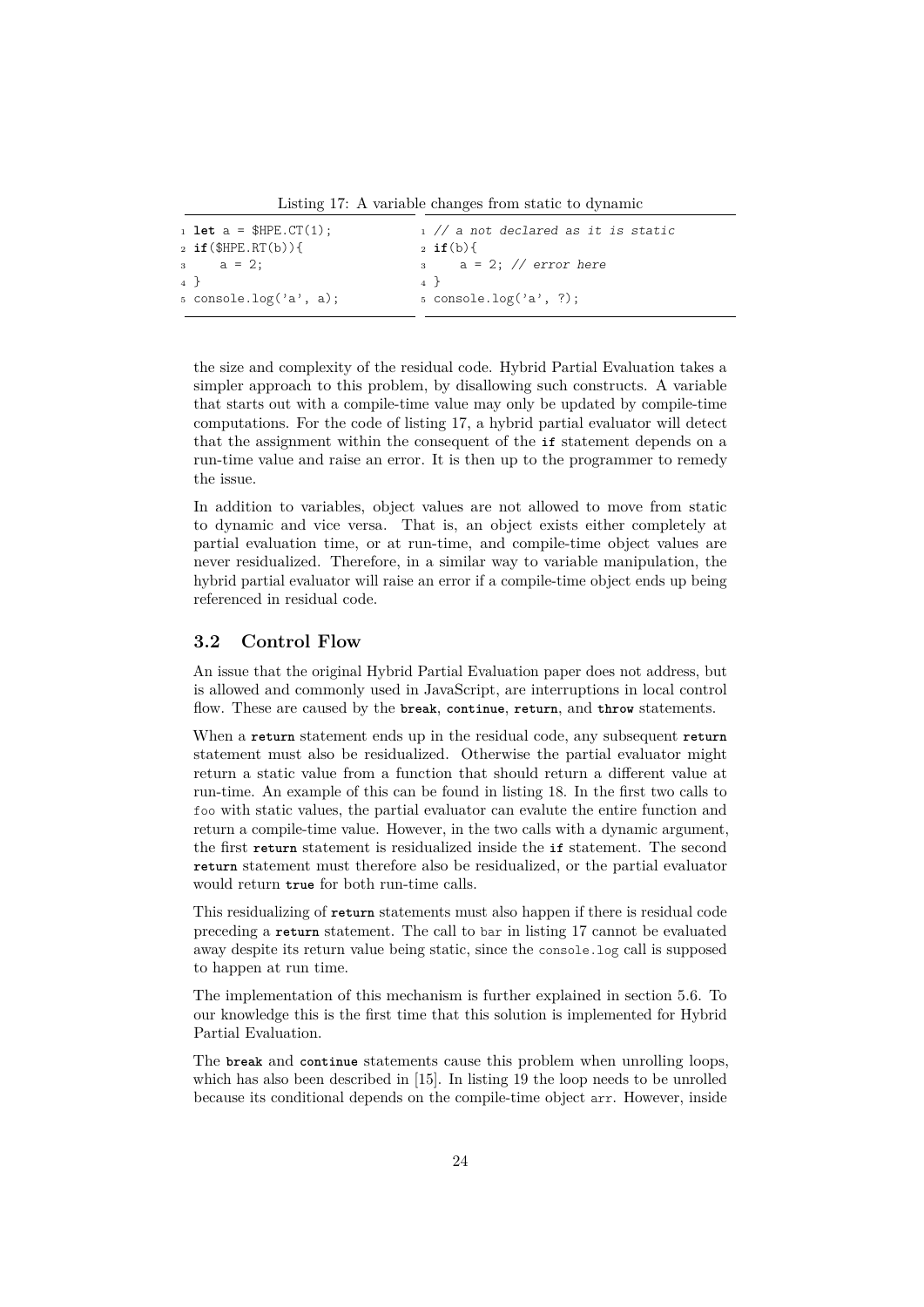Listing 18: Residual **return** statements.

```
1 function foo(a){
2 if(a){
3 return false;
     \rightarrow5 return true;
6 }
7 console.log('ct 0', foo(0));
8 console.log('ct 2', foo(2));
9 console.log('rt 0', foo($HPE.RT(0)));
10 console.log('rt 2', foo($HPE.RT(2)));
11
12 function bar(a){
13 console.log('bar', a);
14 return a;
15 }
16 bar(2);
                                          1 function foo_0(a) {
                                          2 if (a) {
                                          3 return false;
                                           4 }
                                          5 return true;
                                          6 }
                                          7 console.log("ct 0", true);
                                          8 console.log("ct 2", false);
                                          9 console.log("rt 0", foo_0(0));
                                         10 console.log("rt 2", foo 0(2));
                                          11
                                          12 function bar$0() {
                                          13 console.log("bar", 2);
                                          14 return 2;
                                          15 }
                                          16 bar$0();
```
Listing 19: Residual **continue** statement.

```
1 const arr = $HPE.CT([3, 2, 1]);
2 for(let i = $HPE.CT(0);
\text{3} \quad \text{i} < \text{arr.length}; \text{ i++}4 if($HPE.RT(X)){
5 continue;
6 }
7 console.log('i', i, arr[i]);
8 }
                                         1
                                         \overline{2}3 { // for loop unrolled
                                         4 if(X){
                                         5 continue; // error here
                                         6 }
                                         7 console.log('i', 0, 3);
                                         8 // repeated twice more...
                                         9 }
```
the loop, the **continue** statement must be residualized because it depends on the dynamic variable r. This would cause the **continue** statement to appear outside a loop, which is not allowed. If the loop were contained inside another loop that is not unrolled, it would cause a residual **continue** statement to apply to the outer loop, changing the run-time behaviour.

The solution for a full partial evaluator would be to analyse the loop body in advance and not unroll it in this situation. However, in a hybrid partial evaluator that is not possible because it means residualizing the compile-time object arr. Just as in the case of listing [17,](#page-24-1) the hybrid partial evaluator will throw an error in this situation.

#### <span id="page-25-0"></span>**3.3 Classes**

Although objects in Hybrid Partial Evaluation cannot be half-static and halfdynamic, it is possible to specialize classes. When a constructor is called, the hybrid partial evaluator checks if all the arguments to it are compile-time, and if so, returns a compile-time object. If there are run-time parameters, the evaluator stores the static values in the partial environment and marks the dynamic fields as such. It then specializes the other methods of the class for the compile-time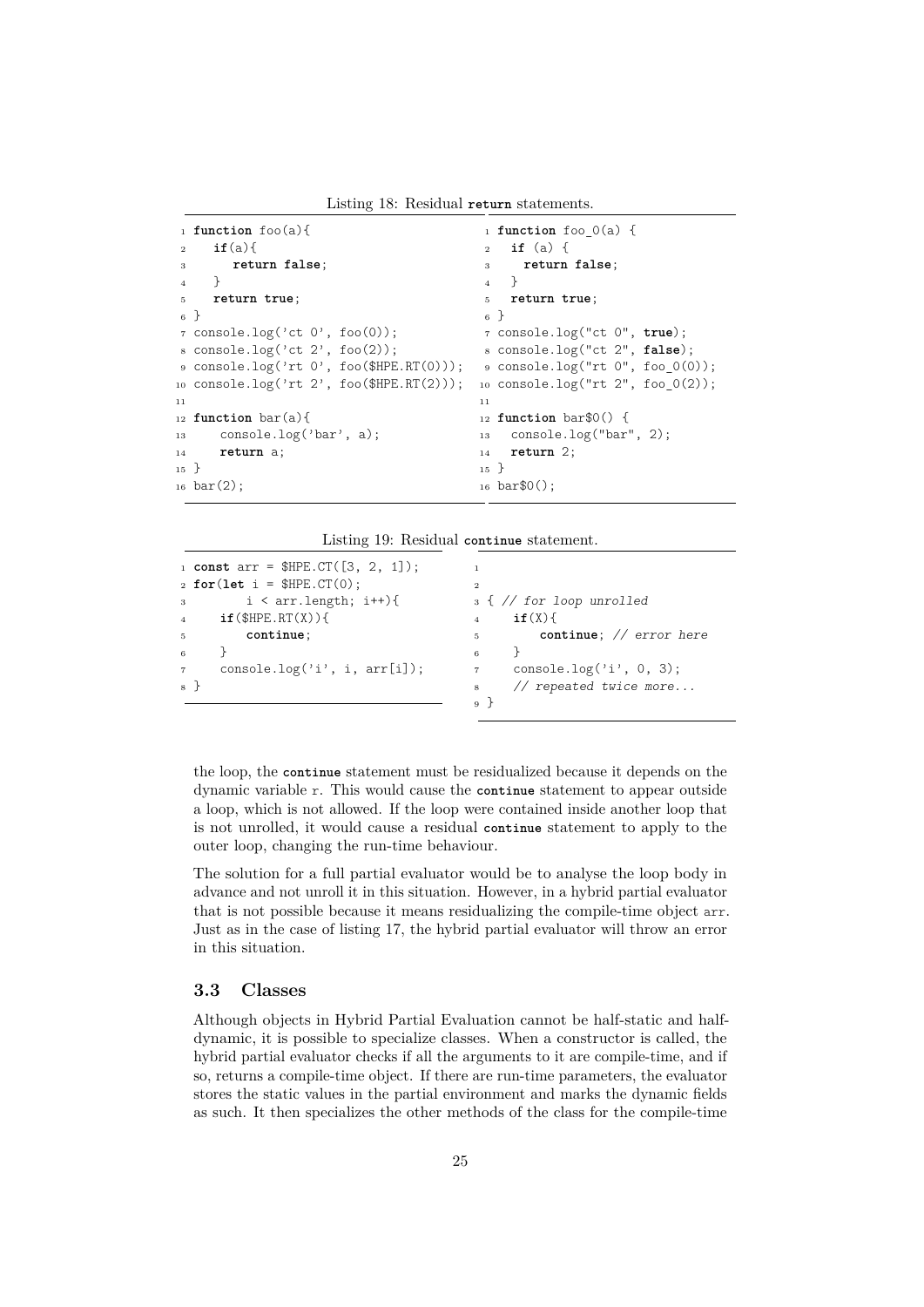fields of the class instance, treating any parameters to the methods themselves as dynamic. The specialized methods and constructor are then added as a specialized class to the residual program. When a class or method is specialized, it is also memoized so that subsequent calls to the same function with the same compile-time arguments can reuse the specialized version. This prevents the evaluator from running into infinite loops when specializing recursive methods.

While compile-time objects are not residualized, it is possible to residualize method calls on a static object, when the method call involves one or more run-time arguments. In this case the method is specialized and added as a static method on the original class.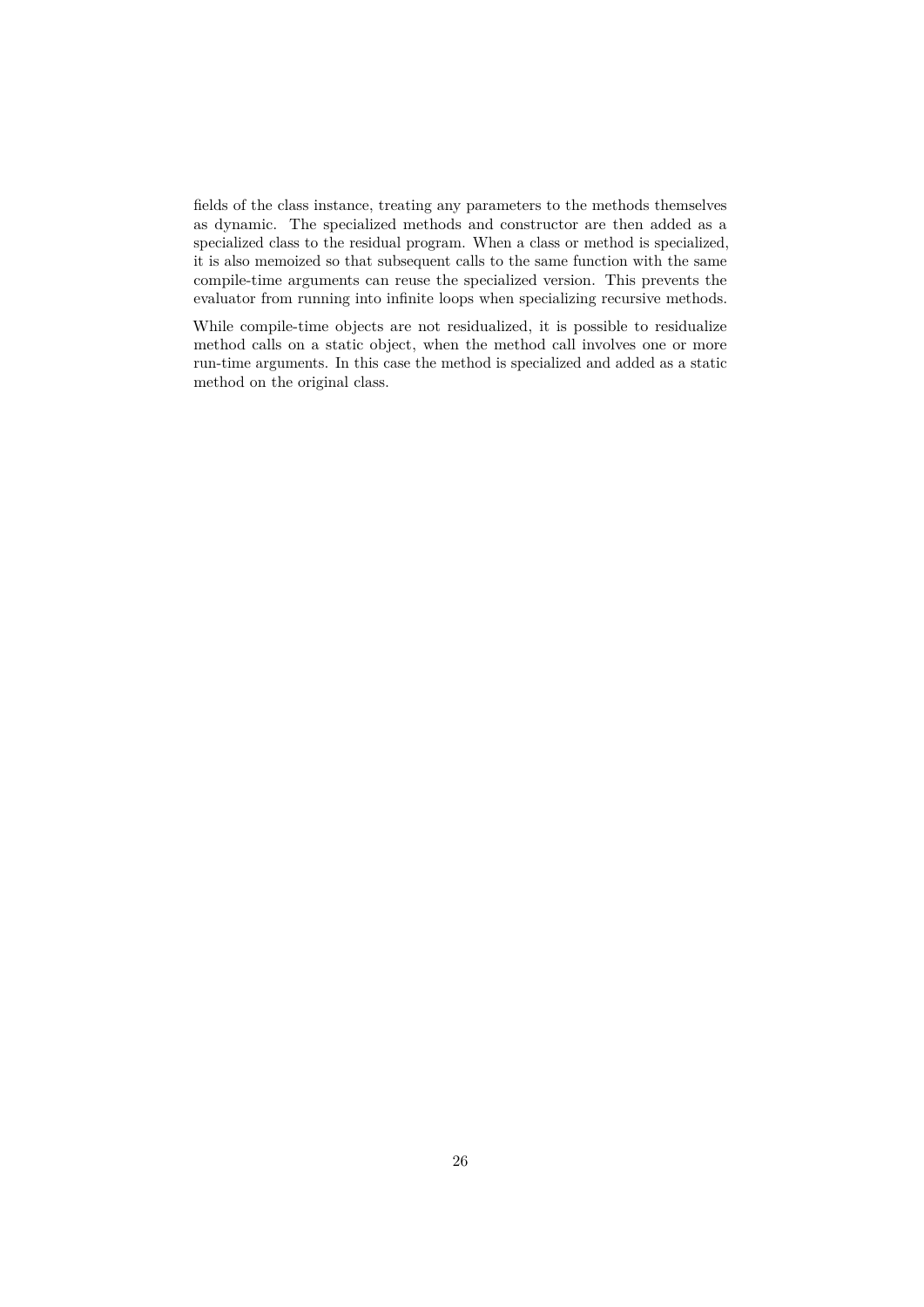# <span id="page-27-0"></span>**4 Alternator**

Alternator is a meta-circular interpreter of JavaScript, that is: an interpreter of JavaScript, written in JavaScript itself. The interpreter cannot run on its own, but needs to run on top of an existing JavaScript interpreter. The meta-circular interpreter is used as the basis for the partial evaluator.

Alternator implements most of the functionality required by ECMA-262 9th edition [\[3\]](#page-69-9), with the notable exceptions:

- asynchronous functions via **async function** ... and **await** ...,
- generators via **function**\* and **yield** ..., and
- modules via **import** ... and **export** ....

We omitted these features because their implementation would make the interpreter significantly more complex. Additionally, the interpreter only supports strict mode, and lacks the legacy behaviours specified in ECMA-262 annex B. Non-strict mode and the legacy behaviours are only needed to support old code, and are not recommended practice anymore.

#### <span id="page-27-1"></span>**4.1 Structure**

The ECMAScript specification [\[3\]](#page-69-9) consists largely of algorithm definitions in pseudo code dictating how a conforming implementation of the language should behave. Nevertheless, for Alternator we implemented only a few of those algorithms literally, opting for simpler implementation strategies most of the time. There are two main reasons for this:

- The specification deals with non-strict mode, legacy behaviours, and other features we deliberately do not implement.
- Being written in JavaScript and running on a conforming implementation, parts of the required behaviour don't need to be re-implemented in Alternator.

Alternator is divided into three components: Scoping, Runtime, and Evaluator. Scoping implements the declaration and scoping rules, matching declarations and identifier references to their appropriate scope. The Runtime component manages built-in objects and the creation of user objects, functions, and classes. Finally, the Evaluator takes care of the actual execution of JavaScript code.

The process of evaluating code is also composed of three phases. First, the code text is turned into an Abstract Syntax Tree (AST) by the parser. Then, the Scoping component is used to gather variable and other declarations, add them to Scope objects, and attach those to their appropriate AST nodes. Finally, the augmented AST passed into the Evaluator, which starts at the top of the tree and processes the nodes by recursive descent.

## <span id="page-27-2"></span>**4.2 Parsing and Preparation**

Alternator uses the Shift parser and its AST format [\[17\]](#page-70-3). We chose this AST over the more popular ESTree [\[5\]](#page-69-10) because it provides more specific node types.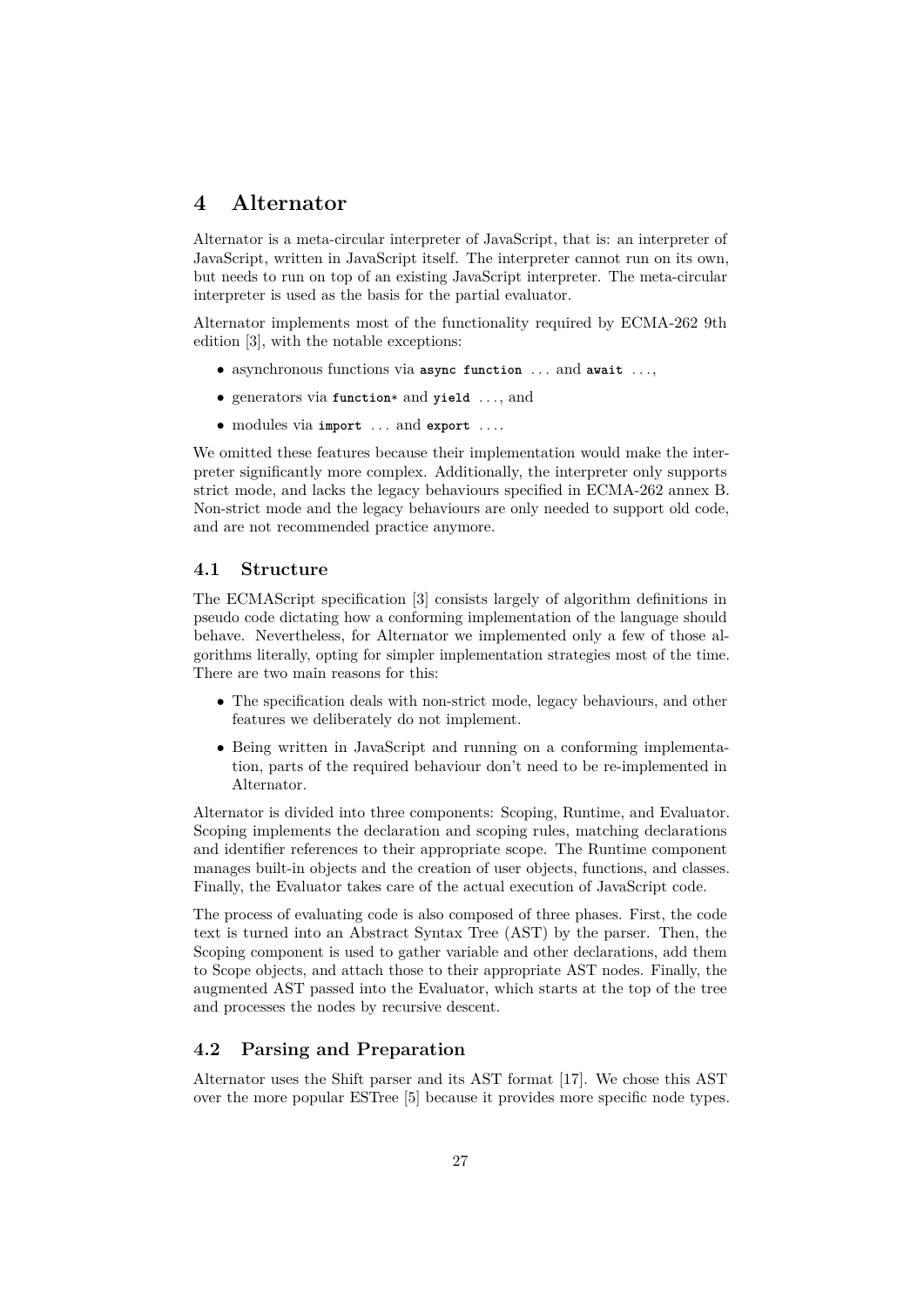<span id="page-28-2"></span>Listing 20: Identifier nodes

```
1 let id = foo:
2 \text{ bar} = 12;
```
<span id="page-28-1"></span>Listing 21: A variation of the power example

```
1 function power(x, n){
2 let ret = 1;
3 while(n > 0){
         ret = ret * x;5 n--;
6 }
7 return ret;
8 }
\overline{9}10 let a = power(2, 3);
```
<span id="page-28-6"></span><span id="page-28-5"></span><sup>11</sup> console.log("2\*\*3 =", a);

```
ScriptScope: lines 1 - 65
- "power" ⇒ function: line 3
- "p" ⇒ var: line 45
    FunctionScope: lines 2 - 41
    - "x" ⇒ param: line 5
     "n" \Rightarrow 6
      - "ret" ⇒ let: line 12
         BlockScope: lines 22 - 36
```
Figure 1: Scope tree of listing [21](#page-28-1)

For example, for identifiers ESTree provides one node type: Identifier, which is used when it's in a binding position or as an expression.

In listing [20,](#page-28-2) id, foo, and bar are identifiers, but the Shift AST splits these into separate node types: id is a BindingIdentifier, while foo is an IdentifierExpression, and bar is an AssignmentTargetIdentifier. This means the evaluator can determine the role of an identifier from its AST node alone, without needing to examine the context.

Before passing a code string to the parser, the evaluator ensures that it starts with the sequence "use strict"; to put the parser in strict mode so it can catch certain errors before the code is evaluated. The Shift parser then produces an AST like listing [34](#page-71-11) in the appendix, from parsing the code in listing [21.](#page-28-1)

Note how the three different uses of ret within the power function of listing [34](#page-71-11) are marked with the different node types. As the *binding* of a VariableDeclarator on line [12,](#page-71-8) it is marked as a BindingIdentifier. Then, when it is re-assigned in an AssignmentExpression on line [24,](#page-71-12) it takes the role of an AssignmentTargetIdentifier. And finally, on the expression side, where its value is used to compute ret  $*$  x on line [26,](#page-71-13) the variable name is referenced in an IdentifierExpression.

These different node types make it easy for the Scoping component to find the declaration, writes, and reads of the variables, functions, and classes in the AST.

## <span id="page-28-0"></span>**4.3 Scoping**

Before gathering declarations, they need a scope to be limited by. As described in section [2.4,](#page-12-0) there are 3 different kinds of scope in JavaScript: global, function, and block. These correspond to distinct AST node types as well. The global scope is attached to the Script node, of which there can only be one. A function scope is attached to every FunctionExpression, FunctionDeclaration,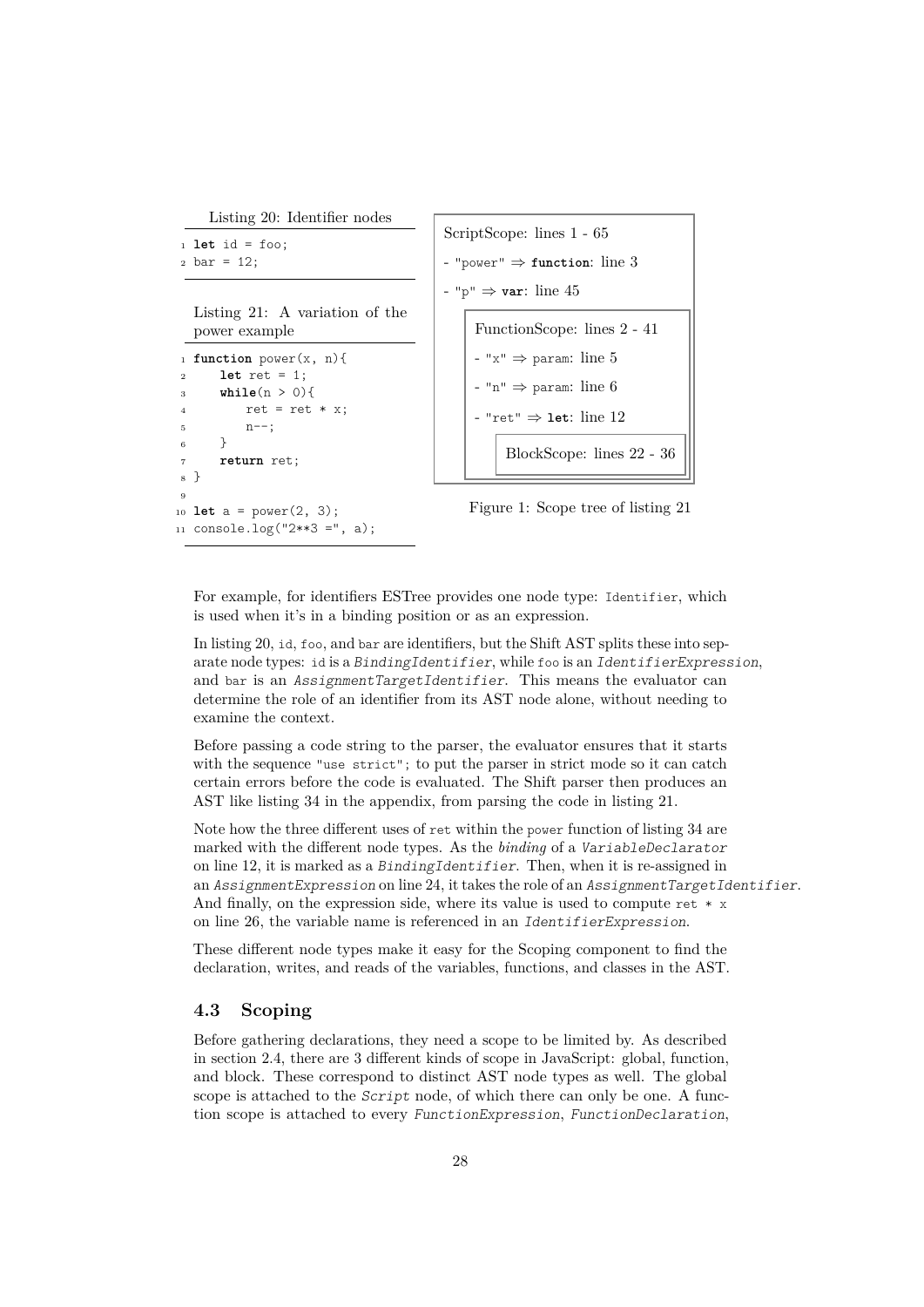ArrowExpression node, as well as every Getter, Method, and Setter. They are attached to those nodes, rather than to FunctionBody because (formal) parameters are also part of the function scope, so the BindingIdentifiers in those need to be included in it. Finally, block scopes are attached to Block nodes, as well as CatchClause, the For\*Statement, and SwitchStatement\* nodes. Again, because those nodes may include declarations which are part that scope, but in the AST appear above the corresponding block statement.

With the scopes attached to their appropriate AST nodes, the declarations within those scopes can be recorded in them. Once again, we traverse the tree, this time looking for declaration nodes: ClassDeclaration, FunctionDeclaration, VariableDeclaration, FormalParameters, Setter, and CatchClause. Inside those nodes we collect the BindingIdentifiers and call declare on the nearest enclosing scope of the declaration. The Scope class then takes care to match the declaration type with the scope type, or pass the declaration to its parent scope. For example, a **let** declaration in a block scope is added to that block scope, but a **var** declaration is passed up to the nearest function or script scope. Figure [1](#page-28-3) shows the scope tree for the AST of listing [34.](#page-71-11)

The last ingredient we need before we can start evaluating client code is an implementation of the JavaScript standard library. This is provided by the Runtime component. It creates a shallow copy of the host's (the V8 engine, via Node.js) global object, which contains the standard built-in objects like Object, Array, and Math, with their functions. As it is a shallow copy, this can create issues when the client code modifies those objects, since those changes will affect how Alternator uses those objects as well. For example, if client code does Array.**prototype**.map = **null**;, the map method on array instances in Alternator will become **null** too and break the interpreter. Although such modifications of built-ins are allowed in JavaScript, it is strongly discouraged, and we assume new client code won't do it.

While scopes keep track of variable declarations, they do not hold the actual values during evaluation. Like the built-in objects from the Runtime, scope objects are not expected to change much during evaluation, although it is possible, e.g. via eval("var foo"); which will declare the variable foo only when the eval call is evaluated.

#### <span id="page-29-0"></span>**4.4 Activation Records**

Activation Records (ARs) map the variables declared in a scope to their value during evaluation, as well as the **this** value, **new**.target in function calls, and the **super** reference in the constructor of a derived class. These are first set to default values, depending on how the variables were declared. Variables declared by **var** are initially set to undefined. For those declared by **let**, **const**, or **class**, the initial value is a special invalid marker, which is removed when their declaration is actually evaluated. This is so the evaluator can throw the mandated ReferenceError if such a variable is referenced before its declaration. Finally, **function** declarations initialized with a callable function implementing the function definition, since declared functions in JavaScript may be called before their declaration is reached during execution.

The activation record for the global scope has some more special behaviour: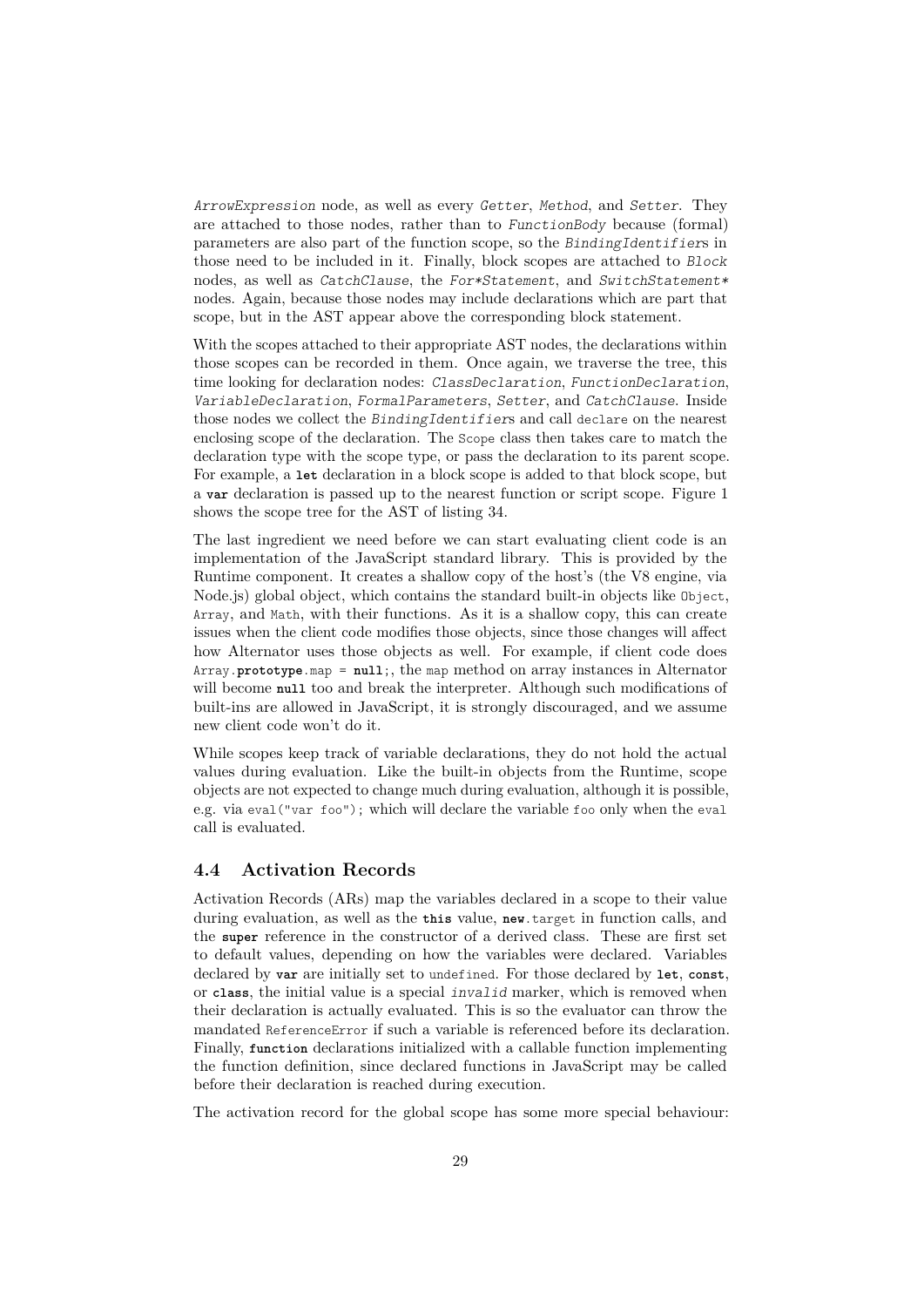

Figure 2: Scopes and activation records

**var**-variables and declared functions are added as properties of the global object, e.g. **var** a = 2; at Script level can also be accessed as **this**.a; /\*== 2 \*/, and vice versa: properties added to the global object are added as globally declared variables or functions.

Every time Alternator evaluates an AST node with a scope, it creates a new AR for that scope. With the exception of the global one, every AR also has a link to its parent, which is the AR of the parent scope of the ARs scope. The AR is discarded when evaluation for its scope ends, i.e. when the evaluator is done with the AST node of the associated scope. The exception is when a function is defined within an AR that outlives its scope, e.g. when a function is created in, and returned from, another function. This is implemented by capturing the AR in a closure in Alternator: we use JavaScript closures to implement JavaScript closures. It can be seen in listing [23.](#page-34-1)

To resolve a variable reference, the evaluator queries the scope of the current AR. If it does not have a variable by that name, it asks the parent scope, and so on until the variable is found, or it reaches the global scope without finding it and will then throw a ReferenceError. When a variable by the queried name does exist, the evaluator retrieves or sets the value from/in the AR associated with the scope in which its declaration was found.

## <span id="page-30-0"></span>**4.5 Completion Records**

The evaluation methods of the evaluator return a completion record, of which there are 5 types: *normal*, *throw*, *return*, *break*, and *continue*. The ECMA specification uses the same system. A *normal* completion indicates evaluation completed without issue and holds the value that resulted from it, e.g. 5 as the value of the binary expression  $2 + 3$ , or undefined from declaration statements. The other 4 completion record types are *abrupt* completions. Most evaluator methods don't deal with these directly, only making the distinction between normal and abrupt results. When a child node returns an abrupt completion the parent immediately returns it up to its parent, until a method that does handle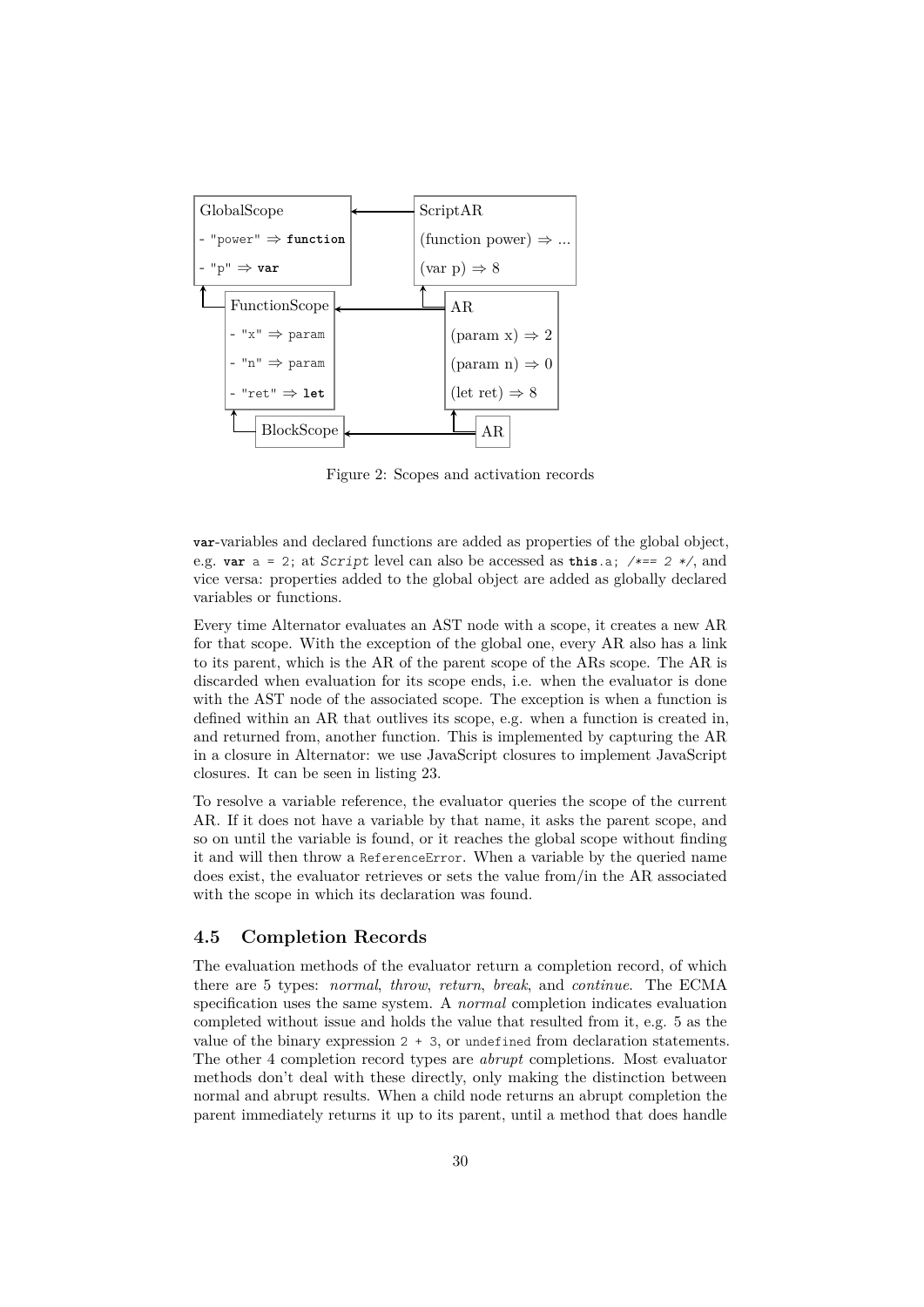```
1 while(true){
2 let value = +prompt("enter a number");
3 try{
4 if(value <= 41){
5 throw new Error("too low");
6 }else if(value >= 43){
         7 throw new Error("too high");
8 }
9 console.log("just right:", value);
10 break;
11 }catch(ex){
12 console.log(ex.message, "try again");
13 }
14 }
```
#### <span id="page-31-6"></span>them.

In listing [22,](#page-31-1) the **throw** statements on lines [5](#page-31-2) and [7](#page-31-3) result in a throw completion. Their surrounding **if** statement on line [4](#page-31-4) sees these as non-normal and return them back to their parent, which in this example is the **try**-**catch** statement on lines [3](#page-31-5) to [13.](#page-31-6) This evaluator method does handle the throw completion, by evaluating the **catch** block. If a throw completion reaches a Script evaluator, it is thrown to outside the interpreter as an uncaught exception.

Return completions are created by **return** statements, and handled by the function-body evaluator, which turns it into a normal completion as the result of the function call. A return completion that makes it to the Script evaluator means that there was a **return** statement outside a function body, which is then signaled as an error.

The break and continue completion records are also the result of their similarly named statements, and are handled by the various loop evaluators: **for**, **for**-**in**, **for**-**of**, **while**, and **do**-**while**. Additionally, break completions are also caught by the **switch** statement.

Break and continue completions can have a label value in order to break or continue with a specific labeled loop. If such a completion has a (non-empty) label, it will only be handled by a loop that was prefixed with the same label. On the other hand, a break/continue completion without a label will still be handled by a loop that is prefixed by a label.

#### <span id="page-31-0"></span>**4.6 Evaluation**

An Evaluator instance is initialized with a Runtime, with that, it makes a global scope and global AR, and declares and defines the built-in global variables on them. We can then call the run method, with a 'raw' AST. The Evaluator will use the Scoping component to add scope information and collect declarations as described in [4.3.](#page-28-0) With the augmented AST and the global AR, it calls runScript, which will actually execute the script.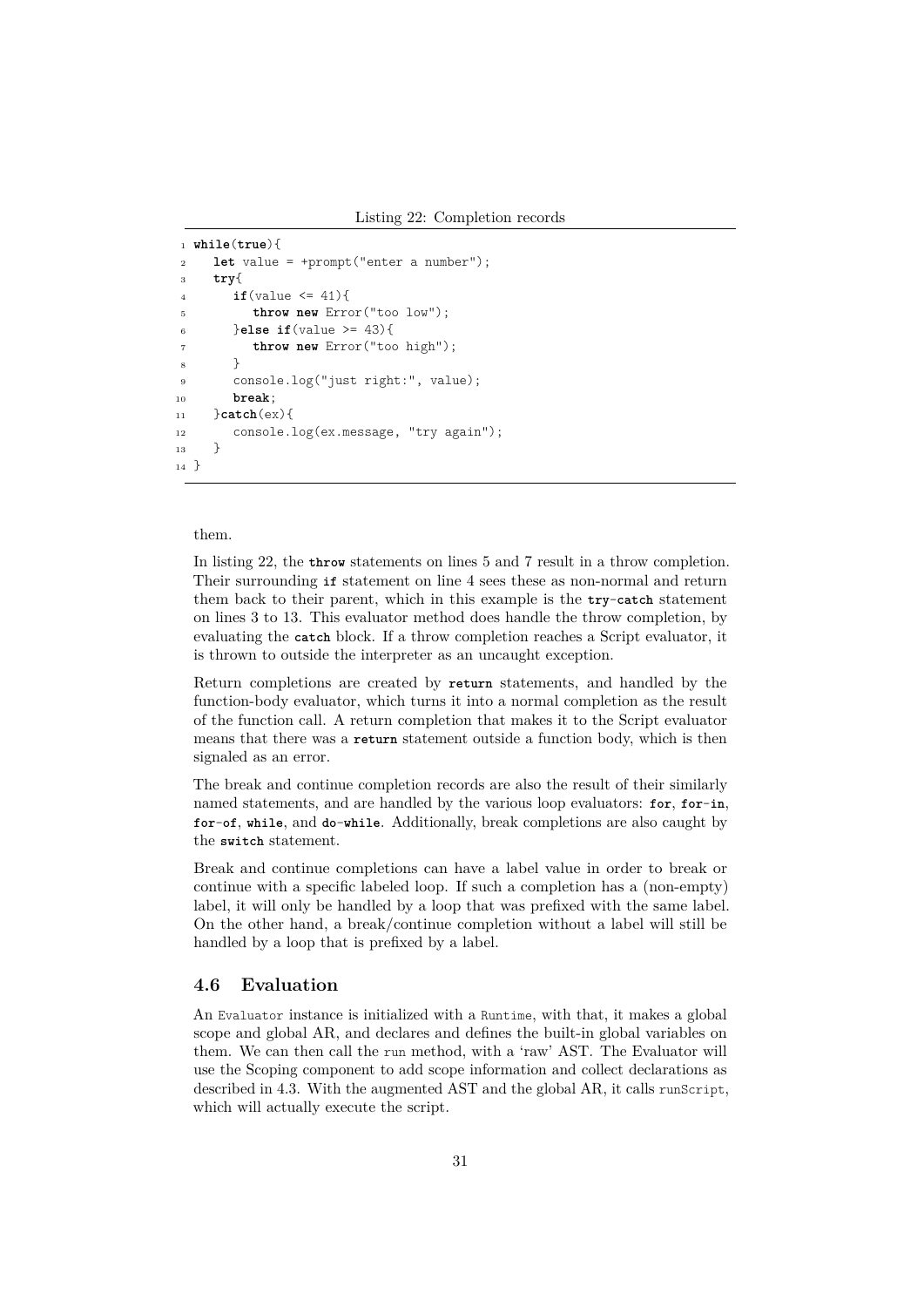The statements of the script are evaluated one at a time, in order, by calling runAny on the Evaluator. This method inspects the type field which every AST node has, and calls the appropriate method on Evaluator that follows the name 'run' + ast.type. If runAny is called with a node for which there is no method on Evaluator, it means that functionality is not implemented and runAny will immediately throw an error and halt the Evaluator.

To illustrate the evaluation process, we will describe how Alternator executes the program in listing [21](#page-28-1) after it has been turned into the AST in listing [34.](#page-71-11) The first statement is the function declaration from lines [1](#page-28-4) to [8](#page-28-5) turned into a FunctionDeclaration node. When runAny is called with that node it will call runFunctionDeclaration.

function power...

The runFunctionDeclaration method in fact does nothing, since function declarations are already processed by the Scoping component. It returns a normal completion with a value of undefined.

<sup>1</sup> **let** a = ...

The next statement is the *VariableDeclarationStatement* derived from line [10,](#page-28-6) handled by runVariableDeclarationStatement. It is composed of a list of VariableDeclarators, which in turn are composed of a binding and an optional initializer. The binding, in this case a BindingIdentifier is handled by a different group of methods, headed by referAny, which functions similarly to runAny calling methods named by 'refer' + ast.type. These methods return a Reference , that is used to assign a value to ultimately a variable identifier or an object's property. The BindingIdentifier is processed by referBindingIdentifier and results in an IdentifierReference. They can also create more complex references, by nesting ArrayReferences and ObjectReferences to implement destructuring.

 $\ldots$  = power(2, 3);

After the Reference has been created, the Evaluator runs the init part, on line [46](#page-71-14) of listing [34](#page-71-11) it is a CallExpression. The first thing runCallExpression does is evaluate the callee: an IdentifierExpression which retrieves the power function from the current AR. Should this fail, e.g. if the identifier were misspelled and its declaration not found, the runIdentifierExpression method will return an abrupt completion, in that case a *throw* completion with a ReferenceError exception. When runCallExpression receives such an abrupt completion it will just return it further up the call tree. Most run\*-methods work like this: evaluate the sub-expressions, if they return a normal completion, use the value in it and continue, otherwise return the abrupt completion further up to a method that does handle it. After the callee, the arguments are evaluated, in the same way. Provided all of those are normal, the Evaluator can now call the user-defined power function.

As will be explained in section [4.7,](#page-34-0) user-defined functions in Alternator are wrapped in standard JavaScript function values. This wrapper function calls the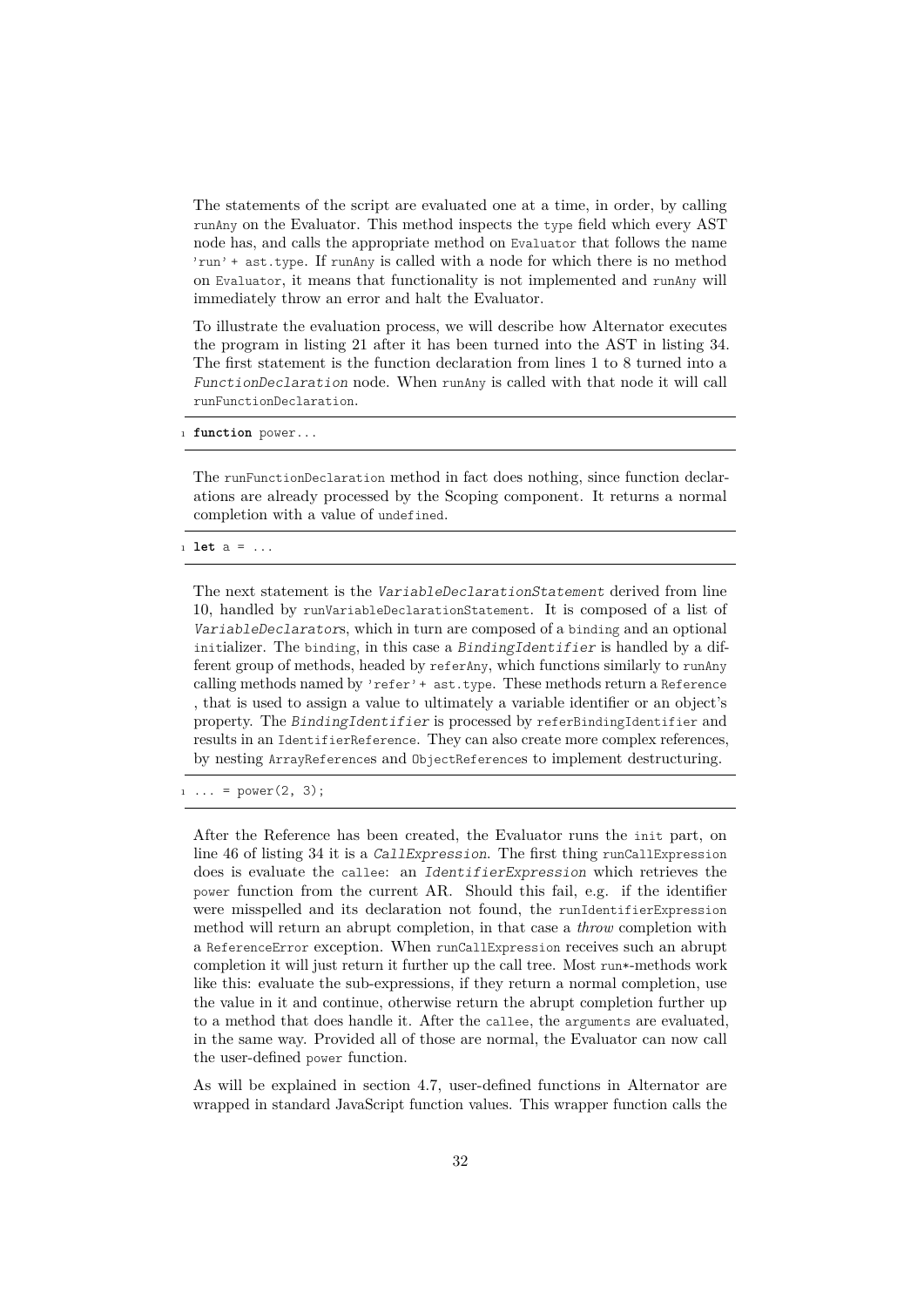implementFunction method on the evaluator. It receives the AST of the function definition and the AR in which it was defined, along with the **this** value and arguments that it is called with.

<sup>1</sup> **function** power(x, n){

<sup>2</sup> <sup>3</sup> }

> The implementFunction method starts by creating a new activation record for the function scope. Then it binds the given arguments to the parameters specified by the FormalParamters in the params field. For arrow functions, which are handled by the same implementFunction but can be differentiated by the type field in the AST, it binds the **this** value to that of the parent AR, otherwise it is bound to the given **this** value. In the power example, the parameters x and n are set to 2 and 3 respectively. Since power is not called as a member of an object, **this** is set to undefined. The function body is then evaluated by the runFunctionBody method. This method works much the same as runScript, evaluating the statements one by one, with the exception that it can handle a ReturnCompletion by converting it to a normal one and returning its value as that of the function call.

```
1 let ret = 1;
2 while(n > 0){
3 ret = ret * x;
1^{4} n--;
5 }
6 ...
```
Inside the FunctionBody of listing [34](#page-71-11) is another variable declaration. Here we initialize ret to 1, and move on to the WhileStatement. The runWhileStatement method is itself implemented with a **while** loop, which evaluates the test field and runs the statement in the body field as long as the test evaluates to a normal truthy value. Evaluating the Block is again similar to the evaluation of Script and FunctionBody, except that it creates an AR for the block scope. Should the evaluation of the body in the WhileStatement result in a *break*, runWhileStatement will handle it by breaking the loop, and a *continue* completion is handled automatically as it halts evaluation of the loop body until runWhileStatement catches it.

```
1 ...
```

```
2 return ret;
```
After the **while** loop in the power function is a return statement, which is turned by runReturnStatement into a *return* completion with the value returned by evaluating the expression in the ReturnStatement node. This *return* completion ends up at runFunctionBody, which turns it into the return value of the function call, and is assigned to the a variable.

<sup>1</sup> ...

<sup>2</sup> console.log("2\*\*3 = ", a);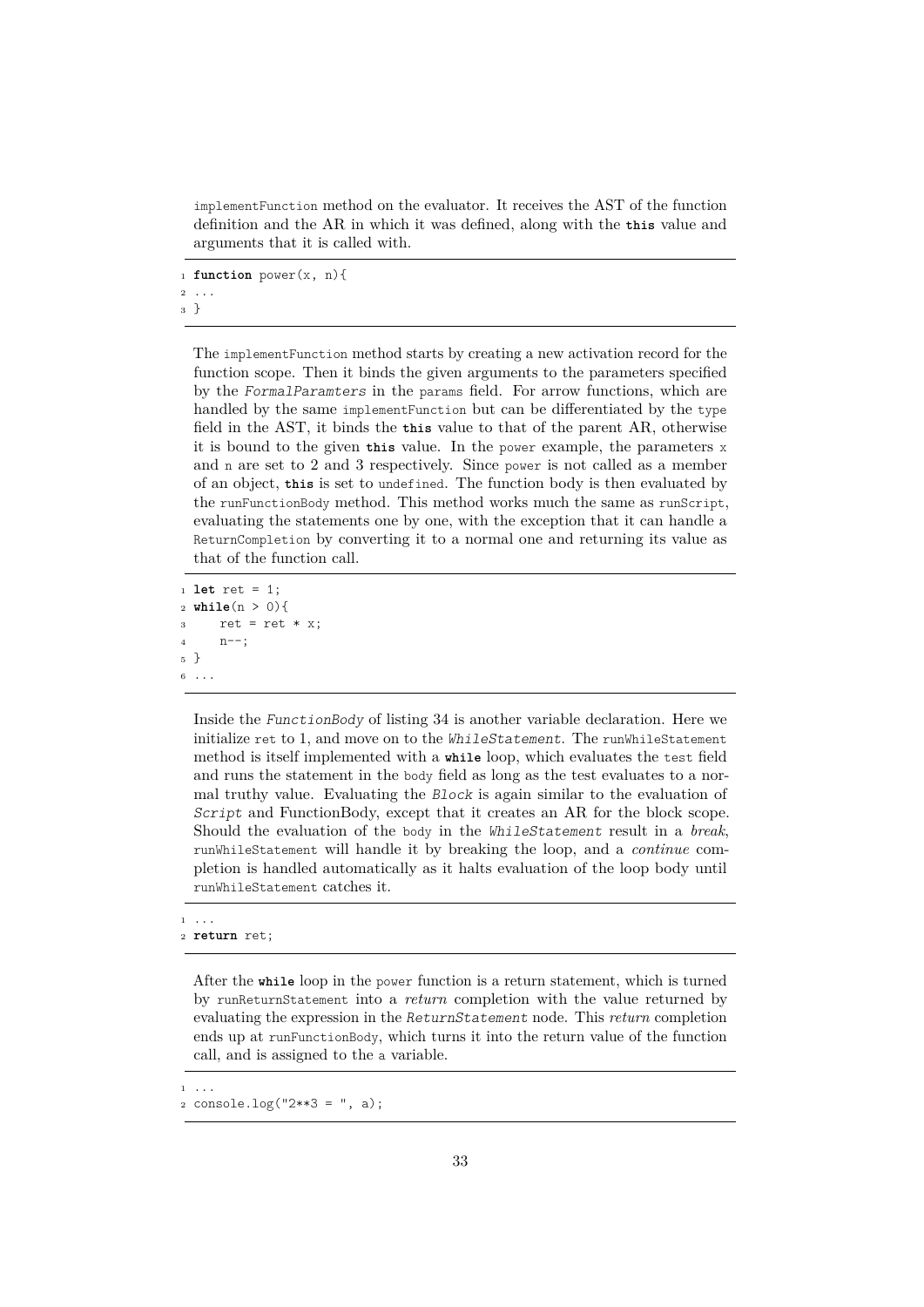Listing 23: Abridged implementation of makeFunction

```
1 makeFunction(contextAr, ast){
2 const run = this.implementFunction; // implementFunction from
         Evaluator
3 return function(){
         4 return run(ast, contextAr, this, arguments, new.target);
5 }
6 }
```
The last statement in the example script is another CallExpression, but this time to a built-in function log as a property of the console object. In addition to the arguments specified in the arguments field of the CallExpression, the evaluator also needs to pass the console object as the **this** value. To achieve this, whenever the evaluator runs a StaticMemberExpression or ComputedMemberExpression, it stores the value of the object field of that node as lastBaseObject. The runCallExpression method then retrieves this value to pass on to the function call, and sets lastBaseObject back to undefined. The built-in function is called with the arguments and **this** value, the same way as the user-defined function was, except that it does not go through implementFunction since we take the implementation from the host engine. Through console.log the script will print the result of the computation on the standard output: 2\*\*3 = 8.

#### <span id="page-34-0"></span>**4.7 Objects and Functions**

Objects created and manipulated in the interpreted code are obtained straight from the engine, rather than being re-implemented in Alternator. Allocation and garbage collection is therefore also handled by the host engine. Likewise, implementations of built-in objects and functions, such as Date and Math are also copied from the host.

User-defined functions and classes are wrapped in host-created instances as well. This means calls to those don't need different treatment from built-in or external functions and classes. The function wrapper is very simple: the makeFunction method of the Runtime receives a reference to the AR in which the function is defined, the context-AR, and the AST node of the function expression/declaration. It then returns a new **function** which calls the implementFunction method of the Evaluator with the AST node, the context AR, and the **this**, arguments, and **new**.target that the returned client function receives when called. The implementFunction method of the Evaluator then evaluates the function body with the given arguments.

Classes are a bit more complicated. To implement the constructor, the evaluator needs access not only to the aforementioned AST, AR, and other arguments, but also a way to use the **super**-properties, and in the case of a derived class, a way to call the super constructor. Unlike **this**, the **super** keyword cannot be used as a variable, so it cannot simply be passed to the evaluator. Additionally, the Shift AST does not differentiate between a super-constructor call and superproperty access, treating both as regular property-access/function calls with the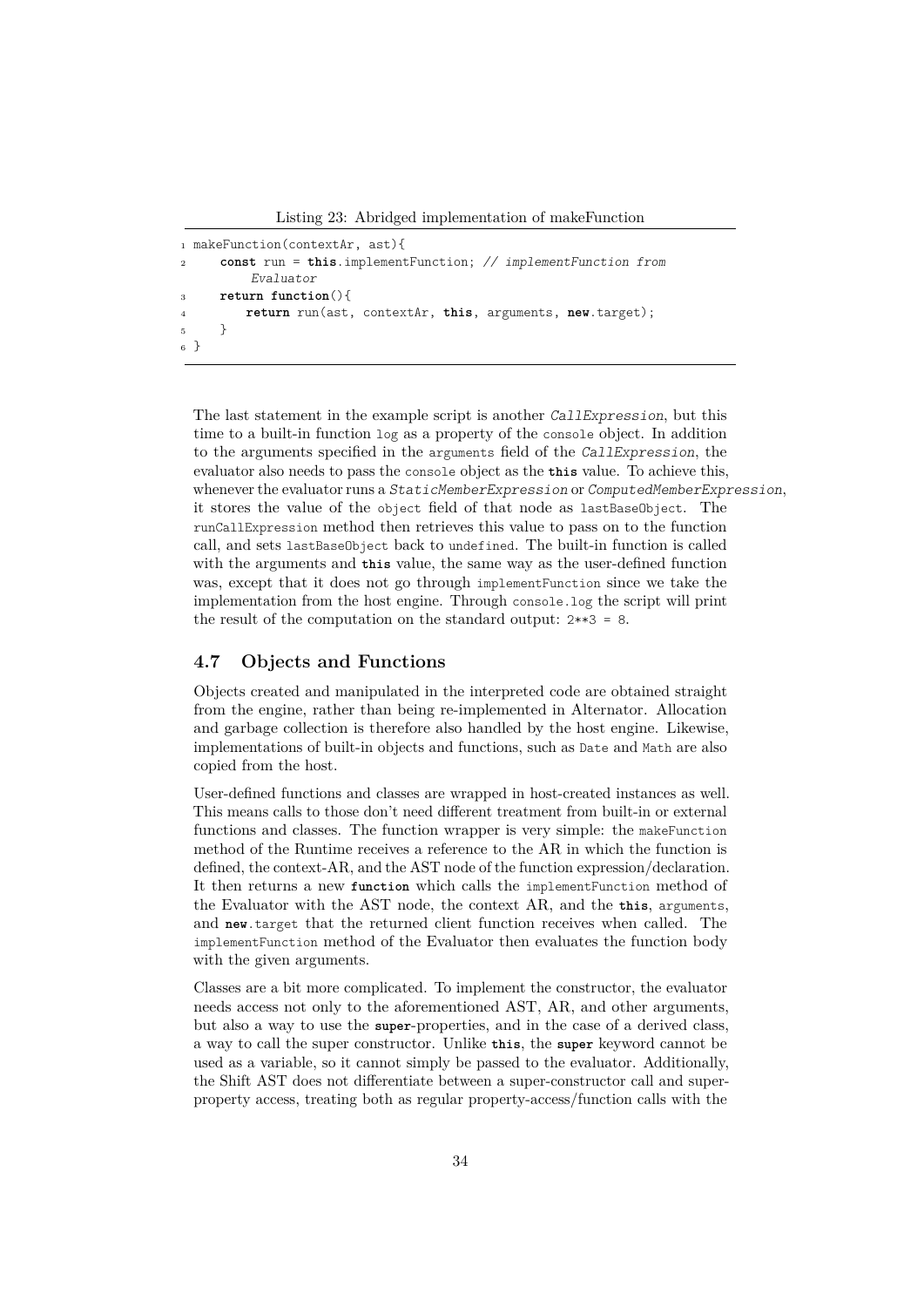Listing 24: Abridged implementation of makeClass

```
1 makeClass(classAr, node, ctrNode, base){
2 /* ... */
3 const ctr = this.implementConstructor; // from Evaluator
4 ret = class UserClass extends base {
5 constructor(...args){
6 // implement the super keyword
7 classAr.homeObject = new Proxy(() => {}, {
8 apply: (_, __, ...args) => super(...args),
9 get: (_, prop) => super[prop],
10 set: (_, prop, val) => super[prop] = val
\{11\} });
12
13 // cannot pass 'this' as super has not been called yet
14 return ctr(ctrNode, classAr, symInvalid, arguments, new.target
              );
15 }
16 }
17 /* \ldots */18 return ret;
19 }
```
**super** keyword as the base object, or callee respectively. Because both require different evaluation, the evaluator needs to either modify or augment the AST so those expressions can be implemented separately, or create a wrapper so the expressions can be handled the same as their normal counterparts. JavaScript's Proxy mechanism provides a convenient way to do the latter. It allows the programmer to intercept and redefine the behaviour of fundamental operations on an object, such as getting/setting properties or calling the object as a function. For the implementation of the **super** keyword, the Runtime creates a proxy which intercepts the *apply*, *get*, and *set* operations on an empty function and redirects them to arrow functions that perform those actions on the **super** keyword. By creating this proxy inside the constructor method of the user-defined class, and using arrow functions to implement the super operations, we can sneak this functionality out of the constructor and have it be called by the Evaluator when appropriate.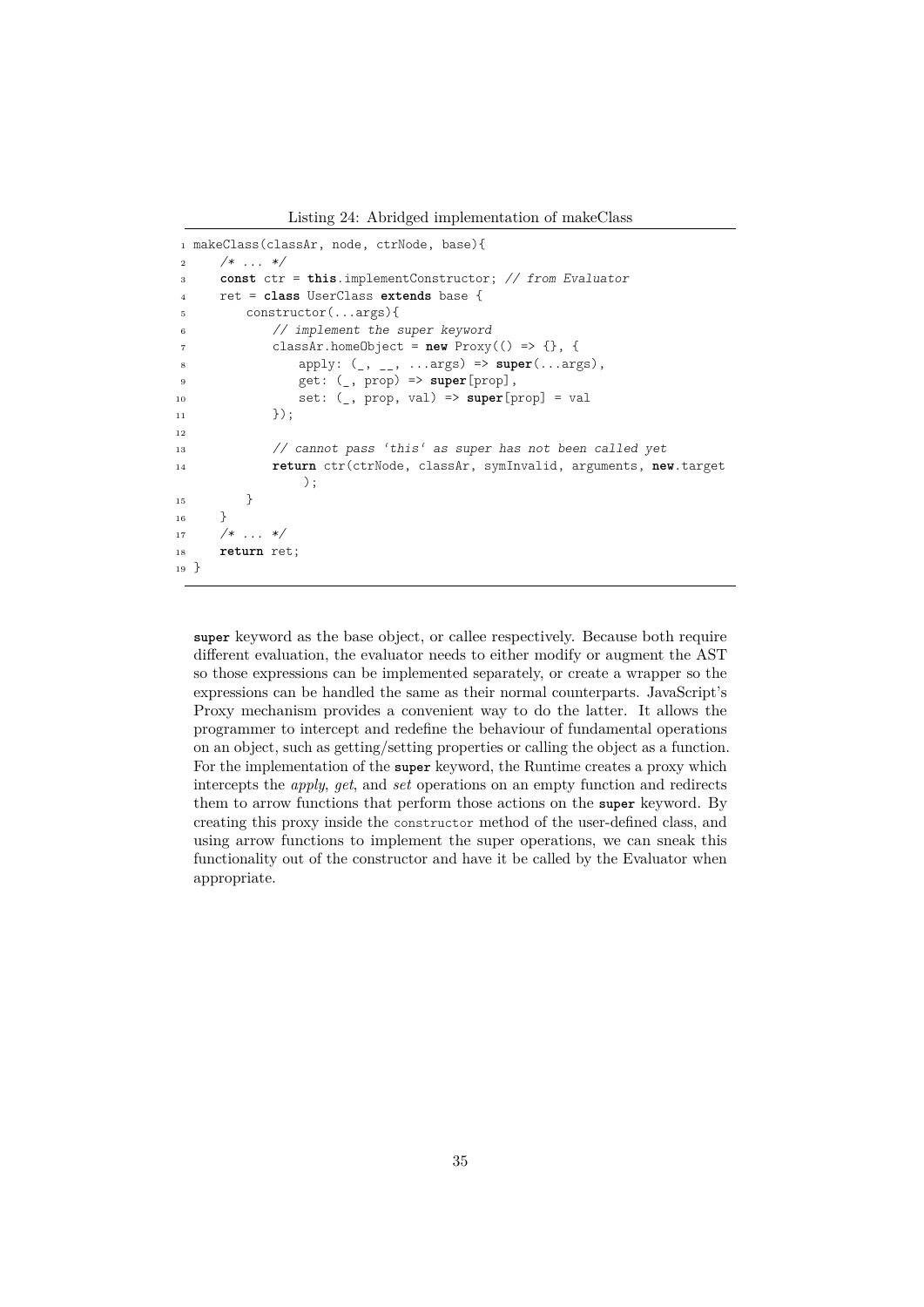Listing 25: Partial vs abstract completions

<span id="page-36-1"></span>

| $1 \text{ var } a = \text{SHPE.RT}(3)$ , | $_1$ var a = 3; |
|------------------------------------------|-----------------|
| 2 b = $$HPE. CT(2)$ ;                    |                 |
| за + b;                                  | за + 2;         |

## <span id="page-36-3"></span>**5 HandCrank**

HandCrank is a hybrid partial evaluator, based on Alternator. It works in much the same way as the meta-circular interpreter, but allows expressions to be marked as *run-time* so that they are not evaluated directly but turned into residual code. In this chapter we will explain how we implemented Hybrid Partial Evaluation in HandCrank.

#### **5.1 Annotations**

To indicate that a value, or the result of an expression is static and should be computed in the partial evaluator, it provides a built-in function accessible via \$HPE.CT. When this function is called with 1 argument, the partial evaluator will evaluate the expression, throw an error if the result is not compile-time, and return it as a *normal* completion otherwise. It can also be called with more than 1 argument, in which case the first argument is forced to be compile-time only if the remaining arguments are static as well, otherwise it is returned as dynamic. There is also a built-in function to do the opposite: \$HPE.RT will evaluate its only argument in residual mode (explained in section [5.3\)](#page-36-0), if the result is still static it must be a simple value that can be transformed back into an AST. Otherwise, it returns the run-time expression as a *partial completion*.

### <span id="page-36-2"></span>**5.2 Partial and Abstract Completions**

The partial evaluator uses two more completion record types, in addition to those used by Alternator. Those are the *partial completion* and *abstract completion*. An *abstract completion* is used to indicate a run-time value, unknown at partial evaluation time. Partial completions contain residual code, generated by the partial evaluator. As an example of the distinction, consider the following code:

In listing [25,](#page-36-1) the value stored into a is indicated to be dynamic, so it stores an *abstract completion*. The value for b is indicated as compile-time and stored as normal. In the evaluation of  $a + b$ , runIdentifierExpression retrieves an *abstract completion* for resolving a, which it turns into a partial completion with the IdentifierExpression. The evaluation of b results in a normal completion with the value 2. Finally, runBinaryExpression combines the partial completion with a and the normal completion with 2 into a partial completion with  $a + 2$ , which ends up in the residual program. Algorithms [3](#page-43-0) and [4](#page-43-1) show how expressions and identifiers are partially evaluated.

### <span id="page-36-0"></span>**5.3 Partial ARs and Residual Evaluation**

The Partial Activation Record (partial AR) is the partial evaluator's counterpart to the activation record in Alternator. It keeps track of the values of compile-time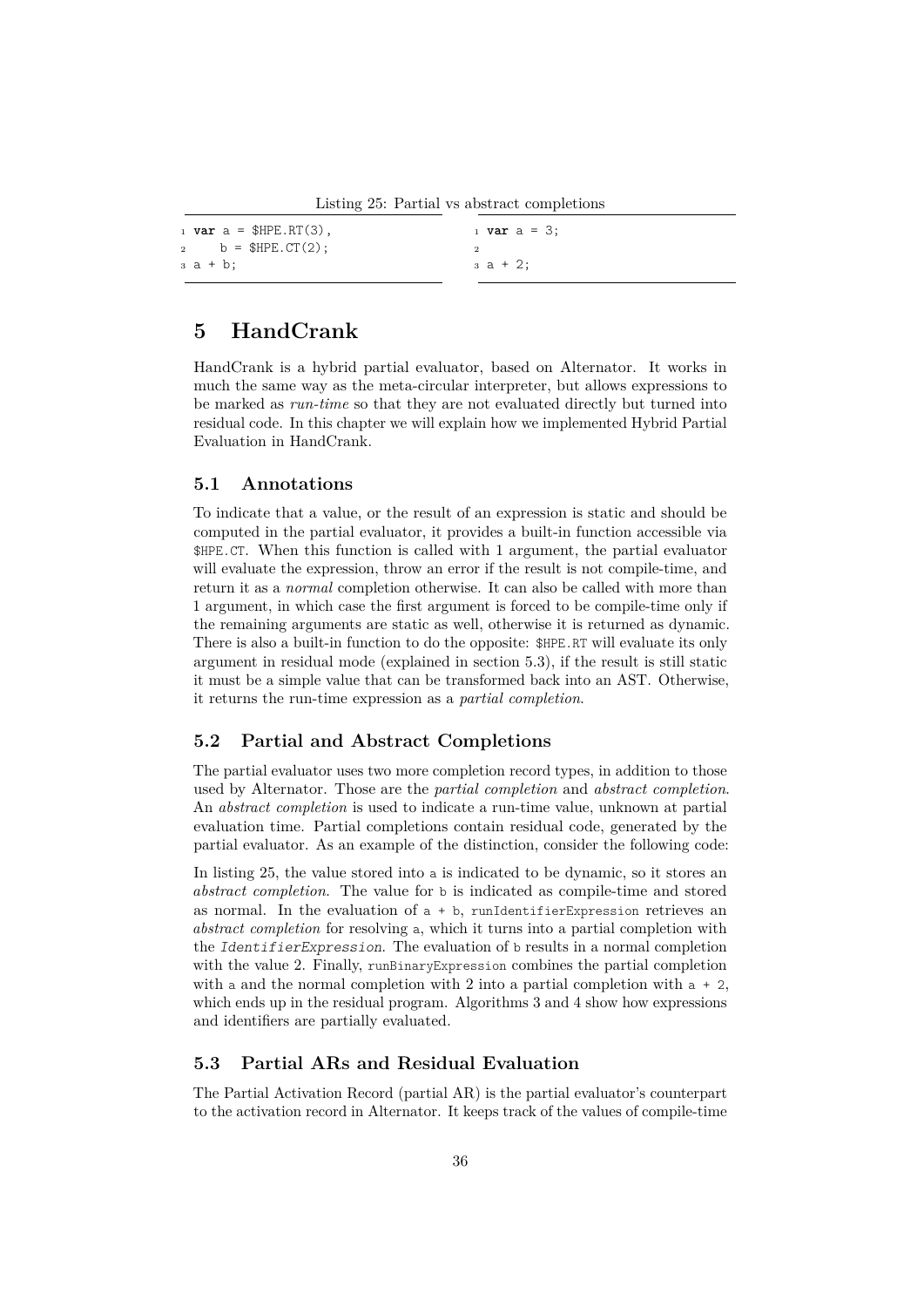Listing 26: Compile-time object

```
1 const obj = $HPE.CT({a: true,
2 b: 2, c: "three"});
3 console.log('obj.a, .b, .c',
      4 obj.a, obj.b, obj.c);
5 obj.a = false;
6 obj.b = -2;7 obj.c = "eerht";
8 console.log('obj.a, .b, .c',
9 obj.a, obj.b, obj.c);
10 console.log('obj', obj);
                                         1
                                         2
                                         3 console.log('obj.a, .b, .c',
                                         4 true, 2, "three");
                                         5
                                         6
                                         7
                                         8 console.log('obj.a, .b, .c',
                                         9 false, 2, "eerht");
                                        10 // Error: object residualized
```
variables, and marks run-time variables as being dynamic. Identifier resolution in partial ARs works the same as in the 'standard' ARs, however, each time a variable is written to, the partial AR checks if the store operation is consistent. That is, if a variable was previously compile-time, it may only be re-assigned a static value. Assigning a static value to a dynamic variable is permitted, if it is a simple value, so that it can be turned back into residual code. Objects, arrays, functions, and symbols cannot be generally translated back, and are therefore not allowed to move from the partial evaluator to the residual program. This residualizing of static values is shown in algorithm [1.](#page-42-0)

While this works well enough for expressions and statements that are partially evaluated directly, we also need to account for assignments in residual blocks. For example, in listing [17,](#page-24-0) since the conditional of the **if** statement is run-time, the consequent block cannot be partially evaluated directly. Nevertheless, we need to signal that the assignment to a in that block is inconsistent. To facilitate this, when we emit a block of residual code, it is partially evaluated in 'residual' mode. In this mode, any assignment to a variable declared outside that block is treated as assigning a run-time value. So, the assignment a = 3; in the the **if**-consequent is treated as a dynamic assignment, despite the value itself being compile-time, and the partial evaluator will throw an error. The semantics of residual evaluation and assignment to variables are described in algorithms [2](#page-42-1) and [9.](#page-47-0)

#### **5.4 Objects**

Objects in the partial evaluator can either be fully compile-time, in which case they are not residualized, or fully run-time, with one exception, explained in section [5.7.](#page-40-0) To ensure that a compile-time object is not modified in residual code, the partial evaluator keeps track of its owners, which can be partial ARs, and/or other compile-time objects. These resolve to the partial ARs from which the object is reachable, either because the object is the value of a variable in the AR or it can be reached from an object which is. Whenever a compile-time object is modified, the partial evaluator checks if none of its owners, or its owners' owners, are in residual mode. The algorithms [5,](#page-44-0) [10](#page-48-0) and [11](#page-49-0) show how the partial evaluator deals with objects, and listings [26](#page-37-0) and [27](#page-38-0) contain examples of compile-time objects and possible error scenarios.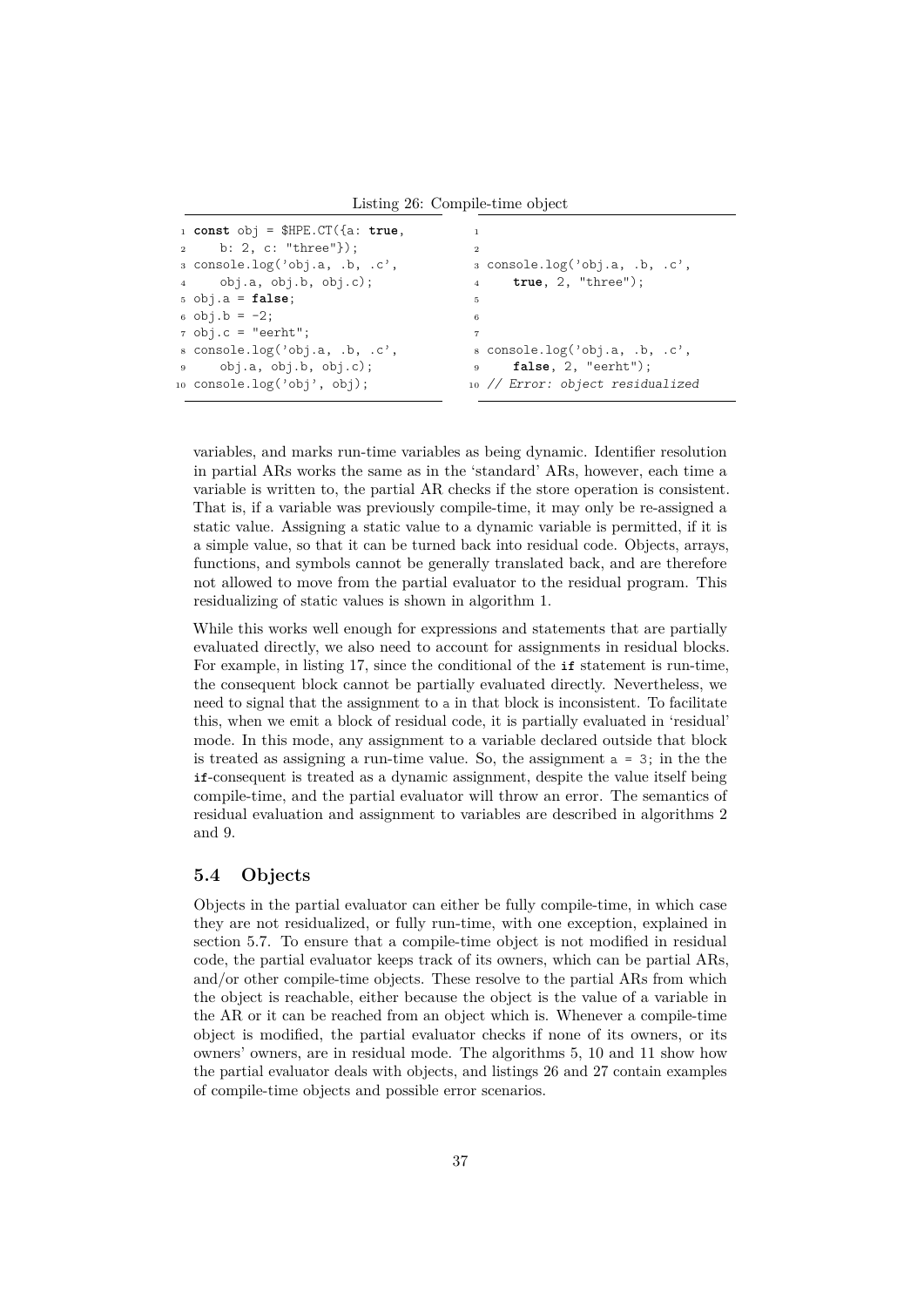Listing 27: Object tracking

```
1 let outer = $HPE.CT({a: 1,
2 inner: {b: 2}});
3 function mangle(o, k, v){
4 \qquad \qquad \circ [k] = v;5 }
6 mangle(outer, 'a', 2);
7 mangle(outer.inner, 'b', 3);
8 console.log('a', outer.a,
9 'b', outer.inner.b);
10 mangle(outer.inner, $HPE.RT(Y),
11 5);
                                           1
                                           2
                                           3
                                           4
                                           5
                                           6
                                           7
                                           8 console.log('a', 2,
                                           9' 'b', 3);
                                          10 // Error: inconsistent
                                          11 // modification
```
#### <span id="page-38-1"></span>**5.5 Specializing Functions**

The most important aspect of the hybrid partial evaluator is the specialization of function calls. Before we can do that, we first need to know if the callee is actually a built-in function, which we can't specialize, and second we need to keep track of functions that have already been specialized, and for which arguments. Both of those problems are solved in the Registry. It has a list of built-in objects and functions along with information on whether they can be called without side effects, e.g. Math.sqrt can, but Math.random cannot, and if they modify any arguments passed to them, e.g. Array.**prototype**.splice can add and remove elements from the **this** value it is called with. During partial evaluation it keeps track of user-defined functions and their specialized versions.

When a CallExpression is run in the partial evaluator, it evaluates the callee, arguments, and retrieves the **this** value as the regular evaluator does. It then either calls the function, specializes it, and/or re-generates the call expression with the evaluated arguments, according to the algorithm outlined in figure [3.](#page-39-0) It is implemented in the runCallExpression and partializeCall methods of the partial evaluator. Actually specializing a user-defined function is implemented in partializeFunction, which works very similar to implementFunction in Alternator. The main difference is that evaluating the function body may result in a partial completion, that is then wrapped in a FunctionDeclaration or FunctionExpression (depending on what the original AST was), to be added to the residual program as the specialized function. The semantics of this can be found in algorithms algorithms [12](#page-50-0) to [15.](#page-52-0) Listing [28](#page-40-1) shows a function being specialized once and called multiple times with the same static argument, but different dynamic arguments.

#### **5.6 Non-local Control Flow**

To implement the control flow rules for **return** statements, as explained in section [3.2,](#page-24-1) the partial evaluator uses a flag in the partial AR of function bodies. Whenever a **return** statement is residualized, it sets the flag, and when subsequent **return** statements are encountered while the flag is set, they are also forcibly residualized. If such a **return** statement returns a static object, the partial evaluator throws an error that indicating that an object is being moved from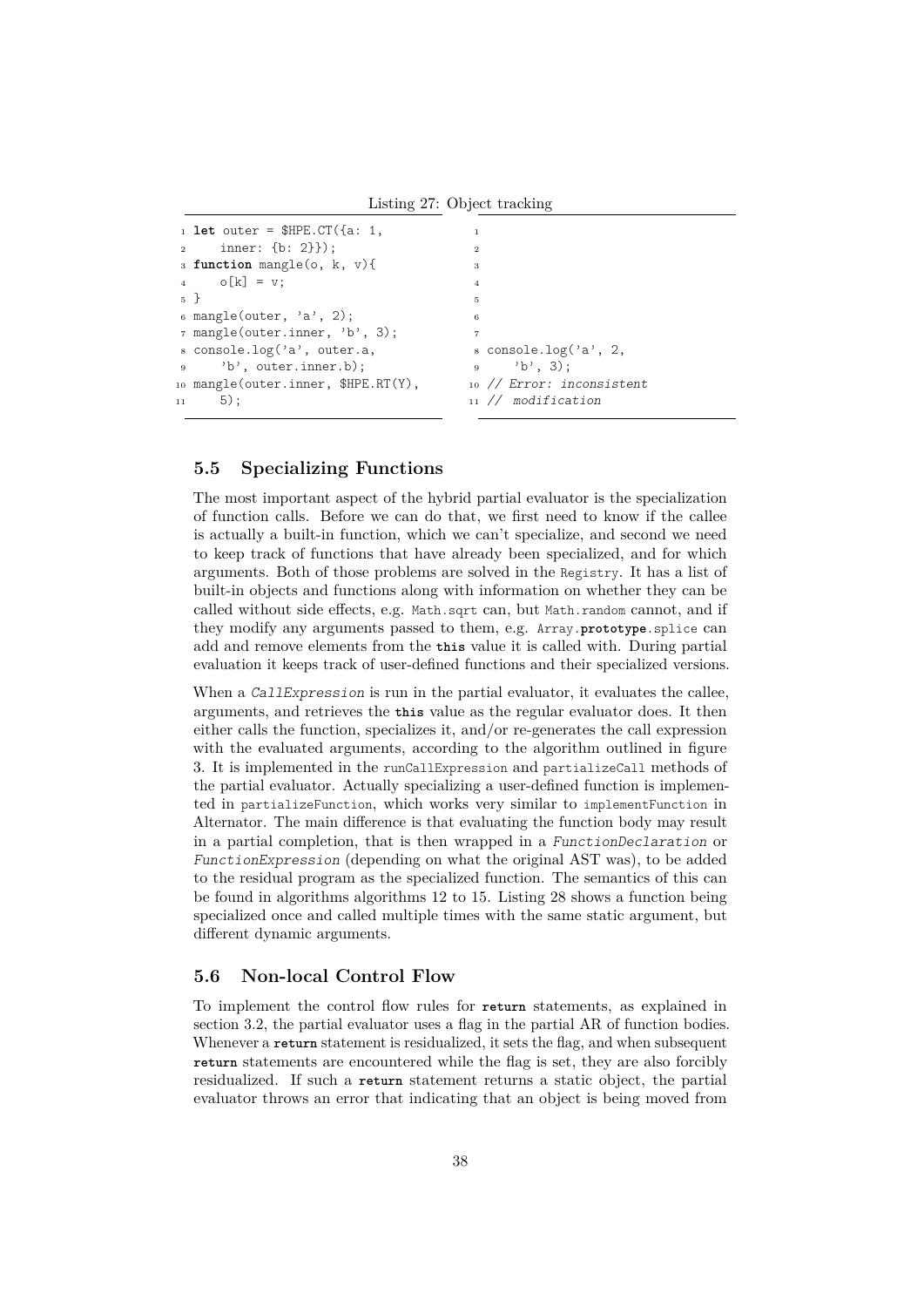<span id="page-39-0"></span>

Figure 3: Partially evaluating a call expression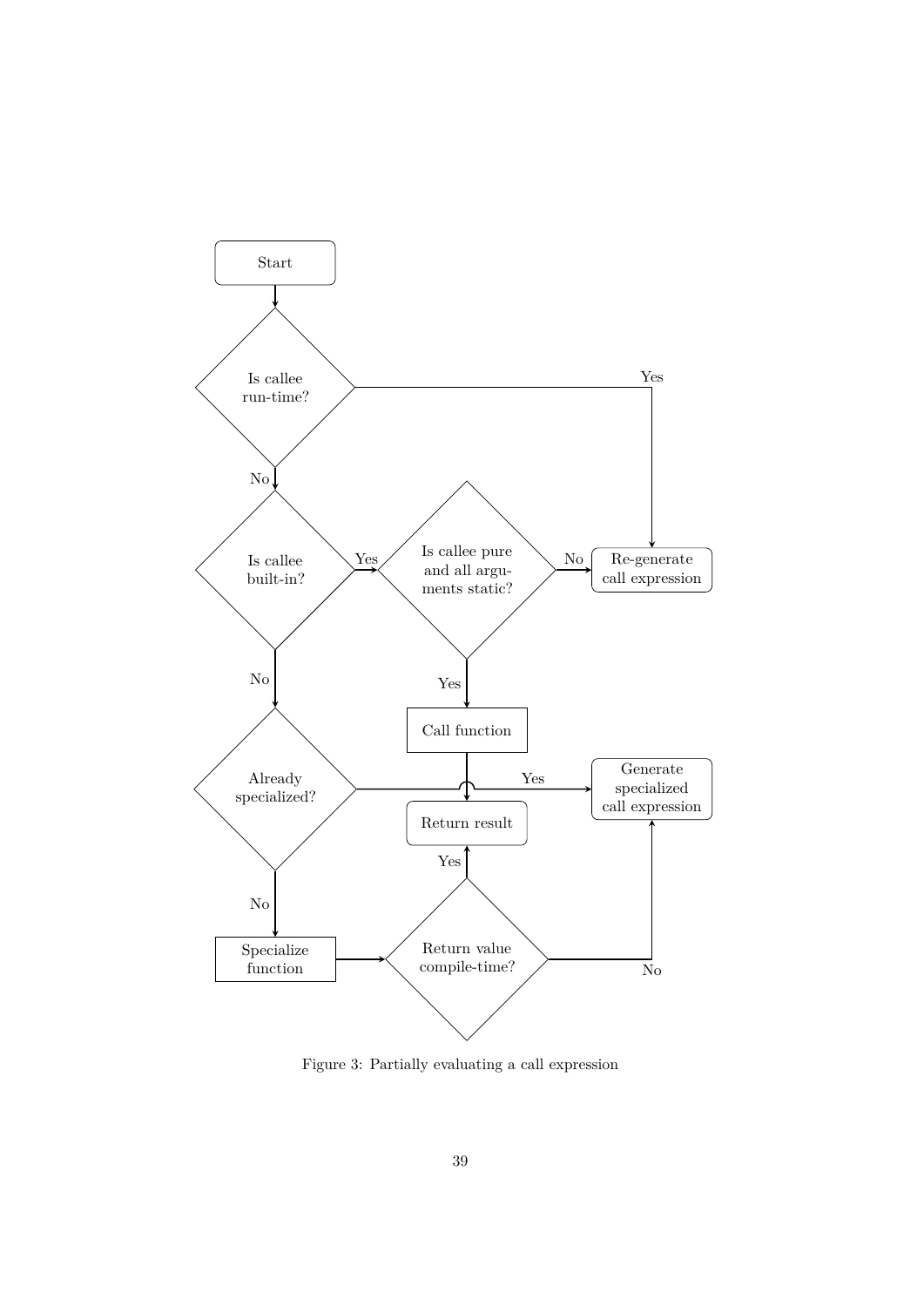Listing 28: Reusing specialized functions

```
1 function add(a, b){
2 return a + b;
3 }
4 console.log(2 + 2', add(2, 2));
5 console.log('X + 2',
6 add(\text{SHPE.RT}(X), 2));7 console.log('Y + 2',
\text{add}(\text{SHPE.RT}(Y), 2));1 function add$0(a){
                                         2 return a + 2;
                                         3 }
                                         4 console.log(2 + 2', 4);
                                         5 console.log('X + 2',
                                         6 add$0(X));
                                         7 console.log('Y + 2',
                                         8 add$0(Y));
```

|  |  |  | Listing 29: Loop unrolling $&$ continue |  |  |
|--|--|--|-----------------------------------------|--|--|
|--|--|--|-----------------------------------------|--|--|

```
1 let arr = $HPE.CT(['a', 'b',
\begin{bmatrix} 2 & 3 \\ 2 & 1 \end{bmatrix};
3 for(let i = $HPE.CT(0);
4 i < arr.length; i^{++} }{
5 if(\ar{r}[i] == 'b')6 continue;
7 }
8 console.log('item', i,
9 \quad \arctan\left[\text{i}\right];
10 }
                                            1
                                            2
                                            3 { // loop unrolled
                                            4 console.log('item', 0, 'a');
                                            5 // 1, 'b' is skipped by
                                            6 // continue
                                            7 console.log('item', 2, 'c');
                                            8 }
```
compile-time to run-time. This flag is also set when a **return** statement is evaluated with a residualizable static value while there are residual statements preceding the **return**. When the evaluation of a function ends without the flag set, it means the function was completely evaluated, and the call is eliminated from the residual code and replaced with the return value.

For loops, a similar flag is used when a **break** or **continue** statement is residualized. In this case, the flag is checked after evaluating the loop body and if set, the partial evaluator throws an error. This is because the loop body is only partially evaluated when the loop conditional is compile-time, and thus the evaluator expects the body not to be interrupted at run-time. Algorithms [6](#page-45-0) to [8](#page-46-0) describe these semantics.

### <span id="page-40-0"></span>**5.7 Classes**

Partial evaluation of classes starts off in a similar way as that of function calls. The partial evaluator will first query the registry if the class to be evaluated is indeed a user-defined one, and if it hasn't been evaluated for the given static arguments before. Otherwise, the class' constructor method is evaluated first.

Ordinary objects in the partial evaluator must either be completely static, or completely dynamic. However, to facilitate specializing a class, we must allow some assignments to the **this** variable inside the constructor to be compile-time and others run-time. To enable this, we mark the **this** object as partial, allowing mixed compile-time and run-time assignments to its properties, but only for the duration of evaluating the constructor call. After the constructor is evaluated, the partial evaluator checks whether the **this** object has any properties with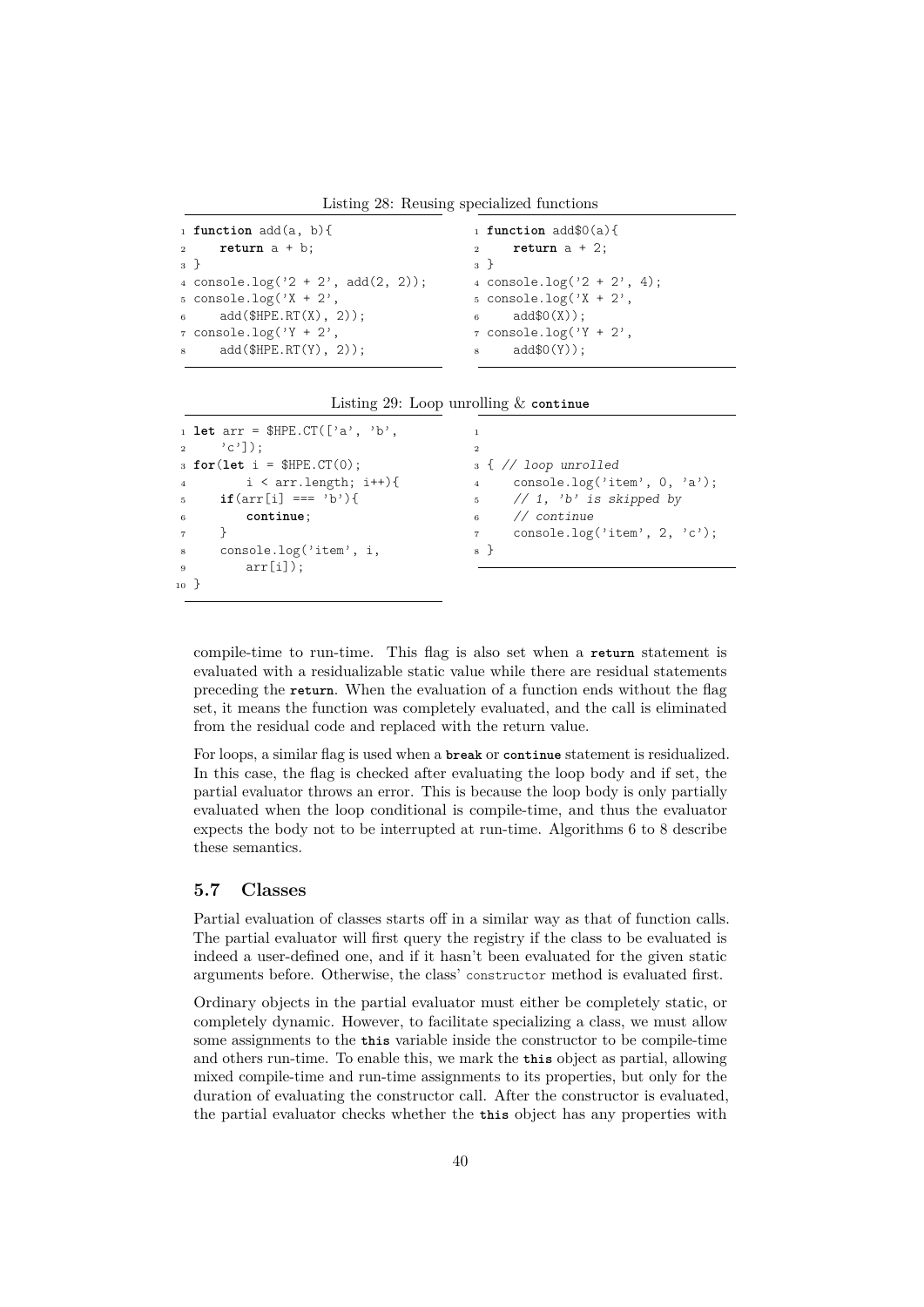Listing 30: Specialized class

```
1 class Adder {
2 constructor(a, b){
3 this.a = a;
       this.b = b;5 }
6 add(){
7 return this.a + this.b;
8 }
9 }
10 const a = new Adder($HPE.CT(2),
11 $HPE.CT(2));
12 console.log('2 + 2', a.add());
13 const b = new Adder(HPE.CT(2),
14 $HPE.RT(X));
15 console.log('2 + X', b.add());
                                       1 class Adder$0 {
                                       2 constructor(b) {
                                       3
                                       4 this.b = b;
                                       5 }
                                       6 add() {
                                       7 return 2 + this.b;
                                       8 }
                                       9 }
                                      10
                                      11
                                      12 console.log("2 + 2", 4);
                                      13 const b = new Adder$0(X);14
                                      15 console.log("2 + X", b.add());
```
dynamic values. If not, the resulting object is fully compile-time and returned as the result of the **new** call, after being stripped of its partial status.

When the constructor returns a **this** object with run-time properties, the other methods defined on the class are evaluated. Those methods are called with the partial **this** value, but are not allowed to change any compile-time properties on it, though they can of course read static properties. The methods are specialized only on the **this** value, any other parameters they may have are marked as run-time. After the methods are specialized, they are added to the residual class, along with the constructor, and the original **new** call is replaced with one to the specialized class. The semantics of this are shown in algorithms [16](#page-52-1) to [18.](#page-53-0)

Method calls on compile-time objects may also be residualized. In this case, the method is partially evaluated as a regular function, with the **this** argument set to the object. The specialized function is added to the residual program like other residual functions are, rather than added to a residual class as a static method, since JavaScript doesn't require methods to be defined on a class.

#### **5.8 Semantics**

In this section we list the various algorithms that we referred to earlier, along with some more detail on how they work. Where the algorithms return an expression in angle brackets:  $\langle \ldots \rangle$ , the expression is a piece of residual code in a *partial completion*, otherwise the return value is compile-time.

The LITERALIZE function in algorithm [1](#page-42-0) receives a completion record that may be *partial* or *normal*, and in the latter case tries to turn it into a *partial completion* with the residual code for the value of that completion. If the value is a compile-time object, the algorithm throws an error since compile-time objects may not be residualized.

Residual evaluation, as mentioned in section [5.3,](#page-36-0) is shown in algorithm [2.](#page-42-1) The markResidual and unmarkResidual functions set a flag in the partial AR that is read by the inResidual function used in algorithms [6](#page-45-0) and [9.](#page-47-0)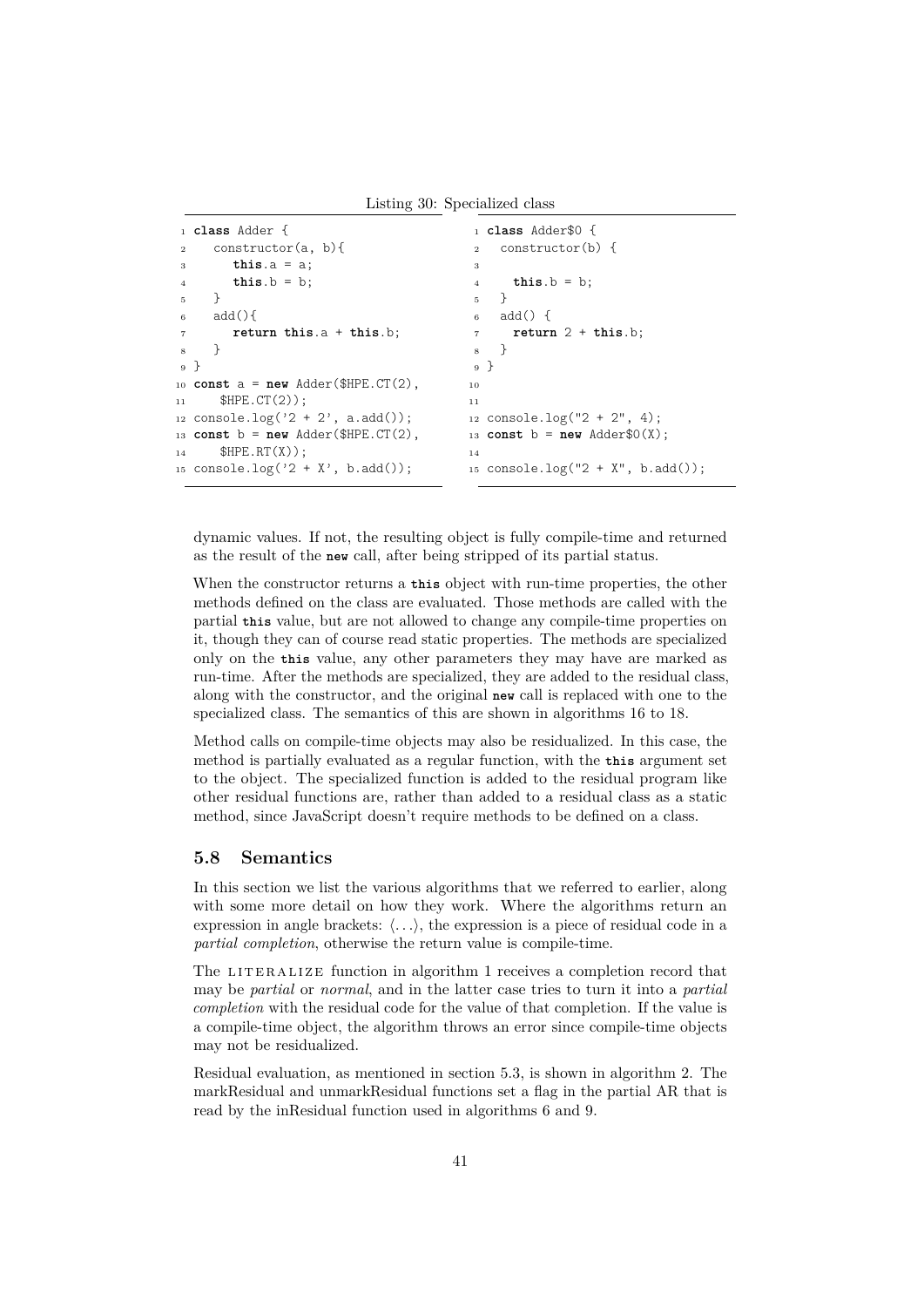<span id="page-42-0"></span>**Algorithm 1** Residualizing a compile-time value  $function$  LITERALIZE $(v)$ **if** isPartial(*v*) **then return**  $\langle v \rangle$ **end if switch** valueType $(v)$ boolean, number, string, **null**: **return** literal expression with *v* undefined: **return** identifier expression with 'undefined' object or function: **throw** *static object became residual* **end switch end function**

#### <span id="page-42-1"></span>**Algorithm 2** Residual evaluation

```
function REVAL(a, penv)
   markResidual(penv)
   r \leftarrow \text{PEVAL}(a, \text{penv})unmarkResidual(penv)
   return r
end function
```
Evaluating binary expressions, shown in algorithm [3,](#page-43-0) is fairly straightforward: if both sub-expressions result in compile-time values, they are combined according to the binary operator, otherwise the result is a *partial completion* with the results of the sub-expressions residualized.

Algorithm [4](#page-43-1) shows how identifier expressions are evaluated. As explained in section [5.2,](#page-36-2) if the value of the variable being referenced is compile-time, that value is returned, otherwise the identifier itself in a *partial completion*

Property access is a bit more complicated: in algorithm [5,](#page-44-0) we first evaluate the object and property key being read. For run-time objects, the property key is residualized and returned in a residual expression with the original object expression. When the value of a property on a compile-time object is requested, we need to make sure the property key is static, otherwise the partial evaluator won't know what property to read. If that is not the case, an error is thrown.

When both the object and property key can be computed, the value is read. This may still result in a *partial completion*, when the object is a *partial* **this** value in a constructor and the property is marked run-time. When the property value is also compile-time it is returned, but not before setting the lastBaseObject. This value is used when this property access is part of a call expression, in order to pass along the **this** value, which is the object.

The semantics for evaluating a sequence of statements, in algorithm [6,](#page-45-0) deal with the various completion types produced by other evaluation methods. A *normal completion* is the easiest: just continue with the next statement.

When a statement is residualized and returned as a *partial completion*, the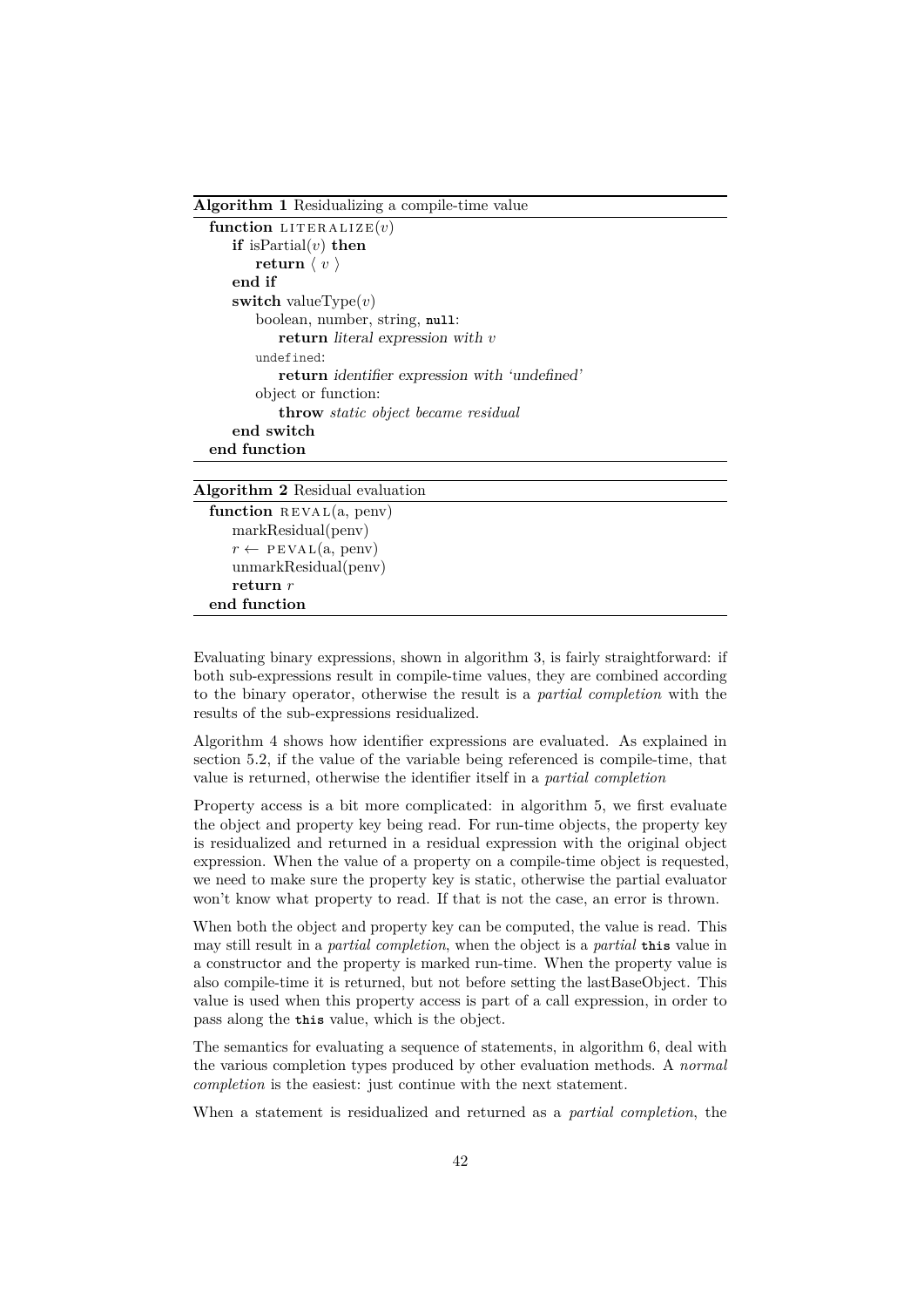<span id="page-43-0"></span>**Algorithm 3** Partial evalution of expressions

```
function \overline{P} EVAL(e_1 op e_2, penv)
    r_1 \leftarrow \text{PEVAL}(e_1, \text{penv})r_2 \leftarrow \text{PEVAL}(e_2, \text{penv})if isConcrete(r_1) ∧ isConcrete(r_2) then
         return op(r_1, r_2)else
         v_1 \leftarrow \text{LITERALIZE}(r_1)v_2 \leftarrow \text{LITERALIZE}(r_2)return \langle v_1 op v_2 \rangleend if
end function
```
<span id="page-43-1"></span>**Algorithm 4** Partial evalution of identifier expressions

```
function PEVAL(id, penv)
   v \leftarrow getValue(id, penv)
   if isAbstract(v) then
       return \langle id \rangleelse
       return v
   end if
end function
```
evaluator sets the markResidualReturn flag to indicate that any **return** statements after this need to be residualized as well.

This flag is also set if the evaluator handles a *return completion*. In the case of a *return completion*, when the aforementioned flag is set or the partial AR is in residual mode, the **return** statement is residualized (and the flag is also set), otherwise it returns the value in the completion and does not evaluate the next statements. If the statement is residualized, but the return value is a compile-time object, the LITERALIZE function will throw an error.

Finally, the *break* and *continue completions* set the markLoopInterrupt flag, if the statements were evaluated in residual mode. This flag is checked by algorithm [8](#page-46-0) to detect when a **break** or **continue** statement is residualized in a loop that is supposed to be unrolled at compile-time.

For **if** statements, the evaluator first evaluates the conditional expression, as shown in algorithm [7.](#page-46-1) If its value is static then either the consequent or alternate branch of the statement is further evaluated. When the test expression is compiletime, both branches are evaluated, but in residual mode. This results in two *partial completions* which are combined into a residual **if** statement.

The handling of **while** statements, which can be found in algorithm [8,](#page-46-0) is similar when the conditional is a run-time expression: in that case the body of the loop is evaluated in residual mode and combined with the test expression into a residual **while** statement.

When the condition of the loop is compile-time, the loop is unrolled. As long as the condition evaluates to a truthy value, the body of the loop is partially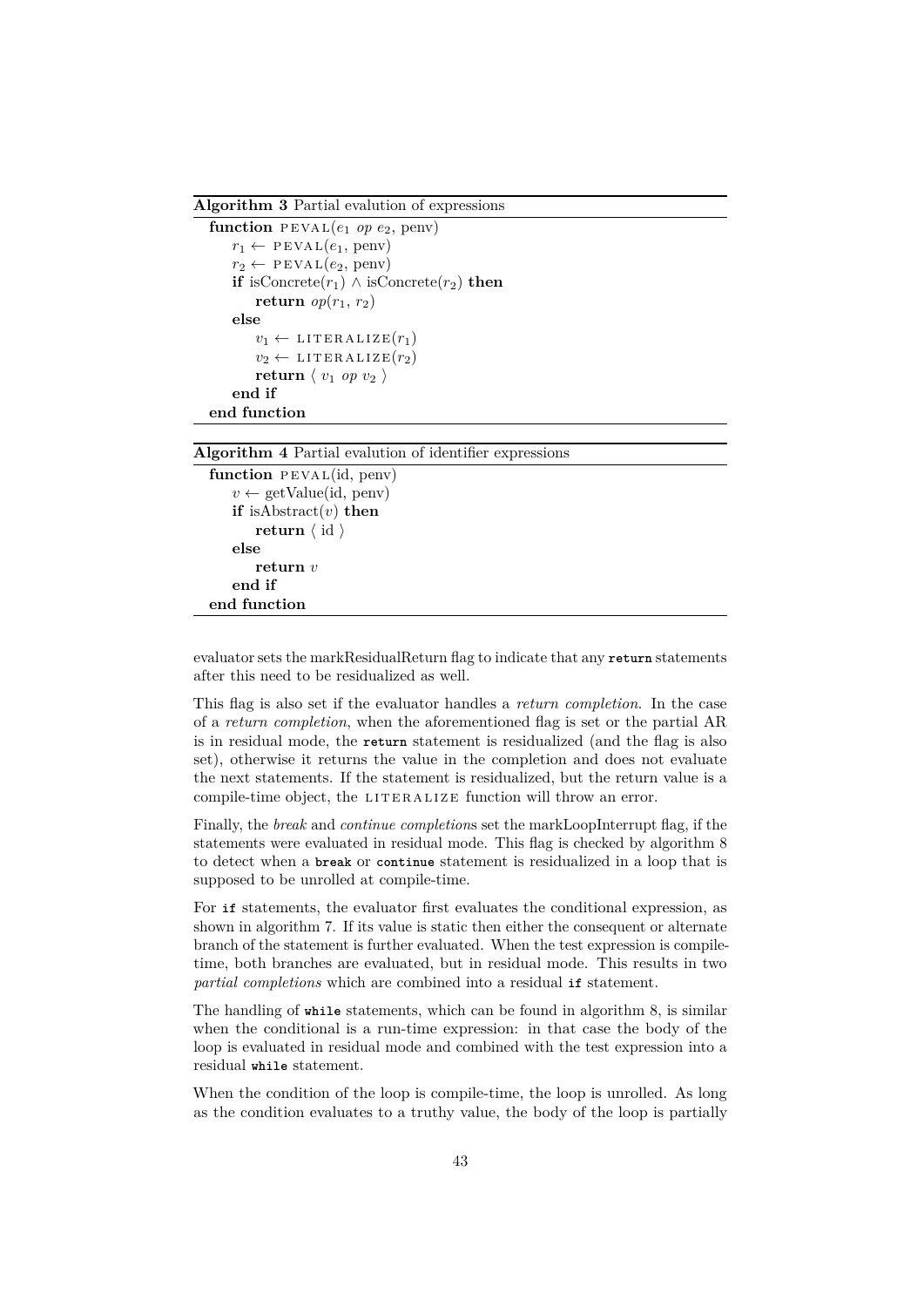<span id="page-44-0"></span>**Algorithm 5** Partial evaluation of object property access

```
function PEVAL(obj[prop], penv)
    o \leftarrow \text{PEVAL}(obj, \text{penv})p \leftarrow \text{PEVAL}(\text{prop}, \text{penv})if isConcrete(o) then
        if isPartial(p) then
            throw inconsistent access
        else
            v \leftarrow o[p]if isPartial(v) then
                 return \langle v \rangleelse
                 lastBaseObject(penv) ← o
                 return v
            end if
        end if
    else
        p_r \leftarrow \text{LITERALIZE}(p)return \langle o[p_r] \rangleend if
end function
```
evaluated and any *partial completion*s from that evaluation are concatenated into the residual code. If the partial evaluation of the loop body results in a residual **break** or **continue** statement, the loopInterrupted flag will be set. This is detected here, and an error is raised in that case.

Variable assignments, described in algorithm [9,](#page-47-0) is where the semantics start to get more complicated, since this is where a lot of the HPE techniques come together. These semantics apply to assignment statements, as well as variable declaration statements.

A variable can either be uninitialized, compile-time, or run-time. This is checked by isConcrete(id) and isAbstract(id) respectively. If the variable is already marked as run-time, the value being assigned is residualized by  $LITERALIZE$ , and the assignment expression/statement along with it.

For compile-time variables, we check if the new value being assigned is static as well, and if the partial AR in which the variable is declared is not in residual mode. When the latter case is true, it means the code is trying to assign to a variable within code that is being residualized: moving the variable from compile-time to run-time. In either case, we throw an error.

When the value being set is compile-time as well, we update the partial AR with the new value. If that value is an object, we also add the partial AR as an owner of that object, which is needed to deal with object modifications properly.

Finally, if the variable has not been assigned a value before, it becomes compiletime or run-time depending on the status of the initial value. When that value is static and an object we also add the owner just like the previous case.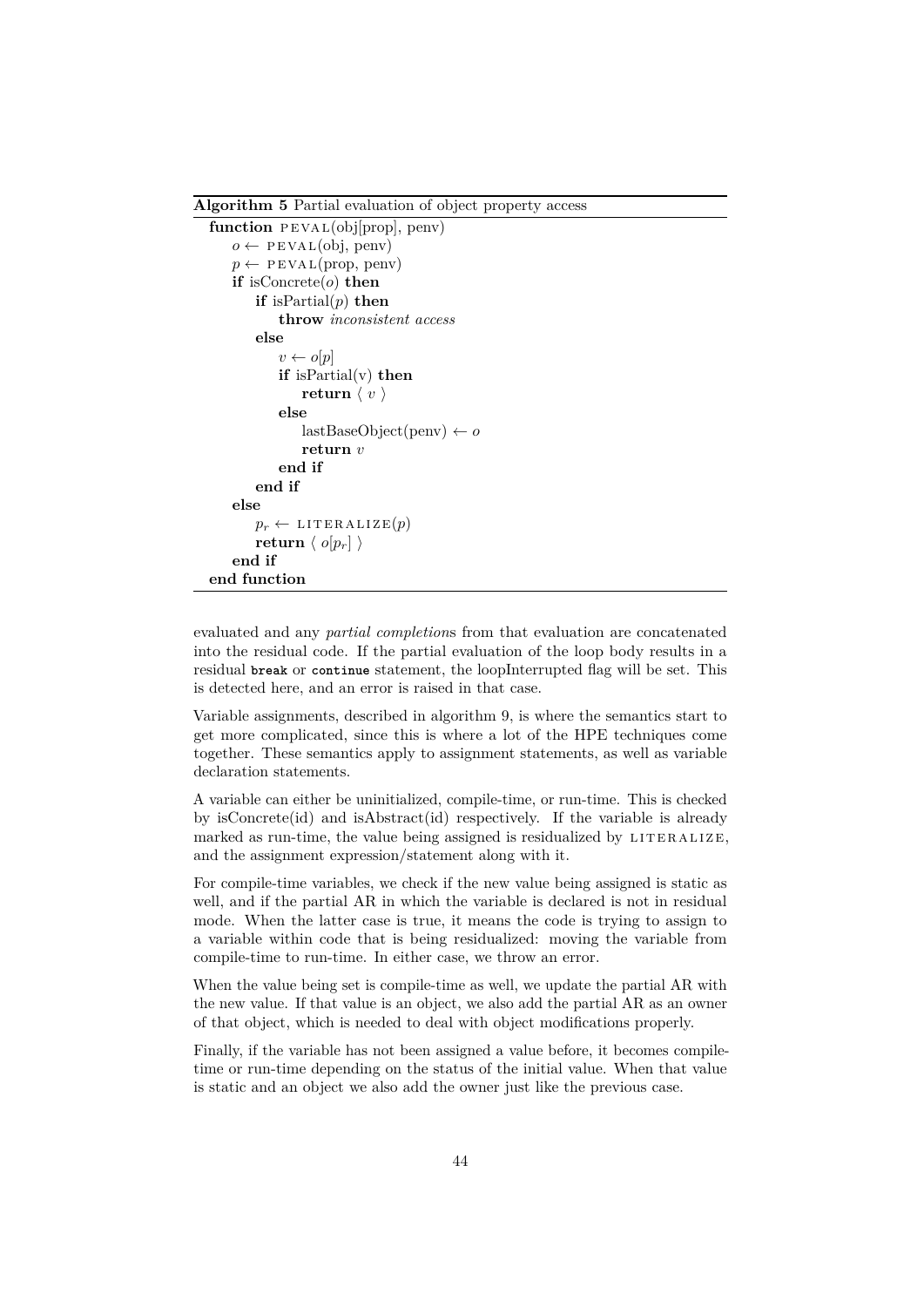<span id="page-45-0"></span>**Algorithm 6** Partial evalution of statement list **function**  $PEVAL(s_1; s_2, \text{penv})$  $r_1 \leftarrow \text{PEVAL}(s_1, \text{penv})$ **switch** completionType $(r_1)$ concrete: **return**  $PEVAL(s_2,$  penv) partial:  $markResidualReturn(penv)$   $\triangleright$  Subsequent returns will be residualized **return**  $\langle r_1;$  **PEVAL** $(s_2,$  penv)  $\rangle$ **return**: **if** inResidual(penv) ∨ hasResidualReturn(penv) **then** markResidualReturn(penv) **return**  $\langle$  LITERALIZE $(r_1)$ **else** return  $r_1$ **end if break** or **continue**: **if** inResidual(penv) **then** markLoopInterrupt(penv) **return**  $\langle$  LITERALIZE $(r_1)$ **else return** *r*<sup>1</sup> **end if end switch end function**

Algorithm [10](#page-48-0) deals with object property assignments. When the object expression itself results in a *partial completion*, the assignment expression is residualized, similar to variable assignments.

If the object is static, but the expression of property key cannot be computed at compile-time, the evaluator raises an inconsistent modification error.

Finally, when the value being assigned is run-time, we need to raise an error as well, unless the object is marked as *partial*. This is done by the SPECIALi zeC lass function in algorithm [18,](#page-53-0) to allow mixed run-time and compile-time fields in a class constructor. When none of the previous checks raise an error, the object is passed on to the UPDATEOBJECT function of algorithm [11.](#page-49-0)

The UPDATEOBJECT function in algorithm [11](#page-49-0) first checks if a modification of the object is allowed by its owners. That is, if none of the partial ARs from which the object is reachable is in residual mode. If one of them is, an error is raised.

Otherwise, the object itself is updated with the new property value, which may be run-time, in which case the assignment expression is also residualized. If, however, the new value is compile-time, and also an object, its owners are updated with the object that is being modified.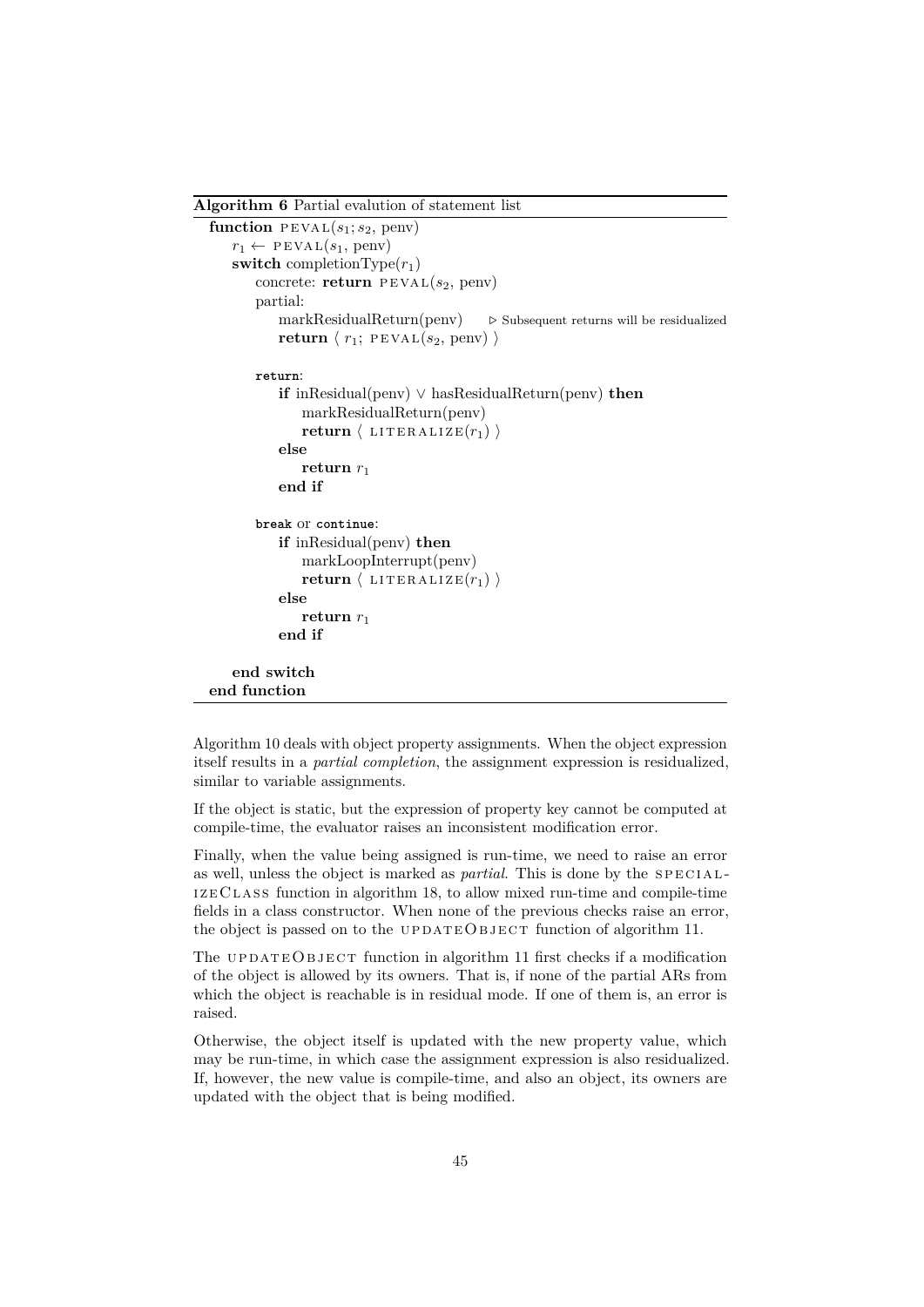<span id="page-46-1"></span>**Algorithm 7** Partial evaluation of **if** statements

```
function PEVAL(itf(test) consequent else alternate, penv)
    t \leftarrow \text{PEVAL}(\text{test}, \text{penv})if isConcrete(t) then
        if isTruthy(t) then
            return PEVAL(consequent, penv)
        else
            return PEVAL(alternate, penv)
        end if
    else
        c_r \leftarrow \text{REVAL}(\text{consequent}, \text{penv})a_r \leftarrow \text{REVAL}(alternate, \text{penv})return \langle if(t) c_r else a_r \rangleend if
end function
```
<span id="page-46-0"></span>**Algorithm 8** Partial evaluation of **while** statements

```
function PEVAL(while(test) body, penv)t \leftarrow \text{PEVAL}(\text{test}, \text{penv})if isPartial(t) then
         b_r \leftarrow \text{REVAL}(\text{body}, \text{penv})return \langle while(t) b_r \rangleelse if isTruthy(t) then
         b \leftarrow \text{PEVAL}(\text{body}, \text{penv})if loopInterrupted(penv) then
              throw loop interrupted
         end if
         r \leftarrow \text{PEVAL}(\text{while}(\text{test}) \text{ body}, \text{penv})return \langle b : r \rangleelse
         return \langle \rangleend if
end function
```
Algorithm [12](#page-50-0) shows the three forms of call expressions: a standard function call, a method call on an object, and a **new** call. In all cases, we start by evaluating the callee and arguments, the latter of which is a list of possibly mixed compile-time and run-time completions. For method calls, this is also where we read the lastBaseObject, set by algorithm [5.](#page-44-0) If the callee itself is a run-time expression, the call expression is re-generated with the partially evaluated arguments. Otherwise, the call is handled by the CALL or NEW functions in algorithms  $13$  and  $16$ respectively. An overview of this mechanism can also be found in figure [3.](#page-39-0)

The CALL function in algorithm [13](#page-51-0) receives the callee, a function, the **this** value, an object or undefined, the evaluated arguments, an array of *partial* and/or *normal completion*s, and the partial AR of the call expression.

If the callee is a built-in function, it checks if all arguments are compile-time values, and if so, calls the function and returns the compile-time result. If not,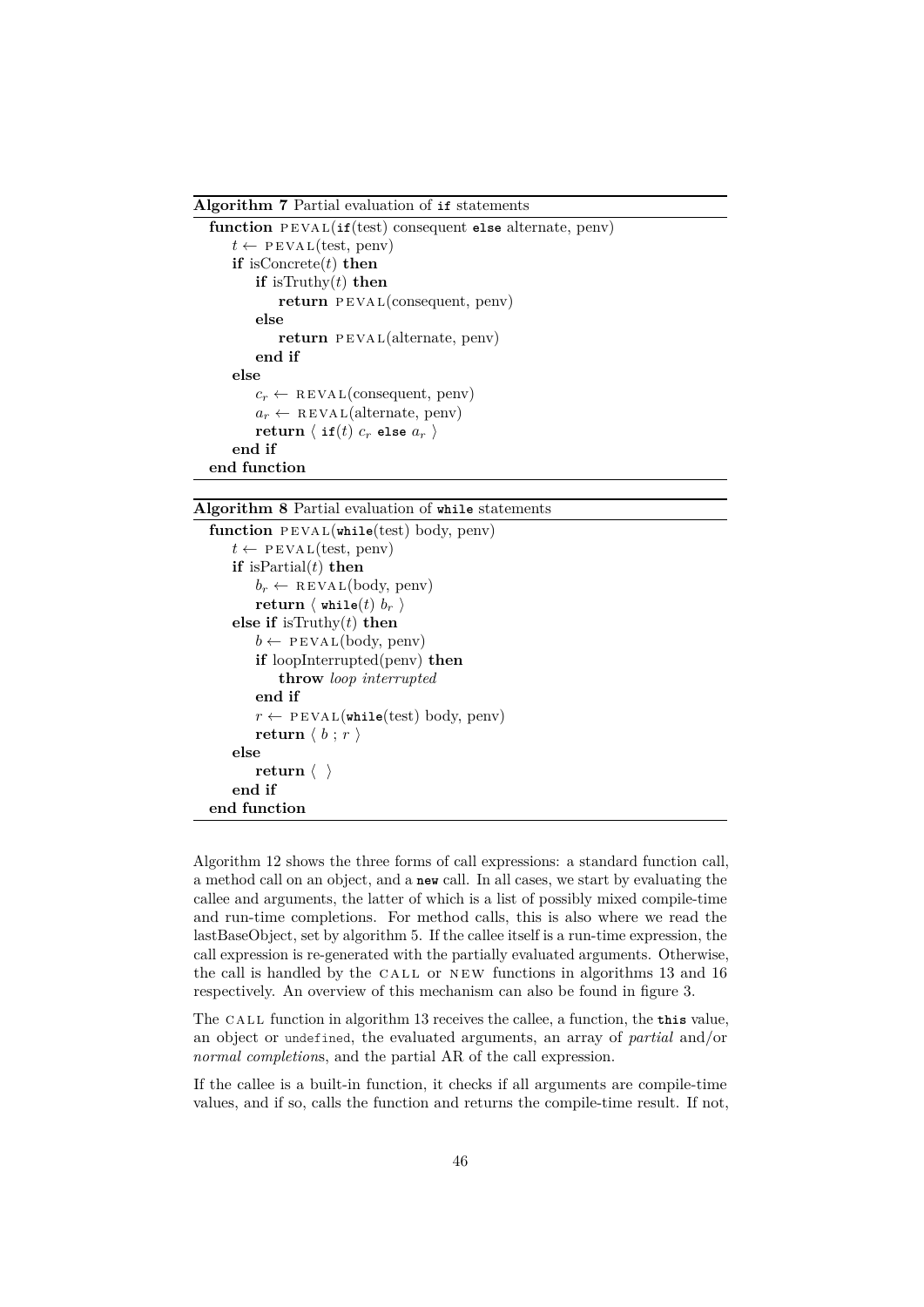<span id="page-47-0"></span>**Algorithm 9** Partial evalution of variable assignments

```
function PEVAL(id = exp, penv)ownerEnv \leftarrow resolve(id)
   e \leftarrow \text{PEVAL}(\text{exp}, \text{penv})if isAbstract(id) then
       e_r \leftarrow \text{LITERALIZE}(e)return \langle id = e_r \rangleelse if isConcrete(id) then
       if isPartial(e) \vee inResidual(ownerEnv) then
           throw abstract value assigned to concrete variable
       else
           if isObject(e) then
               update(owners(e) \leftarrow ownerEnv) \rightarrow Add ownerEnv as owner of e
           end if
           setValue(id \leftarrow e, ownerEnv)
       end if
   else \triangleright id is uninitialized
       setValue(id \leftarrow e, ownerEnv). id becomes abstract or concrete, depending on e
       if isConcrete(e) then
           if isObject(e) then
               update(owners(e) \leftarrow ownerEnv) \rightarrow Add ownerEnv as owner of e
           end if
           return e
       else
           return \langle id = e \rangleend if
   end if
end function
```
the call expression is residualized.

When the callee is a user-defined function, it is passed on to  $SPECIALIZECALL$ , which can return either a compile-time value or a residual call expression.

 $SPECTALIZE CALL$ , found in algorithm [14,](#page-51-1) first looks in the function Registry, mentioned in section [5.5,](#page-38-1) which has a table of user-defined functions and the compile-time arguments they have been specialized for. If there is already an entry with the same callee and static arguments in that table, the function has already been specialized, and we can call the specialized version with just the run-time arguments.

Otherwise, we look up the original function definition and pass it to SPECIAL-IZEFUNCTION. It will return either a compile-time value, in which case the call expression is evaluated away entirely, or a new function definition. This definition is added to the table of specialized functions, and its name is used to generate a new residual call expression to it.

Finally, SPECIALIZEFUNCTION in algorithm [15,](#page-52-0) takes care of actually specializing a user-defined function. It receives the function definition and the **this**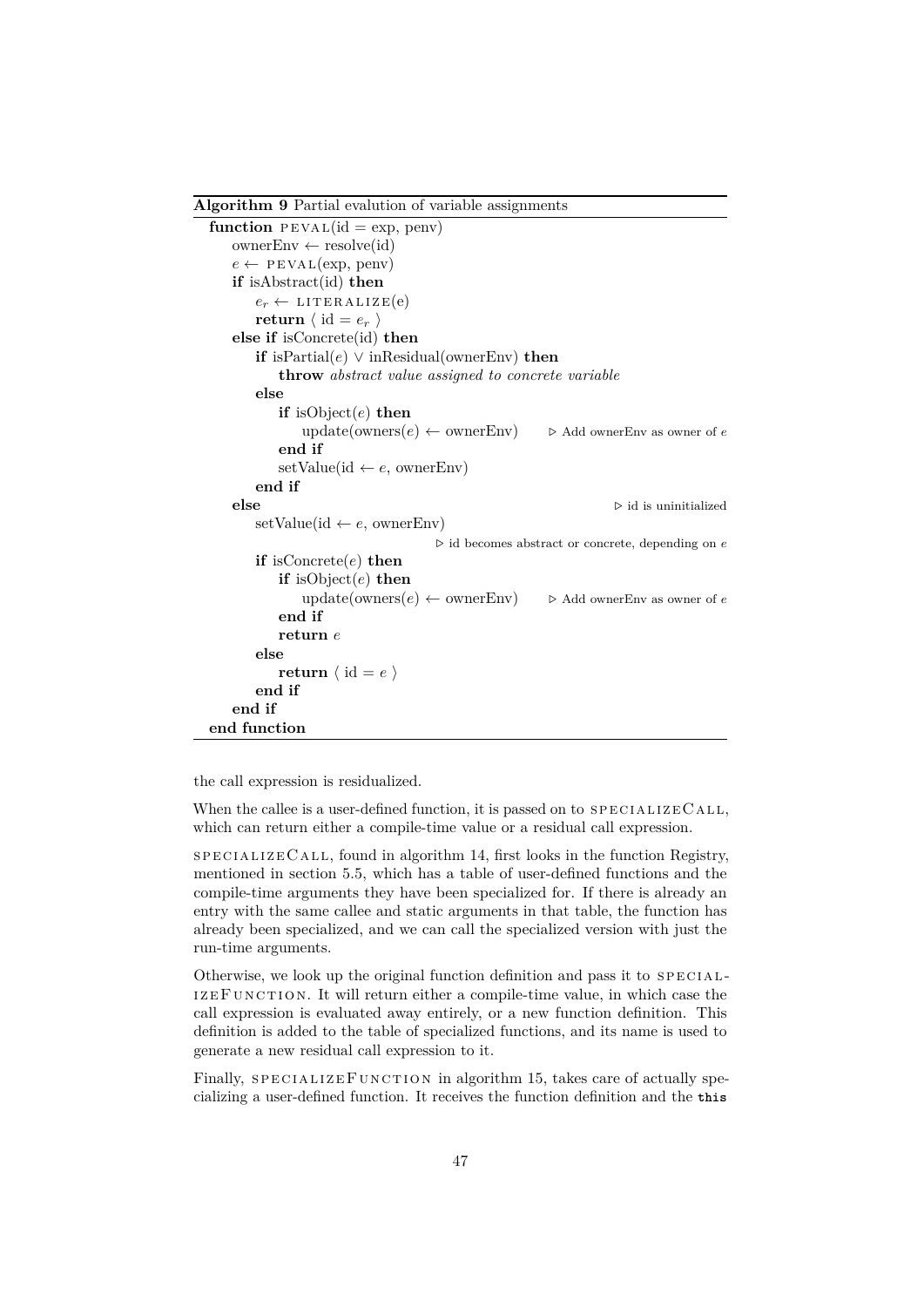<span id="page-48-0"></span>**Algorithm 10** Partial evaluation of object property assignments

```
function PEVAL(obj[prop] = exp, penv)o \leftarrow \text{PEVAL}(obj, \text{penv})p \leftarrow \text{PEVAL}(\text{prop}, \text{penv})e \leftarrow \text{PEVAL}(\text{exp}, \text{penv})if isPartial(o) then
        e_r \leftarrow \text{LITERALIZE}(e)p_r \leftarrow \text{LITERALIZE}(p)return \langle o[p_r] = e_r \rangleelse if isPartial(p) then ⊳ Object is concrete, property key is not
        throw inconsistent object modification
    else if is Partial(e) then \triangleright Object & property key concrete, value is not
        if ¬ allowResidualModification(o) then
           throw inconsistent object modification
        end if
    end if
                      . Object, property key, and value concrete, or modification allowed
   return UPDATEOBJECT(0, p, e)end function
```
and arguments to specialize it for. The algorithm first makes a new partial AR based on the Scope of the function and the partial AR in which it was defined. It then sets the **this** value in that environment, and binds the parameters to the given arguments. These parameters become compile-time or run-time based on the status of their corresponding arguments. Finally, the function body is evaluated as a sequence of statements, which can result in a residual block of code or a compile-time return value.

The NEW and SPECIALIZENEW functions in algorithms [16](#page-52-1) and [17](#page-53-1) are almost identical to CALL and SPECIALIZECALL in algorithms [13](#page-51-0) and [14,](#page-51-1) except that they end up in at  $s$ PECIALIZECLASS in algorith[m18](#page-53-0) when a user-defined class needs to be specialized.

The last algorithm,  $SPECIALIZECLASS$  in [18,](#page-53-0) takes care of specializing a user-defined class. It receives the class definition and the constructor arguments to specialize for. First, it makes a new object based on the **prototype** of the class. This object is marked as *partial*, allowing mixed compile-time and run-time properties. Then, the constructor method of the class is specialized with the *partial* object and the given constructor arguments. Afterwards, the object is unmarked as *partial*.

If specializing the constructor method resulted in a compile-time return value, and all properties in the new **this** object are also compile-time, the **this** object is returned as a compile-time value, and the **new** call is evaluated away.

When neither of the abovementioned conditions are true, the other methods of the class are specialized. They only receive the **this** object as compile-time value, their other parameters are all marked as run-time. Finally, the specialized constructor and methods are combined into a specialized class definition. This definition is registered (by algorithm [17\)](#page-53-1), and the original **new** expression is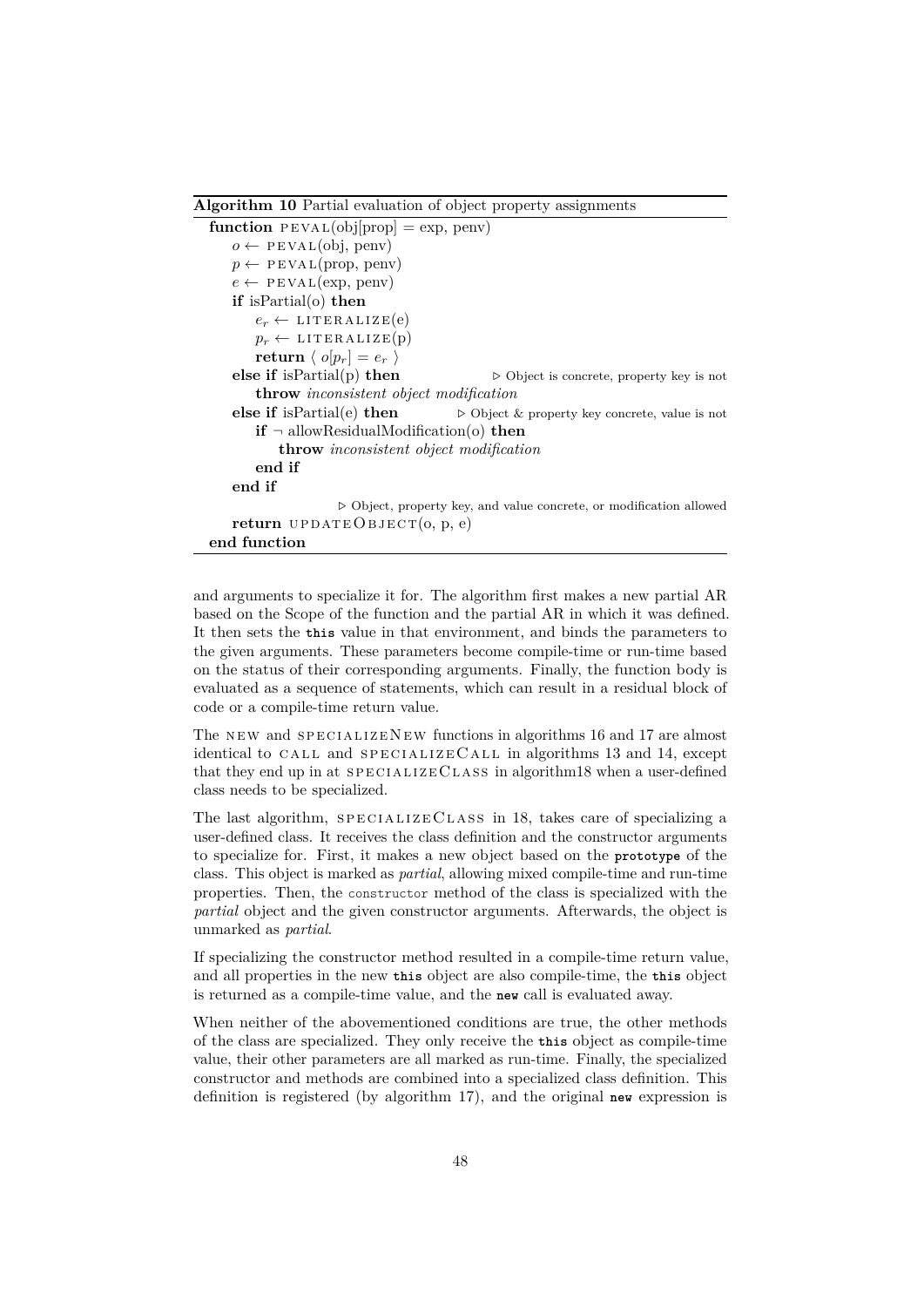```
Algorithm 11 Updating a concrete object
  function UPDATEOBJECT(0, p, e)for all w \in \text{ownersOf}(o) do
         if \neg allowAssignment(w) then
            throw inconsistent object modification
         end if
     end for
     update(o[p] \leftarrow e) <br> . Allow run-time property values in partial objects.
     if isPartial(e) then
         e_r \leftarrow \text{LITERALIZE}(e)return \langle o[p] = e_r \rangleelse
         if isObject(e) then
            update(owners(e) \leftarrow o) \triangleright Add o as owner of e
         end if
         return e
     end if
  end function
```
residualized as a call to the specialized version.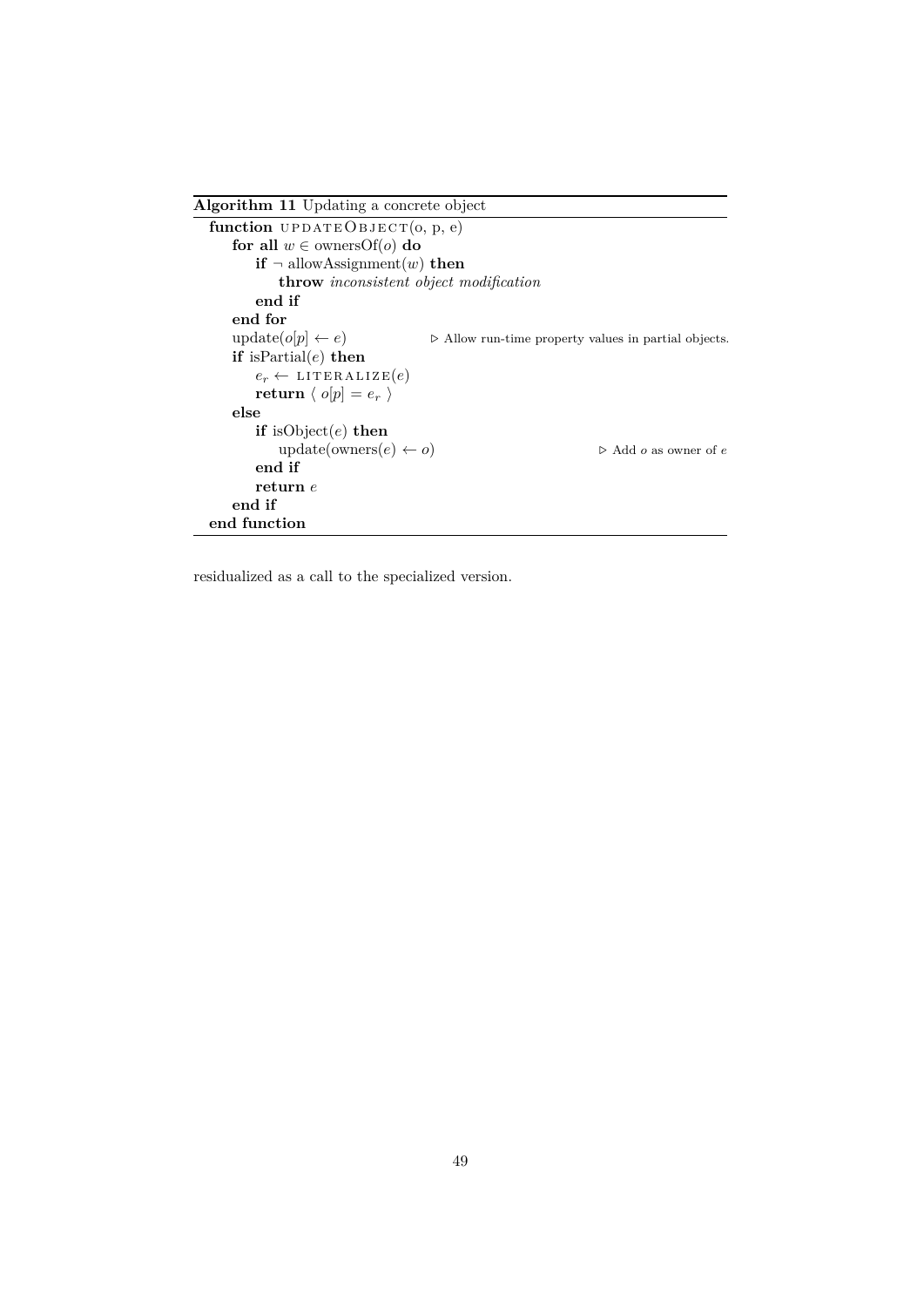<span id="page-50-0"></span>**Algorithm 12** Partial evaluation of call expressions

```
function PEVAL(callee(arguments), penv)
   c \leftarrow \text{PEVAL}(\text{called, penv})A \leftarrow map(arguments, PEVAL(·, penv))if isPartial(c) then
        return \langle c(A) \rangleelse
        return \text{CALL}(c, \text{undefined}, A, \text{penv})end if
end function
function PEVAL(obj.method(arguments), penv)lastBaseObject(penv) \leftarrow undefinedc \leftarrow \text{PEVAL}(obj{.}method, \text{penv})o ← lastBaseObject(penv)
   A \leftarrow \text{map}(\text{arguments}, \text{PEVAL}(\cdot, \text{penv}))if isPartial(c) then
        return \langle c(A) \rangleelse
        return \text{CALL}(c, o, A, \text{penv})end if
end function
function PEVAL(new Class(arguments), penv)
   c \leftarrow \text{PEVAL}(Class, \text{penv})A \leftarrow map(arguments, PEVAL(\cdot, penv))if isPartial(c) then
        return \langle new c(A) \rangleelse
        return NEW(c, A, \text{penv})end if
end function
```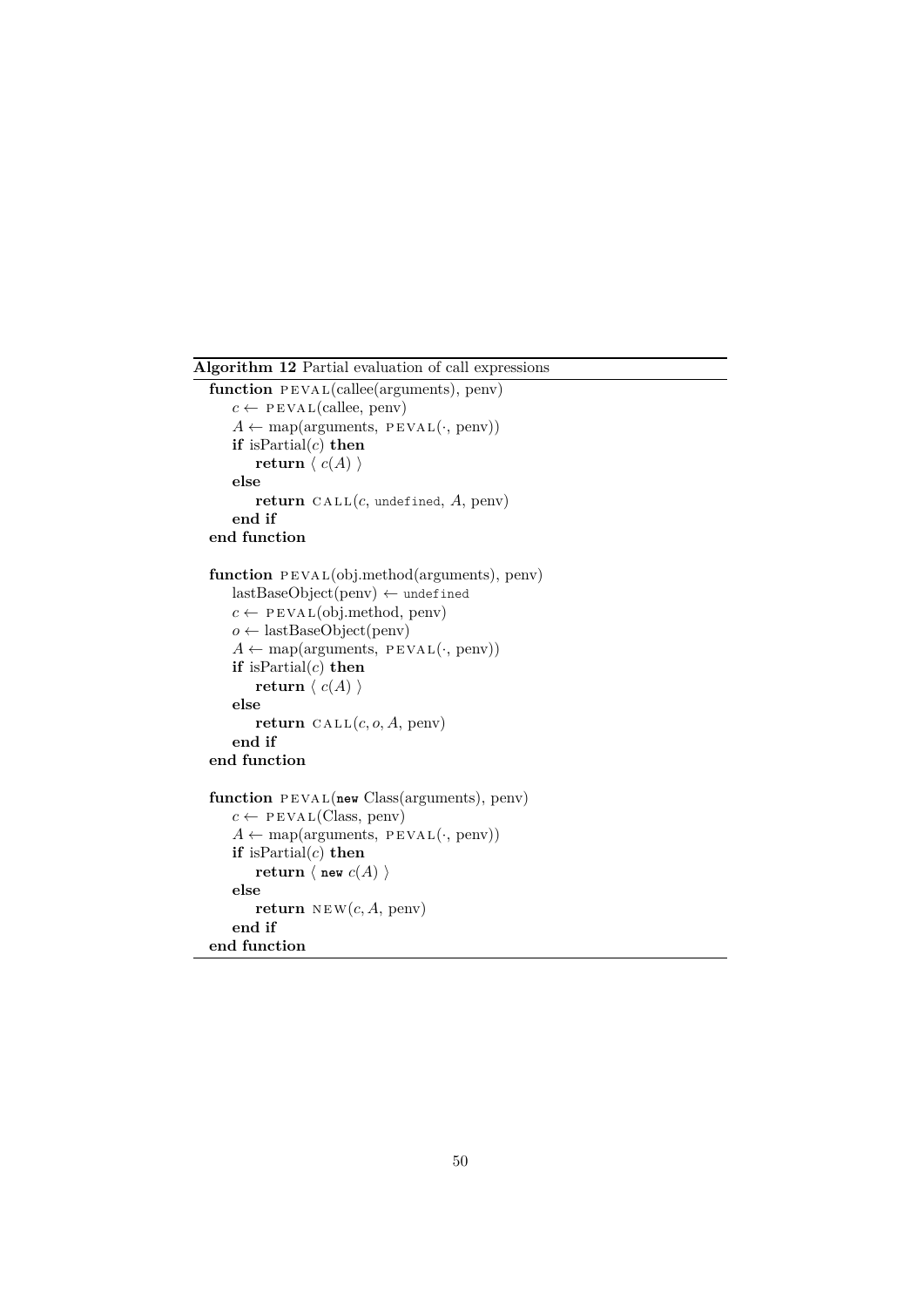<span id="page-51-0"></span>**Algorithm 13** Partial evalution of function calls

```
function CALL(c, t, A, penv)
   if isBuiltIn(c) then
       if ∀a ∈ A: isConcrete(a) then
           return call(c, t, A)else
           return \langle c(A) \rangleend if
   else
       c_r \leftarrow SPECIALIZECALL(c, t, A)if isConcrete(c_r) then
           return cr
       else<br>return \langle c_r \rangle\triangleright Residual call from SPECIALIZECALL
       end if
   end if
end function
```
<span id="page-51-1"></span>

| <b>Algorithm 14</b> Specializing function calls             |                                                                       |
|-------------------------------------------------------------|-----------------------------------------------------------------------|
| function SPECIALIZECALL(callee, $t, A$ )                    |                                                                       |
| $m \leftarrow \text{findMemoCall}(\text{called}, t, A)$     |                                                                       |
| $A_r \leftarrow \text{filter}(A, \text{ isPartial}(\cdot))$ |                                                                       |
| if $m$ then                                                 | $\triangleright$ Already specialized for the given concrete arguments |
| $c_r \leftarrow \text{name}(m)$                             |                                                                       |
| return $\langle c_r(A_r) \rangle$                           |                                                                       |
| else                                                        |                                                                       |
| $f(P) \leftarrow \text{findDefinition}(\text{called})$      |                                                                       |
|                                                             | $r \leftarrow$ SPECIALIZE FUNCTION $(f(P), t, A)$                     |
| <b>if</b> is Concrete $(r)$ then                            |                                                                       |
| return $r$                                                  | $\triangleright$ Call is evaluated away                               |
| else                                                        |                                                                       |
| registerDefinition $(r, A)$                                 |                                                                       |
| $c_r \leftarrow \text{name}(r)$                             |                                                                       |
| return $\langle c_r(A_r) \rangle$                           |                                                                       |
| end if                                                      |                                                                       |
| end if                                                      |                                                                       |
| end function                                                |                                                                       |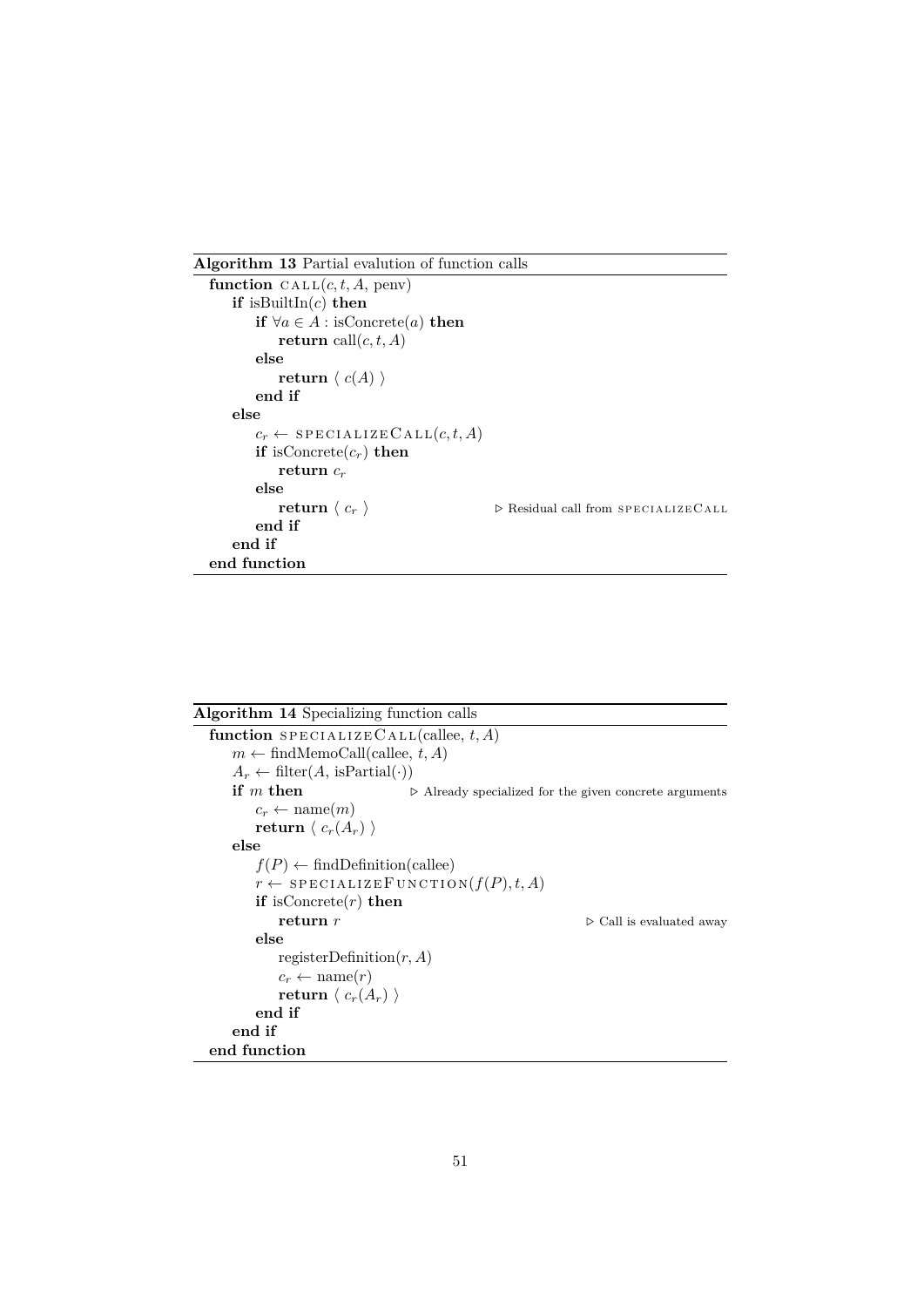<span id="page-52-0"></span>**Algorithm 15** Specializing functions

```
function SPECTALIZE FUNCTION(f(P), t, A)upenv \leftarrow environment\text{Of}(f)penv ← newEnvironment(scopeOf(f), upenv)
   thisOf(penv) \leftarrow tfor all p_i \in P, a_i \in A do
        PEVAL(p_i = a_i, \text{penv})\triangleright Set p_i static or dynamic, depending on its corresponding argument
   end for
   return PEVAL(bodyOf(f), penv)
                                  . Can be a residual function, or concrete result value
```

```
end function
```
<span id="page-52-1"></span>

| Algorithm 16 Partial evaluation of new calls     |                                                  |
|--------------------------------------------------|--------------------------------------------------|
| function $NEW(c, A)$                             |                                                  |
| if is Built $\text{In}(c)$ then                  |                                                  |
| if $\forall a \in A : \text{isConcrete}(a)$ then |                                                  |
| return construct $(c, A)$                        |                                                  |
| else                                             |                                                  |
| return $\langle$ new $c(A)$ $\rangle$            |                                                  |
| end if                                           |                                                  |
| else                                             |                                                  |
| $c_r \leftarrow$ SPECIALIZENEW $(c, A)$          |                                                  |
| <b>if</b> is Concrete $(c_r)$ then               |                                                  |
| return $c_r$                                     |                                                  |
| else                                             |                                                  |
| return $\langle c_r \rangle$                     | $\triangleright$ Residual new from SPECIALIZENEW |
| end if                                           |                                                  |
| end if                                           |                                                  |
| end function                                     |                                                  |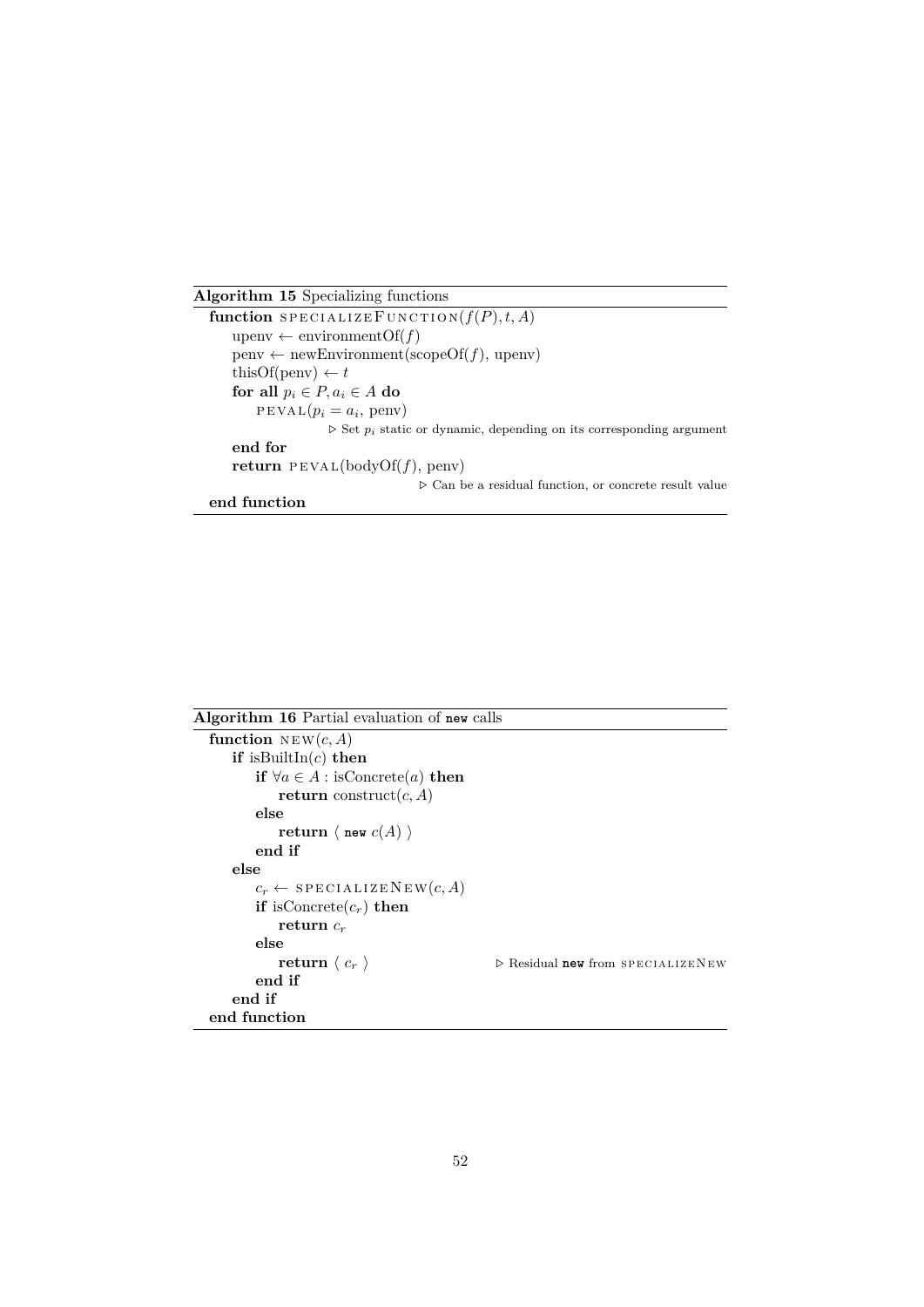<span id="page-53-1"></span>**Algorithm 17** Specializing **new** calls

```
function SPECIALIZENEW(c, A)m \leftarrow \text{findMemoClass}(c, A)A_r \leftarrow \text{filter}(A, \text{ isPartial}(\cdot))if m then
        c_r \leftarrow \text{name}(m)return \langle c_r(A_r) \rangleelse
        C(P) \leftarrow \text{findDefinition}(c)r \leftarrow SPECIALIZECLASS(C(P), A)
        if isConcrete(r) then
             return r
        else
            registerDefinition(r)
             C_r \leftarrow \text{name}(r)return \langle new C_r(A_r) \rangleend if
    end if
end function
```

```
Algorithm 18 Partial evaluation of constructors
  function SPECIALIZECLASS(c, A)C \leftarrow constructorMethod(c)
     t \leftarrow makeObject(c.prototype)
     markPartialObject(t)
                   \triangleright Allow \texttt{this} to receive run-time properties during the constructor call
     C_r \leftarrow SPECIALIZEFUNCTION(C, t, A)
     unmarkPartialObject(t)
     if isConcrete(C_r) then
         return t \triangleright Completely concrete object
     end if
     R \leftarrow \{C_r\}for all m(P_m) \leftarrow methodsOf(c) do
         if m = C then
             skip \triangleright Constructor already done
         end if
         A_m \leftarrow \text{map}(P_m, \top)\triangleright Specialize other methods with their parameters run-time
         m_r \leftarrow SPECIALIZEFUNCTION(m, t, A_m)R \leftarrow \{R; m_r\}end for
     return \langle class R \rangleend function
```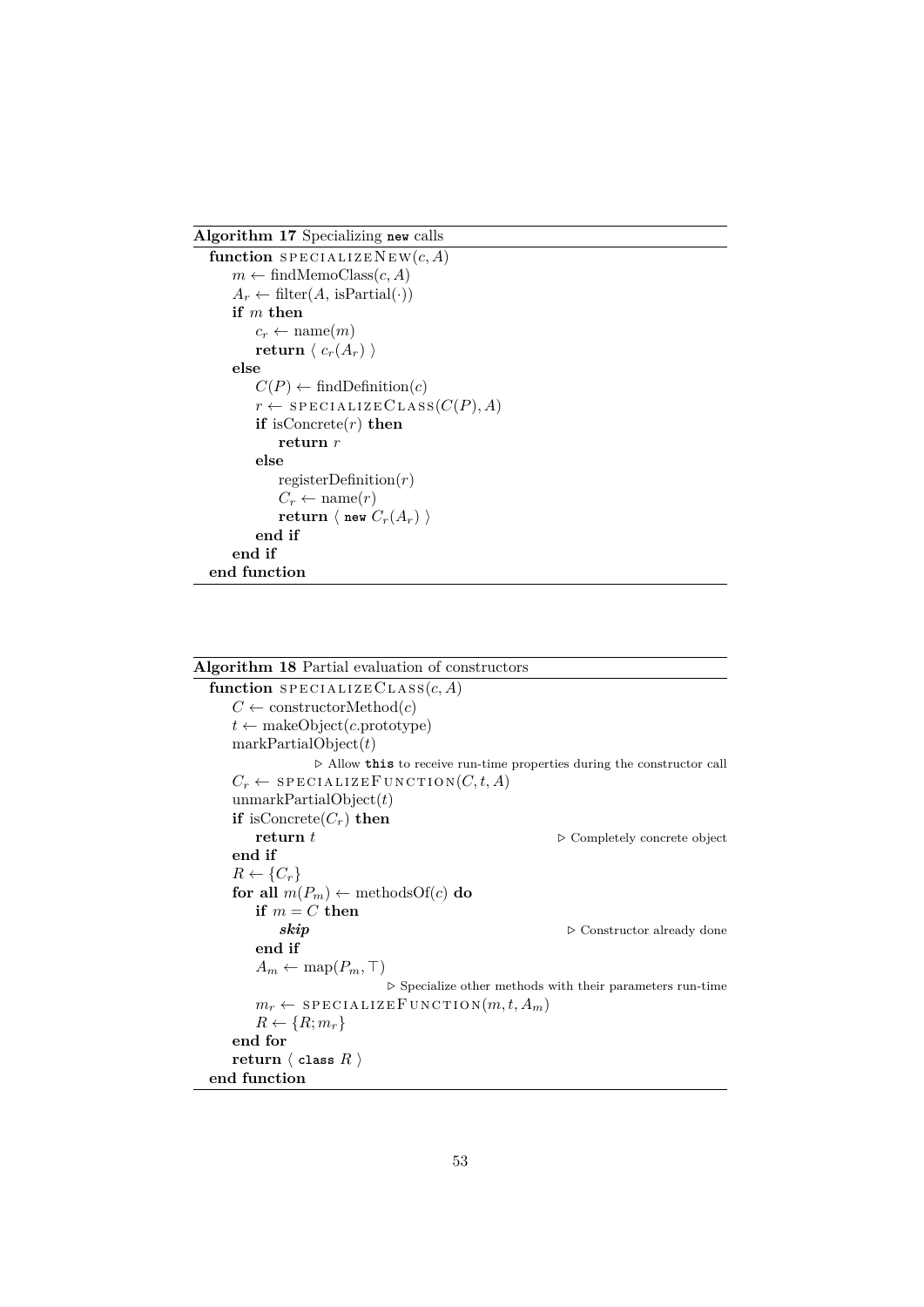<span id="page-54-0"></span>

|                        |       | $\#$ of tests $\mid \%$ of previous |
|------------------------|-------|-------------------------------------|
| Total                  | 36759 | $100\%$                             |
| Language section       | 19961 | $54\%$                              |
| Relevant to Alternator | 7465  | $37\%$                              |
| Failures               | 318   | 4%                                  |

Table 1: Test results

## **6 Testing**

We cannot, at this time, provide a formal proof of correctness of either Alternator or HandCrank. However, there is a comprehensive test suite for validating JavaScript interpreters, called Test262 [\[4\]](#page-69-0), provided by the ECMAScript standards committee itself.

The Test262 set is meant to test a complete JavaScript interpreter, including non-strict mode and web compatibility mode. Since those are not implemented in our meta-circular interpreter, along with several other features, we skip the tests involving those in our validation. There are 19961 tests in the 'language' section of the test set, which is where the language features itself are tested, and not for example, the behaviour of built-in functions. Of those, 7465 remain after filtering out the behaviours intentionally not implemented. Alternator fails on 318 tests. These numbers are also broken down in table [1.](#page-54-0)

Some failures are due to the test case changing global objects that the metacircular interpreter shares with interpreted code, breaking the behaviour of the interpreter. Other cases test the return value of statements, which is only observable via eval and not implemented completely as there is almost no use for them in modern code. In a similar vein, there are test cases for assigning a name to an anonymous function from a function expression, which depends on how the function expression appears in the right-hand side of the assignment: another behaviour that modern code is not expected to make use of. Finally, there are some tests that fail due to bugs in Alternator. However, they are not impactful enough to prevent execution of most well-formed programs. All-in-all, Alternator successfully passes 96% of the relevant test cases.

For the partial evaluator, our primary means of verifying its functionality are the benchmark programs in section [7.](#page-55-0) We check the correctness of the partially evaluated code by comparing its output to the non-specialized versions of the benchmarks. In addition, we use a number of smaller programs with special annotations to verify that the partial evaluator throws errors in the cases where the programmer uses concrete and abstract values in inconsistent ways, as explained in the sections [3.1](#page-23-0) and [3.2.](#page-24-1)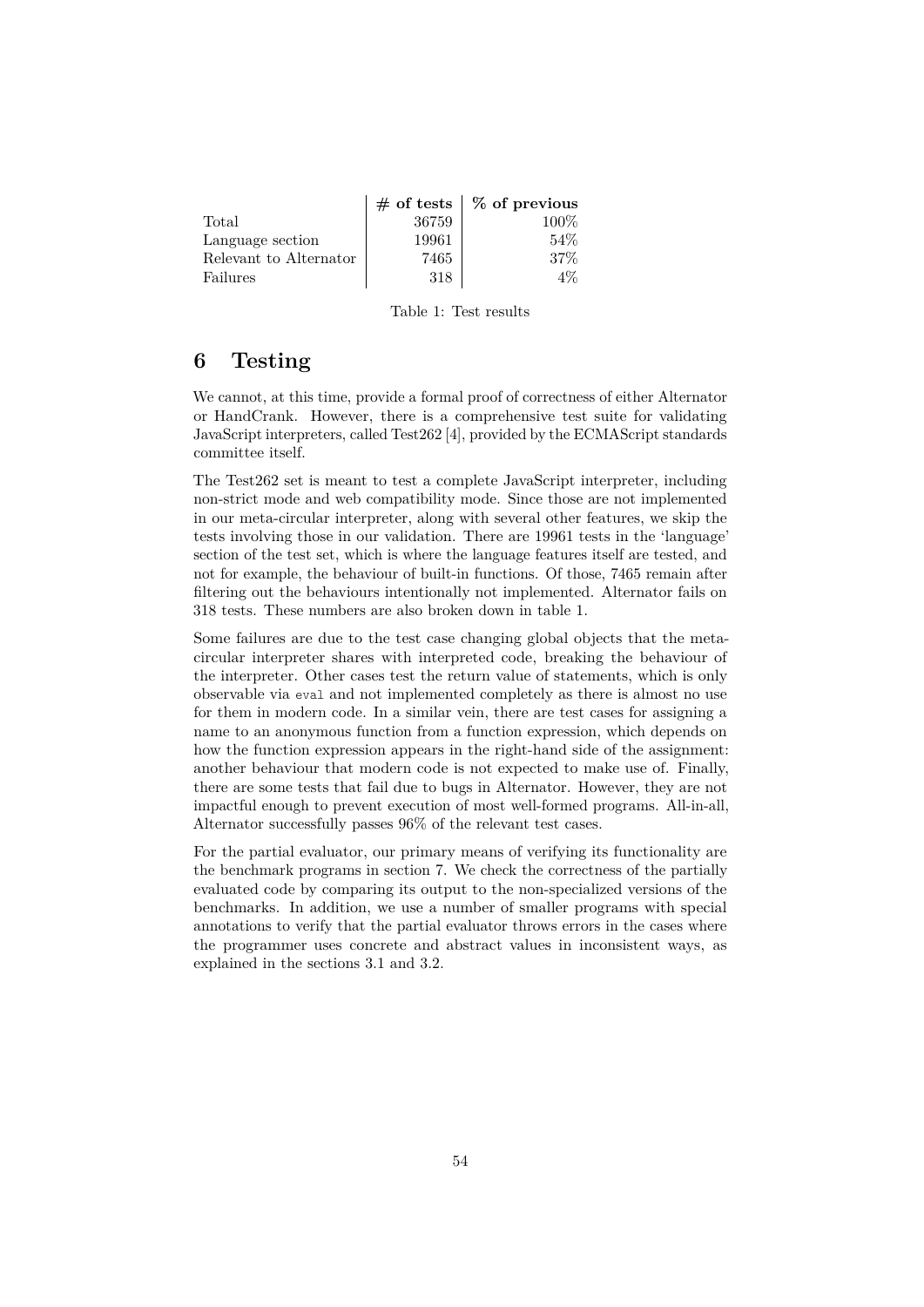# <span id="page-55-0"></span>**7 Benchmarking**

To test if Hybrid Partial Evaluation does indeed result in program speed-up, we benchmarked three example programs: matrix multiplication (mulmat), fast Fourier transform (fft), and state machine (fsm). These benchmarks were run on three different machines, one running Windows on an Intel processor, one running Linux on an Intel processor, and one running Linux on an ARM processor. We ran the benchmarks in Node.js on all three machines, and found that they all had the same performance trends: they have different actual running times, but the same relative speed-ups/slow-downs. On only one machine, Linux on Intel, we also have access to a standalone version of the Spidermonkey engine, called JS78, and found it has different performance characteristics to the V8 engine of Node.js. We shall, therefore, compare the results of our three main benchmarks running in Node.js and JS78 on that one machine.

For each benchmark we defined a number of cases to specialize on, e.g. matrix size for matrix multiplication. We then ran both the original version and the partially evaluated version in a script for a number of iterations. This script measures the total time it takes to run those iterations in the original and in the specialized version. Finally, that script was run 7 times as normal and 7 times with Just-In-Time compilation (JIT) disabled. We present the median of those run-times in the selected graphs below.

#### **7.1 Just-In-Time Compilation**

A common technique for optimizing interpreted programming language is Just-In-Time compilation (JIT) [\[1\]](#page-69-1). While the source code for a language like C is compiled ahead of time into machine instructions to be executed by the processor directly, an interpreter for a language like JavaScript parses the source code and performs the behaviour itself. This interpretation step usually incurs a performance penalty at run-time that compiled languages pay for at compile time. A JIT interpreter does both: it starts off interpreting the program as a regular interpreter would, but at the same time tries to identify sections of the program that are executed often. These sections are then compiled to machine code and executed that way. Since the compilation itself also has a cost, now at runtime, it is only beneficial for relatively small but frequently executed code. Nevertheless, for those sections it can provide great speed-up.

Most modern JavaScript engines use JIT, including V8 and Spidermonkey, but the standalone interpreters we use to run the benchmarks provide options to disable it.

### **7.2 Matrix Multiplication**

The matrix multiplication benchmark measures the performance of the function in listing [31.](#page-56-0) The partially evaluated versions are specialized to the matrix size and a static matrix A. An example of a specialized version can be found in listing [35](#page-73-0) in the appendix. For the benchmark we specialized to matrix sizes ranging from  $2 \times 2$  to  $16 \times 16$ . Both matrices being multiplied are the same each iteration, with the first being static and the second marked as dynamic. To prevent the interpreter from simply caching the result, the x parameter is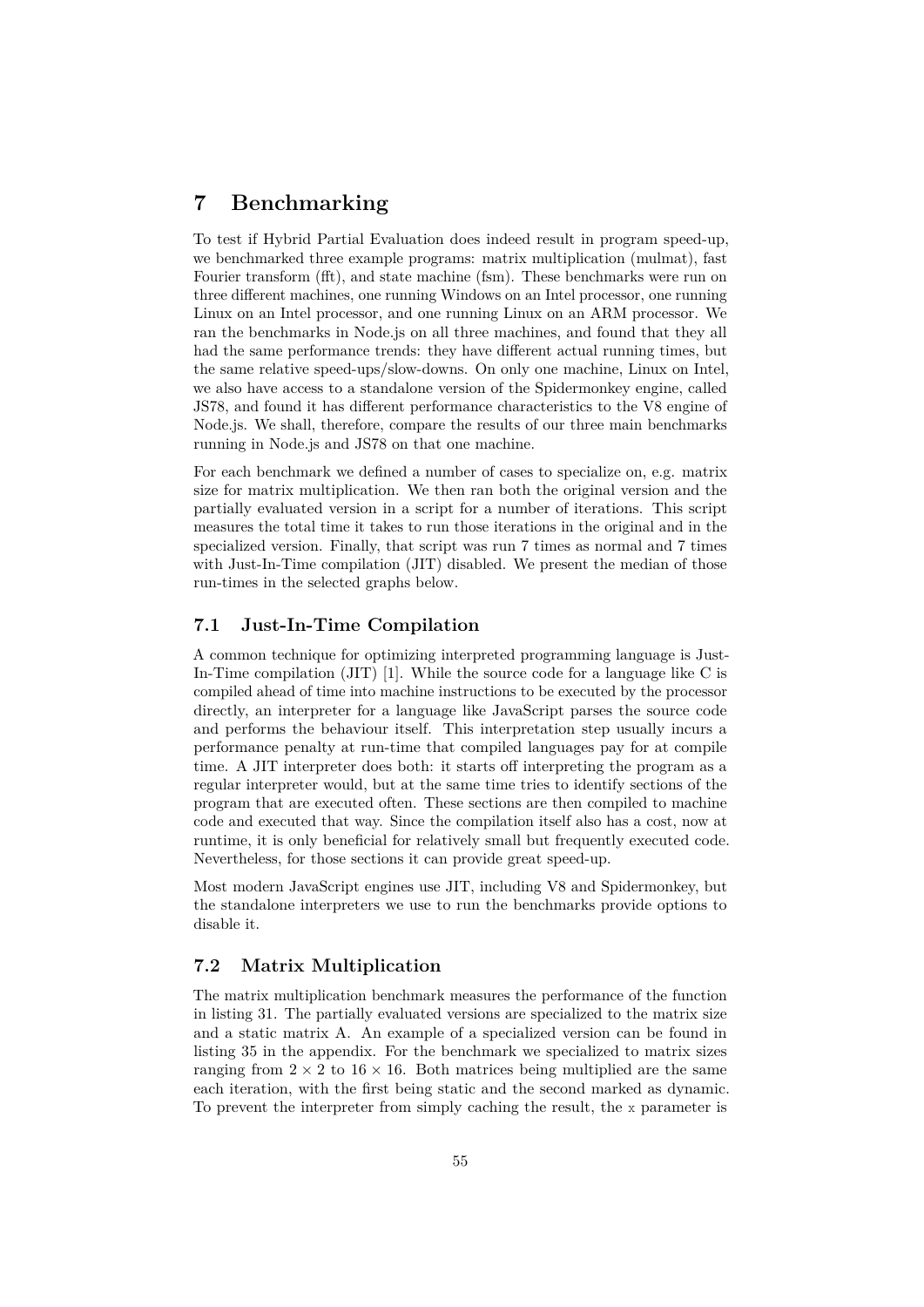Listing 31: Matrix multiplication

```
1 // multiply matrix A * B, where a has ac columns and b has bc columns,
      each
2 // cell in the resulting matrix is multiplied by x
3 function mul(A, B, ac, bc, x){
     const ar = A.length / ac,
1en = ar * bc,
6 ret = $HPE.RT(new Array(len));
7
8 ret.fill(0);
\overline{9}10 for(let i = $HPE.CT(0, ar); i < ar; i++){
11 for(let j = $HPE.CT(0, bc); j < bc; j++){
12 for(let k = $HPE.CT(0, ar); k < ar; k++){
13 rel[i * bc + j] += A[i * ac + k] * B[k * bc + j];14   }
15 ret[i * bc + j] * = x;\begin{matrix} 16 & 15 \\ 17 & 15 \end{matrix}17 }
18
19 return ret;
20 }
```
different each iteration, resulting in a different output matrix. The output of the partially evaluated code is verified by comparing the resulting matrix against the one produced by the original code.

Figure [4](#page-57-0) shows the performance trends of the matrix multiplication benchmark running on Node.js. The actual running times are elided from the graph, since we are only interested in the relative performance of the specialized code versus the original. Overall, we can see that for increasing matrix sizes, and/or increasing iteration counts, the original code performs better than the specialized versions, when the JIT is enabled, but worse without the JIT.

However, as highlighted in figure [4c,](#page-57-0) with only 100 iterations, the specialized versions for matrix sizes up to  $7 \times 7$  are slightly faster than the original code. With the small iteration count, the specialized function performs the same with or without JIT, but is faster than the original code without JIT. When we run Node.js with the --trace-opt argument, it indicates that for the matrix sizes  $2 \times 2$  and  $3 \times 3$  at 100 iterations, it does not try to optimize either the original or the specialized function. Only at the larger matrix sizes does it compile the non-specialized function to native code, but up to  $7 \times 7$  matrices, this compilation takes longer than the specialized function needs to run under regular interpretation. The engine does not optimize the specialized function for any matrix size, at 100 iterations, which is why the running times for partial and partial without JIT are the same.

For the 1000 iterations run, the specialized versions for matrices up to  $11 \times 11$ are slower with JIT than without, and after that those running times are the same. Tracing the optimizer again tells us that up to the  $11 \times 11$  matrix case,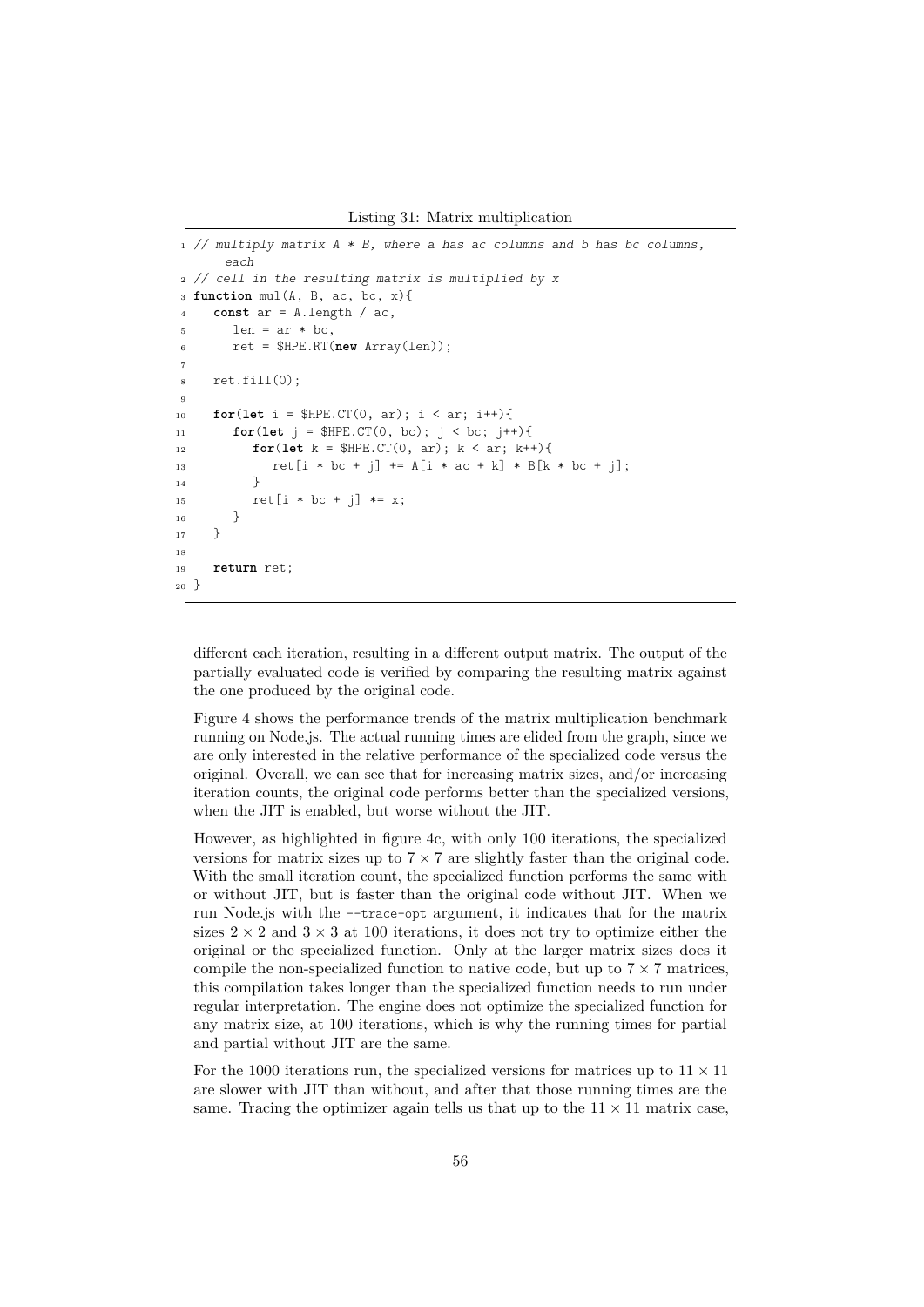<span id="page-57-0"></span>

Figure 4: Matrix multiplication with Node.js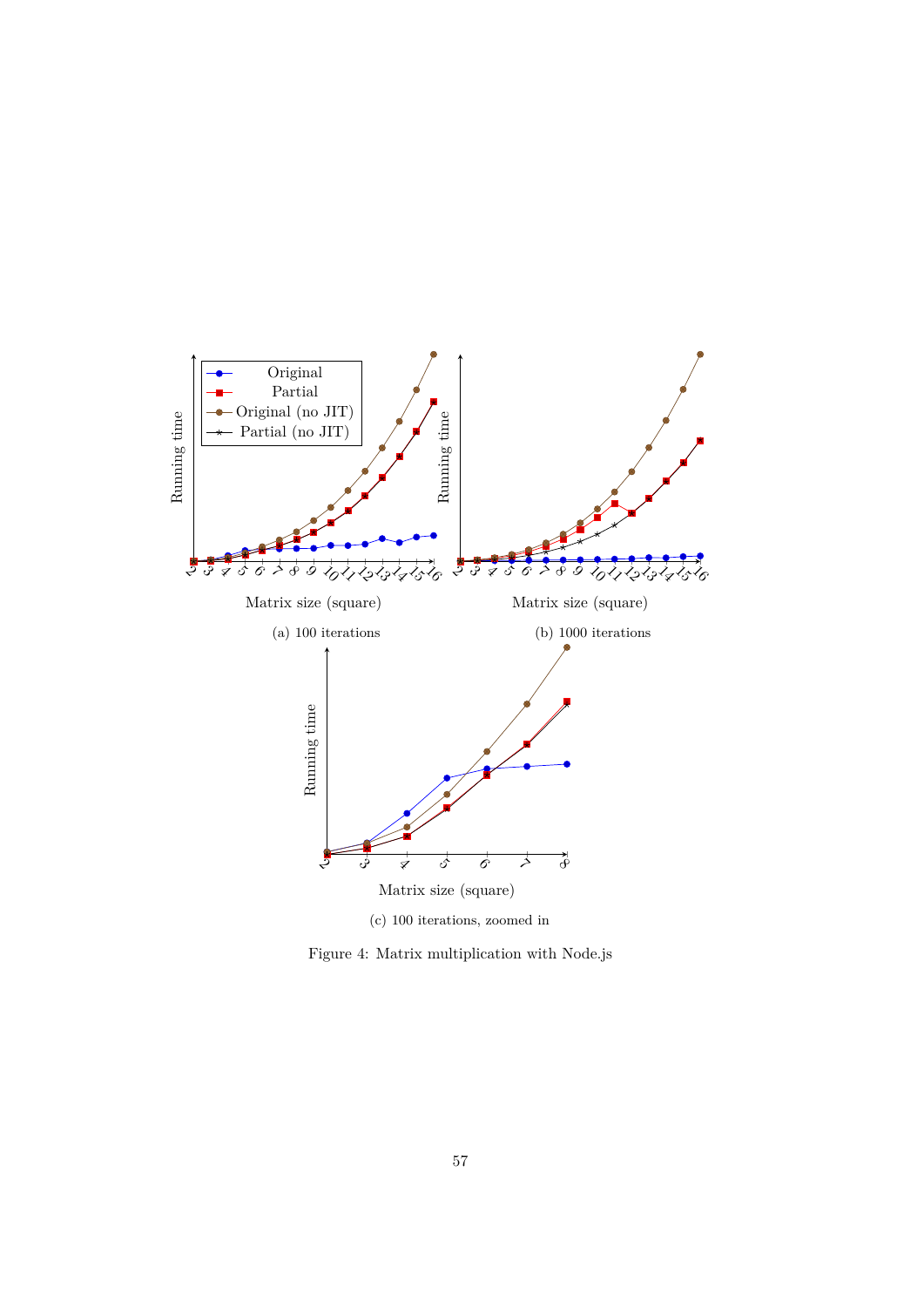<span id="page-58-0"></span>

Figure 5: Matrix multiplication with JS78

the engine attempts to optimize the specialized function, but in later cases it stops trying with the reason that the function is too big.

The running time trends for JS78, shown in figure [5,](#page-58-0) are quite different in this benchmark, to those of Node.js. The non-specialized function is still generally faster when executed with the JIT enabled, but the specialized version running with JIT is even slower than the original version without, for larger matrix sizes. Unfortunately, JS78 does not offer as extensive tracing tools as V8 does. But the obtained timings indicate that the increase in code size resulting from partial evaluation does more harm than good here.

### **7.3 Fast Fourier Transform**

The Fast Fourier transform (FFT) benchmark is based on the code described in [\[2\]](#page-69-2), translated to JavaScript, which can be found in listing [32.](#page-59-0) We specialized the algorithm only for its radix size, unrolling the outer loop of the perform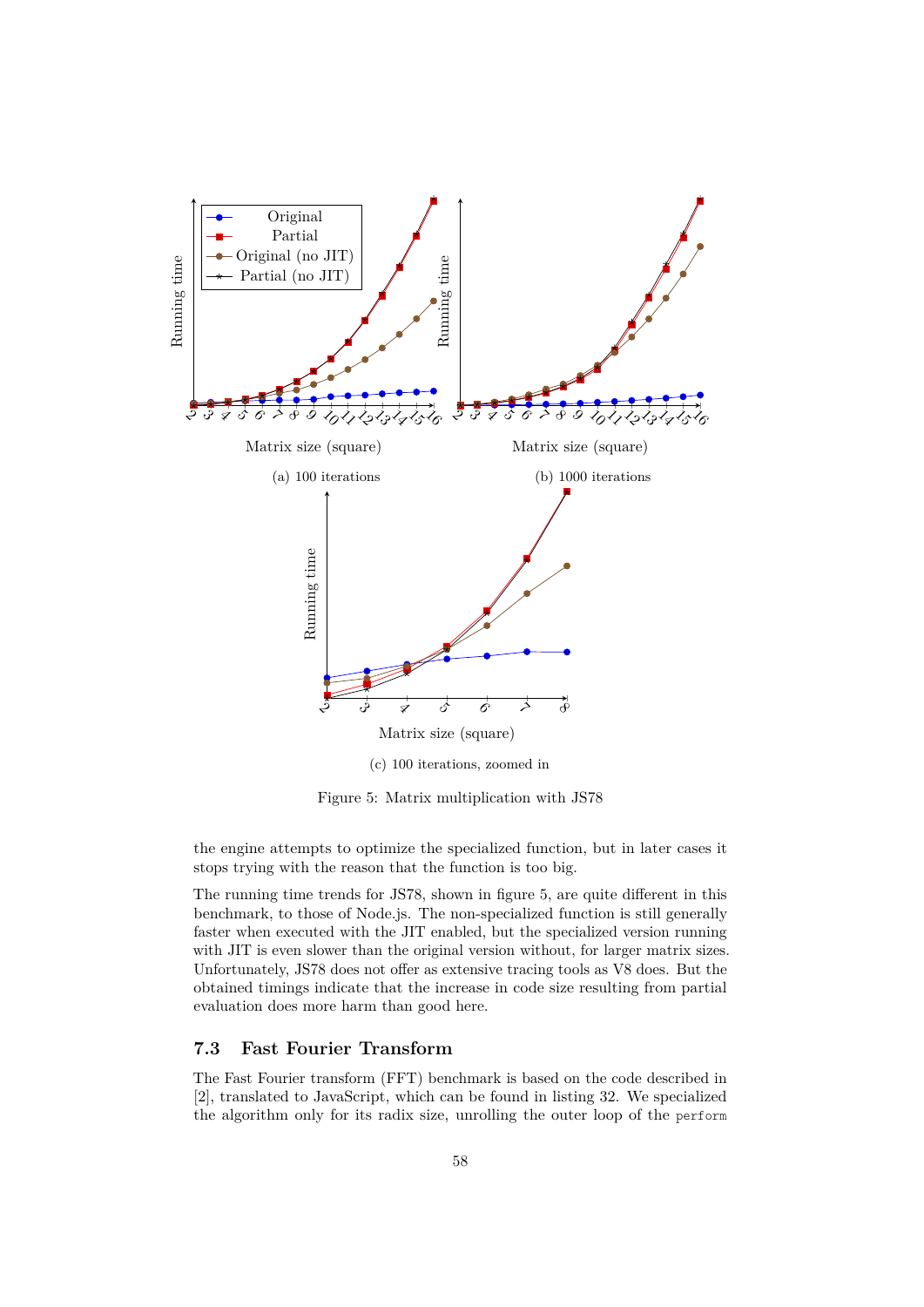Listing 32: FFT

```
1 function perform(data, N){
\mathbf{for} (let step = $HPE.CT(1, N); step < N; step <<= 1){
3 const jump = step << 1,
4 delta = Math.PI / step,
5 sine = Math.sin(delta / 2),
6 mult = [-2 * sine * sine, Math.sin(delta)];let fact = $HPE.RT([1, 0]);
8 for(let group = $HPE.RT(0); group < step; group++){
9 for(let pair = group; pair < N; pair += jump){
10 const match = pair + step,
11 prod = mulComplex(fact, data[match]);
12 data[match] = subComplex(data[pair], prod);
13 data[pair] = addComplex(data[pair], prod);
14   }
15 fact = addComplex(mulComplex(mult, fact), fact);
16 }
17 }
18 return data;
19 }
```
function, and benchmarked radix sizes 128*,* 256*, ...,* 4096. The code for the perform function specialized to a radix of 128 can be found in listing [36](#page-75-0) in the appendix. For each iteration, the benchmark generates a sine-wave signal with a different frequency, computes the FFT via the original or specialized function, and finds the maximum value in the frequency domain. The partially evaluated code is verified by checking if this maximum value is the same as that computed by the original function.

The running times for the FFT benchmark are even less flattering: for all cases, on both tested engines, the specialized functions perform no better and often worse than the original one. This is the same for 100 and 1000 iterations, and JS78 exhibits this behaviour as well. The most likely reason for this is that unrolling the outer loop in perform is just not a big performance gain, as the inner loops are much 'hotter'. However, if we were to unroll those as well, the code grows exponentially, and the JIT wouldn't touch it. As the benchmark runs without JIT show both specialized and original versions as equally slow, unrolling additional loops will not have any benefit.

#### **7.4 Finite State Machine**

For the last benchmark, the Finite state machine (FSM), we created two variants: a small state machine, and a larger one. The FSM represents a door that can be in one of the states *closed*, *opened*, or *locked*, and transition between these states via the *open*, *close*, *lock*, and *unlock* events. The larger FSM has 16 states and 24 transitions, with between 1 and 3 outgoing transitions per state. Listing [33](#page-62-0) contains the definition of the small FSM (created by makeSmallFSM), and the FSM evaluator: **function** fsm. This function processes a sequence of transition events and recursively traverses the FSM to build up a list of the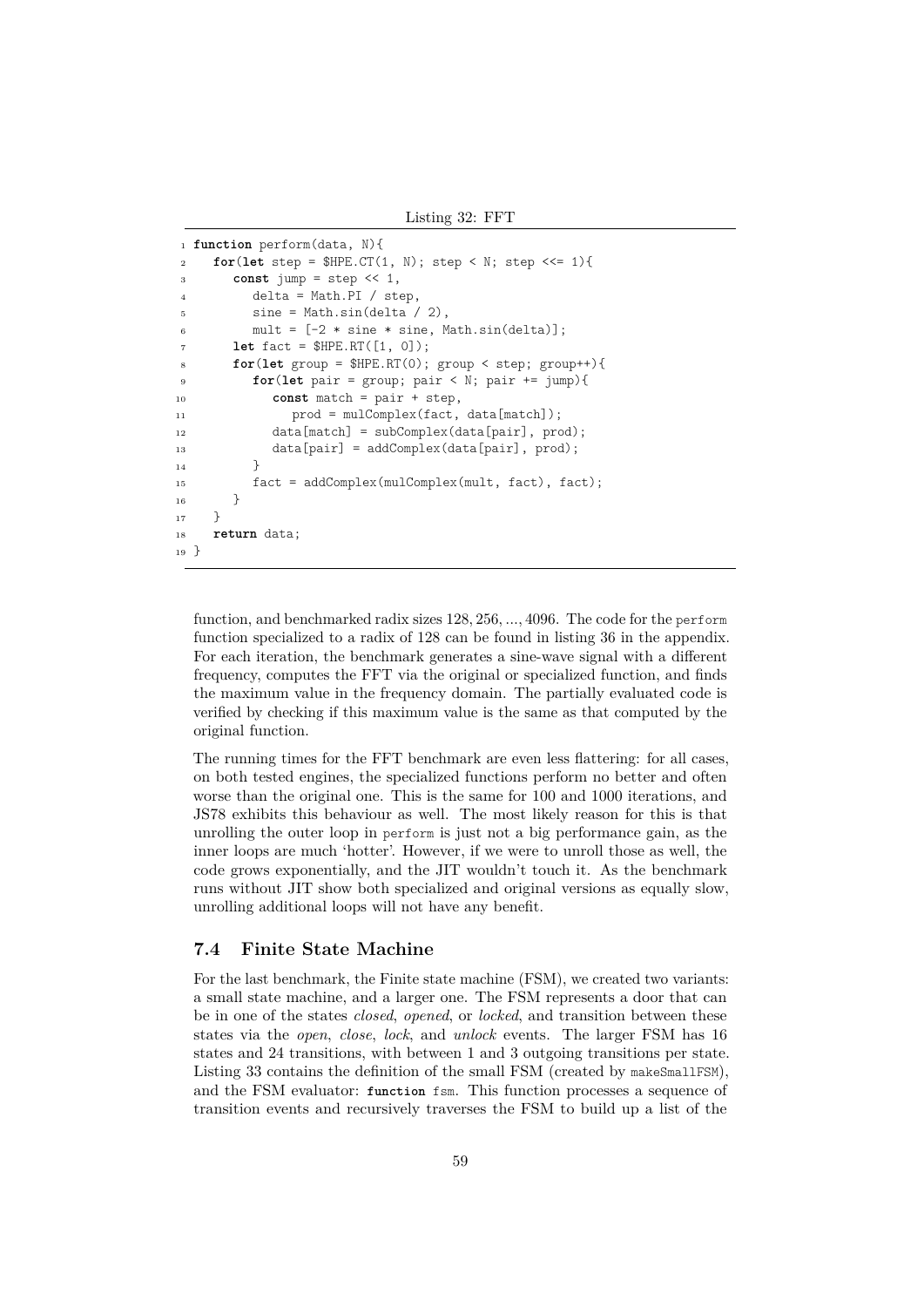

Figure 6: FFT on Node.js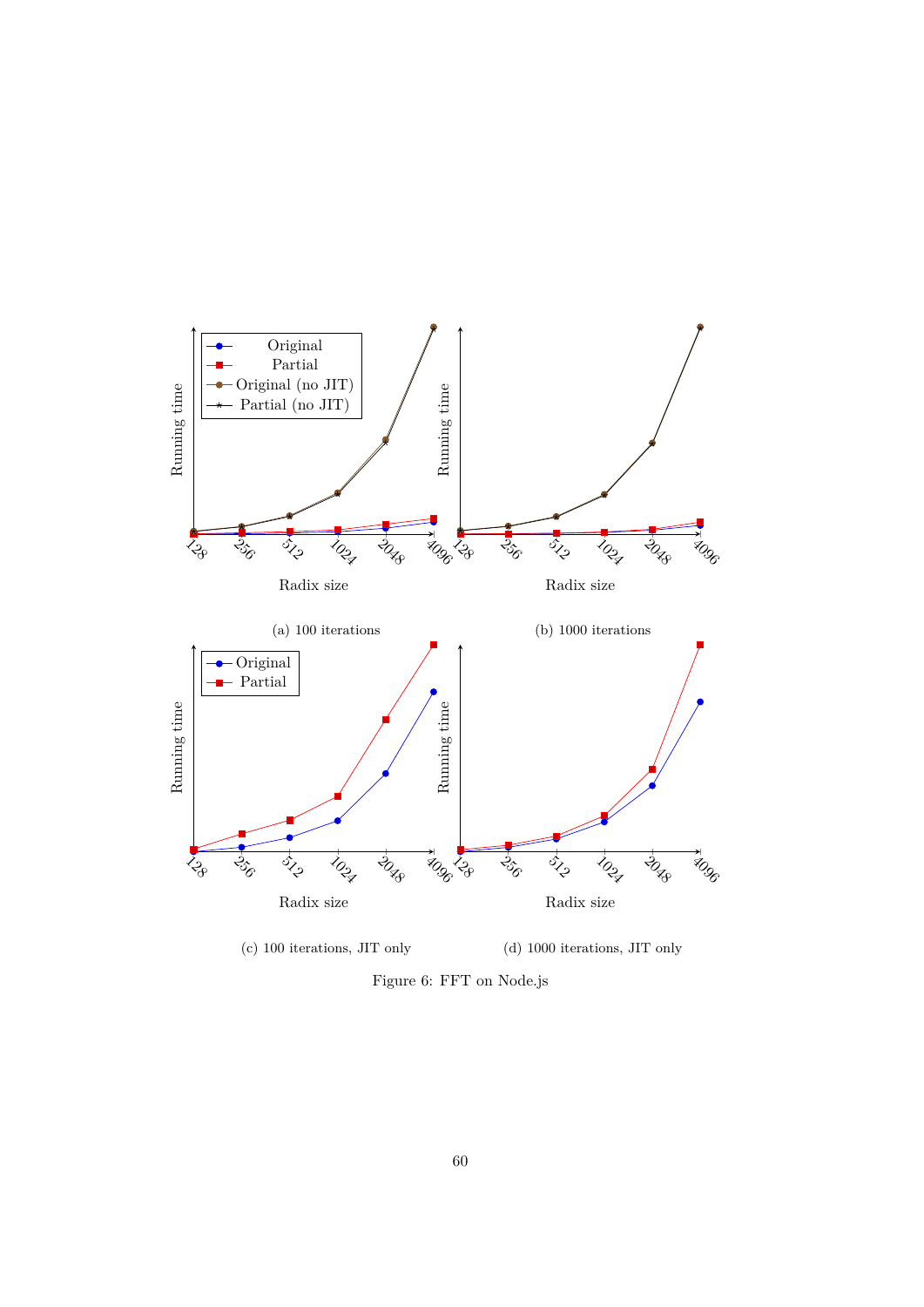<span id="page-61-0"></span>

|             |                   |    |             | Benchmark   Specialization   LoC in   LoC out   Best performance |
|-------------|-------------------|----|-------------|------------------------------------------------------------------|
| MulMat      | Size, left matrix |    | $31 - 4903$ | $195\%$                                                          |
| FFT         | Size, outer loop  | 19 | $68 - 113$  | 77%                                                              |
| FSM (small) | State machine     | 12 | 33          | 168%                                                             |
| FSM (large) | State machine     | 12 | 184         | 160%                                                             |

Table 2: Summary of benchmark results

states that those transitions lead to. The partially evaluated version eliminates the definition of the state machine itself, and specializes the fsm function for each state individually. The residual code for the specialized FSM is in listing [37,](#page-77-0) in the appendix.

The finite state machine benchmark paints a better picture, in figure [7:](#page-63-0) as we increase the number of events or iterations, the specialized versions perform better than the non-specialized one. This holds when we run with JIT and without. Interestingly, the large FSM shows exactly the same trend, but this may just indicate that the large FSM isn't significantly larger. One caveat that should be mentioned is that, due to the recursive nature of the FSM evaluator, the total number of events it can process is limited by the stack size available to the JavaScript code. When trying to process 8192 events or more, the code crashed with a stack overflow error. Though it is possible to increase the stack size for Node.js, this is not the case for JS78 and not something a script running in a web browser could do either. Nevertheless, this benchmark shows that Hybrid Partial Evaluation can indeed produce a performance increase that is not limited to small iteration counts.

#### **7.5 Summary**

Table [2](#page-61-0) shows a summary of our benchmark results. The 'Best performance' column shows the ratio of  $\frac{T_{orig}}{T_{spec}}$  of the best case measured for that benchmark. A value greater than 100% means the specialized version is faster than the original. Of course, these percentages are not representative of the entire benchmark, but show what *can* be achieved in the ideal case.

As mentioned, the Matrix Multiplication showed some speedup, but only for small matrices. In those cases the JIT takes longer to optimize the code than the interpreter takes to run it, and there the specialized version makes it run faster. However, as the size of the input grows, the original program does perform better.

In the Fast Fourier Transform benchmark we found no speedup whatsoever. In the table, the best performance shows the relative performance of the least worst result.

Finally, the Finite State Machine benchmarks do show improvement from HPE. And what's more, their performance appears to improve as the input grows, meaning that HPE may provide reliable optimization for this program.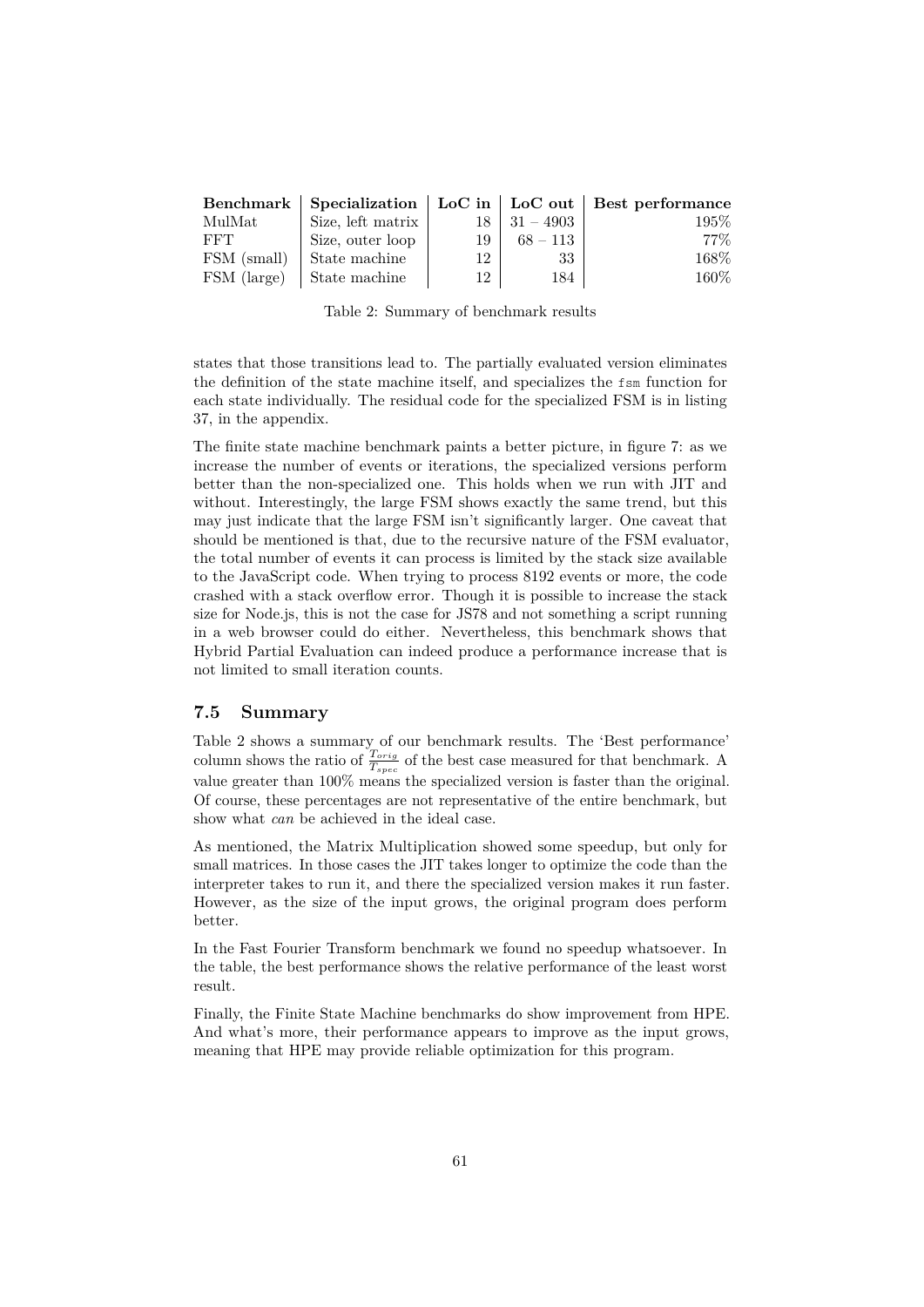Listing 33: Small state machine and evaluator

```
1 class State {
2 constructor(name){
3 this.name = name;
\text{this.outs} = \text{SHPE}.\text{CT}(\lceil \cdot \rceil, \text{name});
5 }
6 }
 7
8 class Transition {
9 constructor(event, to){
10 this.event = event;
11 this.to = to;<br>12 }
12
13 }
14
15 function makeSmallFSM(ct){
16 const stOpened = new State($HPE.CT('opened', ct)),
17 stClosed = new State($HPE.CT('closed', ct)),
18 stLocked = new State($HPE.CT('locked', ct)),
19 trClose = new Transition($HPE.CT('close', ct), stClosed),
20 trOpen = new Transition($HPE.CT('open', ct), stOpened),
21 trLock = new Transition($HPE.CT('lock', ct), stLocked),
22 trUnlock = new Transition($HPE.CT('unlock', ct), stClosed);
23
24 stOpened.outs = [trClose];
25 stClosed.outs = [trOpen, trLock];
26 stLocked.outs = [trUnlock];
27
28 return stClosed;
29 }
30
31 function fsm(current, ret, getEvent){
32 ret.push(current.name);
33
34 const event = getEvent();
35 for(let i = $HPE.CT(0, current); i < current.outs.length; i++){
36 const next = current.outs[i];
37 if(event === next.event){
38 return fsm(next.to, ret, getEvent);
39 }
_{40} \qquad }
41 return ret;
42 }
```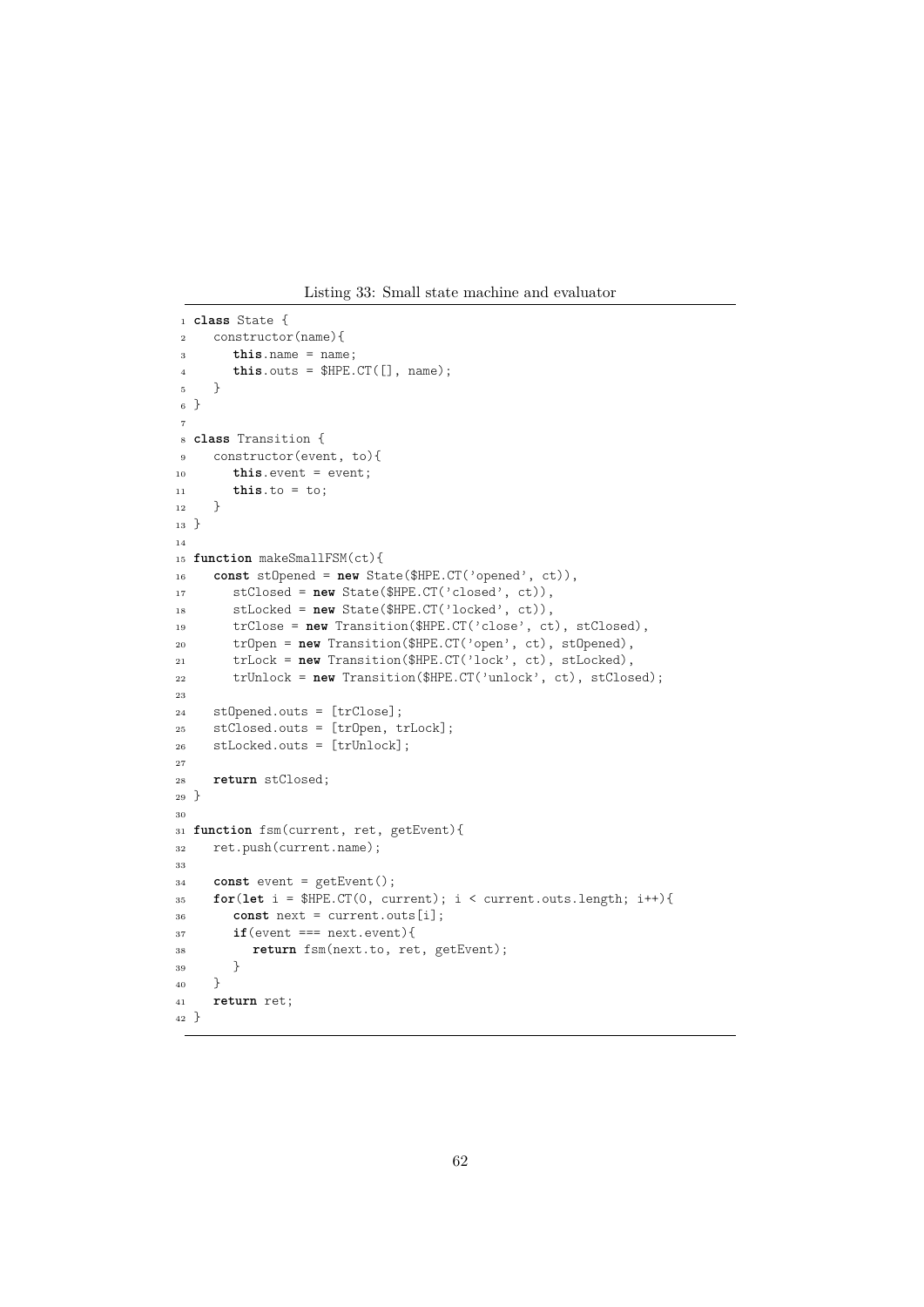<span id="page-63-0"></span>

Figure 7: Small FSM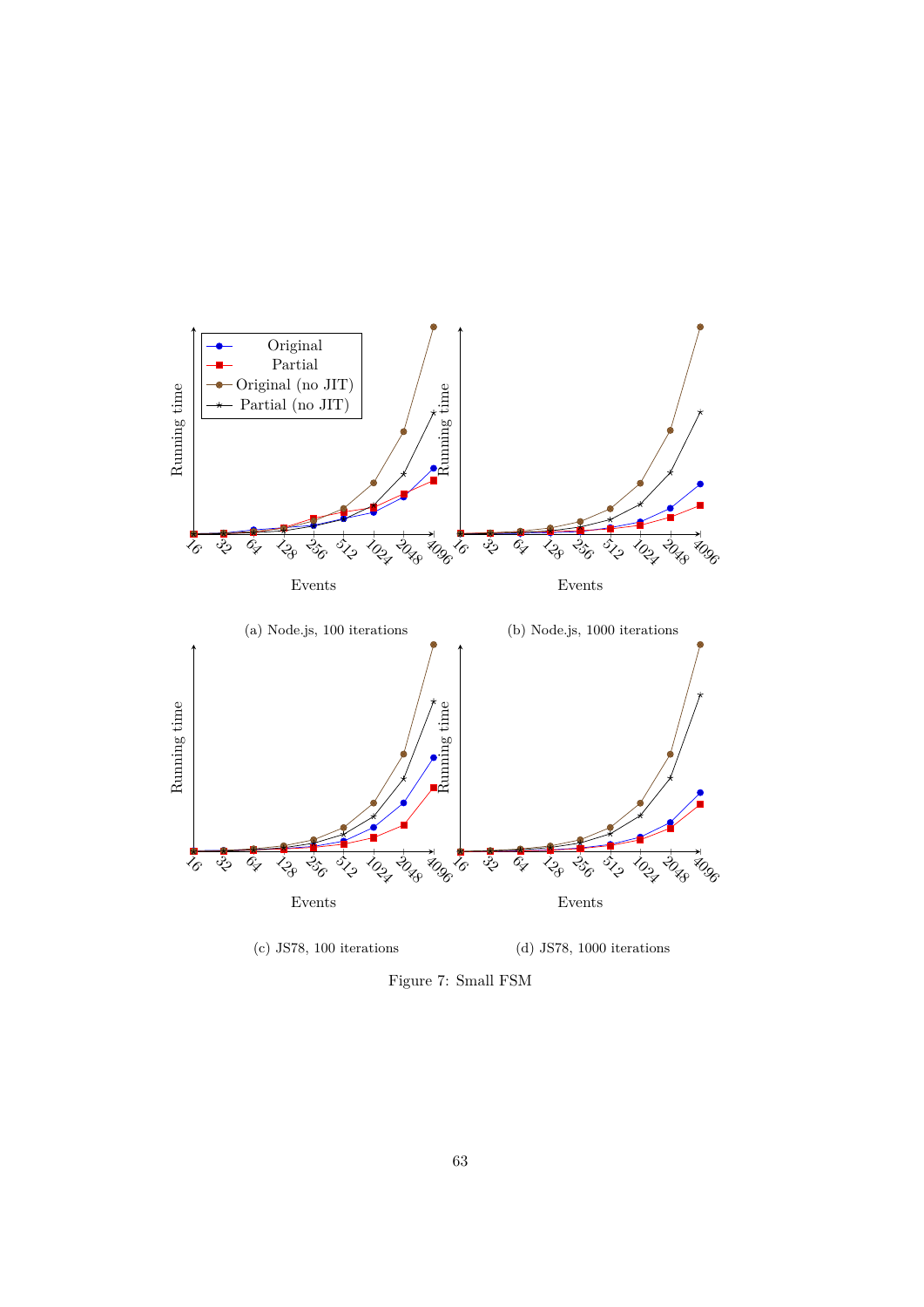## **8 Discussion and Future Work**

While neither of our implementations, Alternator and HandCrank, are complete, we believe they can serve as inspiration for more production-ready programs. Some of the features not fully implemented in Alternator were left out to keep it simple, and can be added in a more complete implementation. However, other features are not so easy, if not downright impossible, to implement within the current architecture of the interpreter. Should one want to build a featurecomplete meta-circular interpreter and hybrid partial evaluator for JavaScript, it may be advisable to use our implementation as an inspiration, but choose a different structural design. For a hybrid partial evaluator, the semantics described in this thesis should be useful for any future implementation.

In our benchmarking we found that, while it is possible to speed programs up with Hybrid Partial Evaluation, there are also situations where HPE actually slows things down. The biggest confounding factor here is the JIT. In places where the JIT can optimize non-partially evaluated code very well, partially evaluating it results in worse performance. On the other hand, for code where HPE can eliminate object instances from the code and replace them with simple primitive values, the resulting program may perform much better. It is imperative though, that anyone who wishes to use HPE to optimize their code, tests it and keeps testing it as JavaScript engines are updated.

We have only run a relatively small number of benchmarks. Enough to show that performance can be improved with HPE, but a greater variety of benchmarks may be able to paint a clearer picture where the strengths and weaknesses of Hybrid Partial Evaluation for JavaScript can be found.

An interesting contrast is the earlier research in HPE for Ruby [\[15\]](#page-70-0), which did find more performance improvements for Ruby programs when they were specialized by HPE. There are a myriad of possible explanations for this, but one is that in the time between their research and ours, JIT compilers have seen a great deal of development and improvement. This development of JavaScript engines is still very much ongoing, and with each improvement of an engine, the results of our benchmarks should be re-evaluated. In future work, rather than treating HPE as a technique separate from the optimizing JIT compilers found in modern JavaScript engines, it may be fruitful to combine the two. Using the techniques from Hybrid Partial Evaluation inside the JIT may be able to give us the best of both worlds.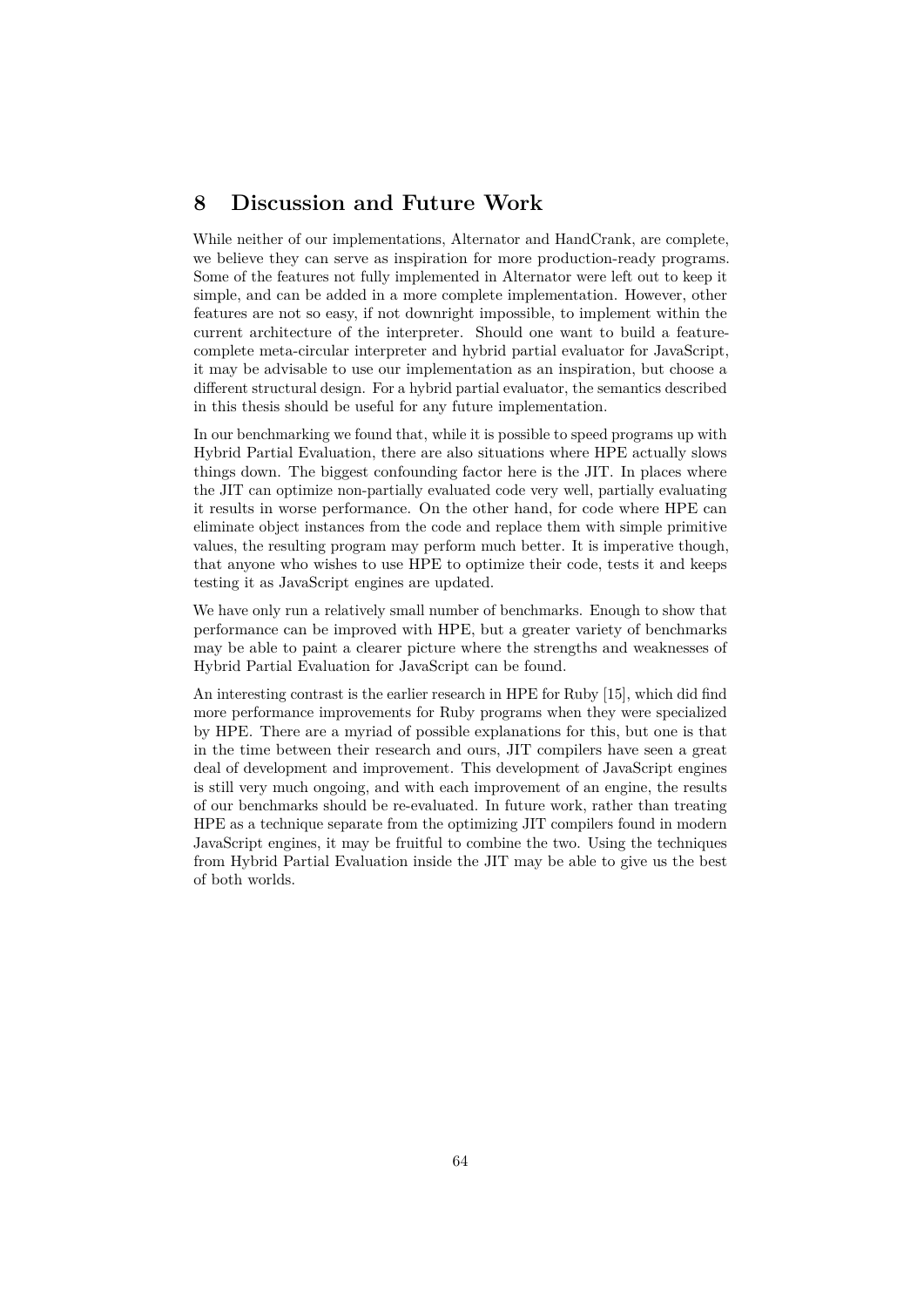# **9 Conclusion**

At the start of this research, we asked two questions:

- How can Hybrid Partial Evaluation be implemented for JavaScript?
- Does Hybrid Partial Evaluation of JavaScript result in measurable performance gains?

In section [5](#page-36-3) we described an implementation of Hybrid Partial Evaluation for JavaScript. Although our partial evaluator does not implement all aspects of JavaScript, it can deal with the basics of the language, and serve as a groundwork for future projects in this area. There are however, inherent limitations due to the architecture of the partial evaluator that make implementing features like generator and async functions infeasible. Nevertheless, the semantics of Hybrid Partial Evaluation described in this thesis should be helpful for any future implementations. In particular, the methods for object tracking and handling of early **return** statements have not been described for Hybrid Partial Evaluation before.

The second question is addressed in section [7,](#page-55-0) where we show the results of testing our hybrid partial evaluator on three benchmark programs. In the first benchmark, matrix multiplication, we saw that the partially evaluated program does perform faster, but in a very narrow set of circumstances. The Fast Fourier Transform benchmark showed no improved performance after Hybrid Partial Evaluation, in fact, the specialized version performed worse in all tested cases. However, in the final benchmark, the finite state machine, we found that the specialized program performs better as the size of the input increases. In conclusion: while it depends on the program, and under which circumstances it is executed, Hybrid Partial Evaluation can produce measurable performance gains.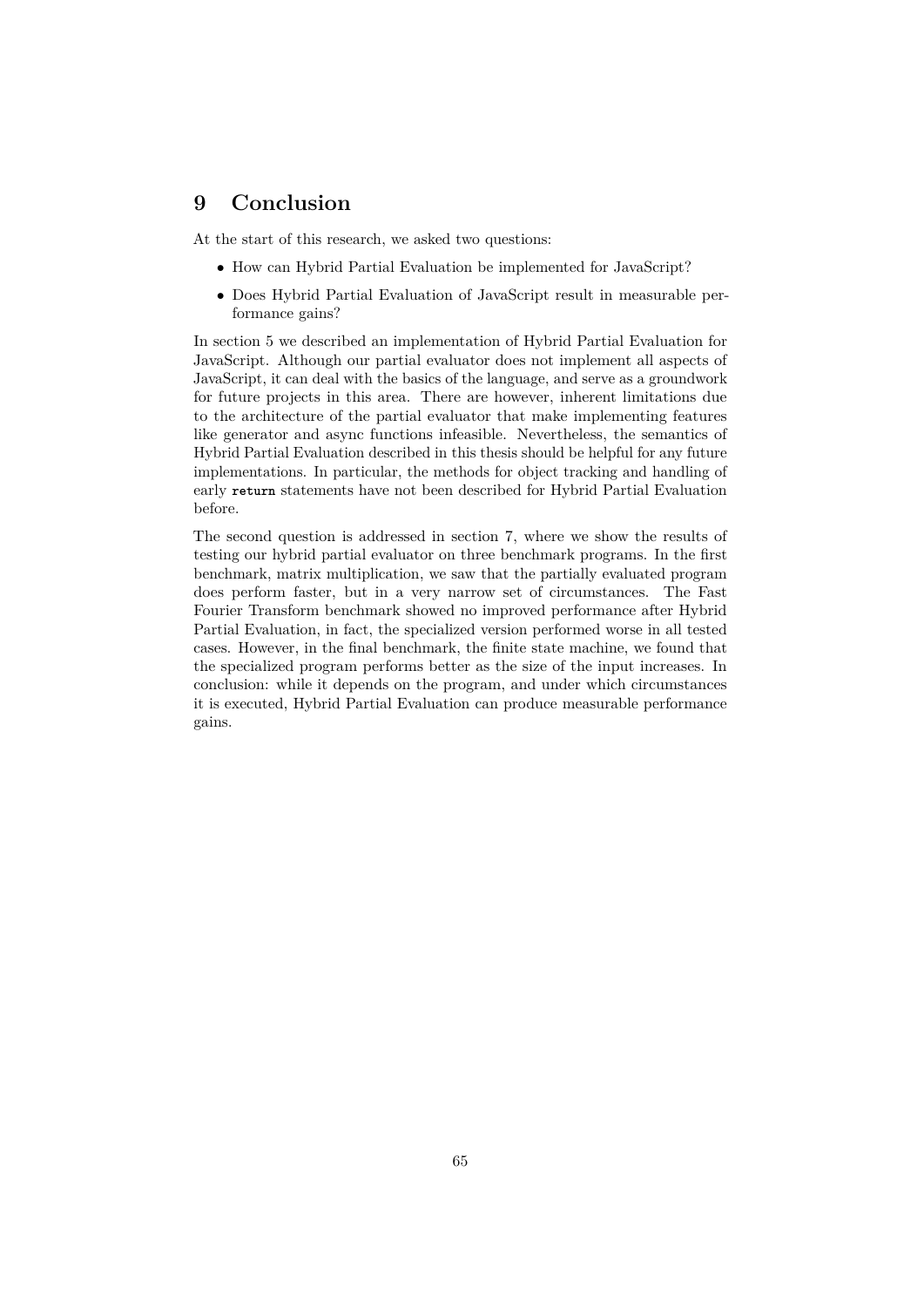## **Glossary**

- **abrupt completion** A non-normal completion record: *throw*, *break*, *continue*, or *return*, that is only handled by a few specific Evaluator methods. 32
- **accessor property** A property of an object that defines a getter, setter, or both. 18
- **AR** Activation Record 29–34, 37
- **arrow function** A function created by an arrow function expression, which cannot be called via **new** and inherits its **this** value from its lexical context. 14, 67
- **AST** Abstract Syntax Tree 27–36, 38
- **class constructor** A function created by a **class** declaration or class expression, which can only be called via the **new** operator. 16, 66, 67
- **closure** A record of a function environment mapping the free variables in that function to the values defined in the scope surrounding it. 16
- **constructor function** A function intented to be called via the **new** operator, which is not necessarily a class constructor. 14, 16
- **data property** A property of an object that contains a value. 18
- **DSL** Domain-Specific Language 1, 5
- **dynamic value** Also called a runtime value. A value that cannot be computed by the partial evaluator and remains in the residual code. 22
- **Ecma International** A standards organization for information and communication systems, formerly known as European Computer Manufacturers Association (ECMA). Responsible for managing the ECMAScript standard which forms the basis of JavaScript. 7
- **FFT** Fast Fourier transform 58, 59
- **FSM** Finite state machine 59, 61
- **Futamura projection** The specialization of a function (by partial evaluation) for a given static parameter. For example the Futamura projection of  $f(k, b) = k + b$  at  $k = 2$  is  $f_2(b) = 2 + b$ . 22

**variable hoisting** Lifting a variable declaration to the top of its scope. 12

**HPE** Hybrid Partial Evaluation 1, 5, 44, 61, 64

- **inherited property** A property of an object that is not an own property, but defined on one of the objects up its prototype chain. 19
- **iterable** An object that implements the *iterable* protocol, which allows it to be iterated over via **for**-**of** loops. 21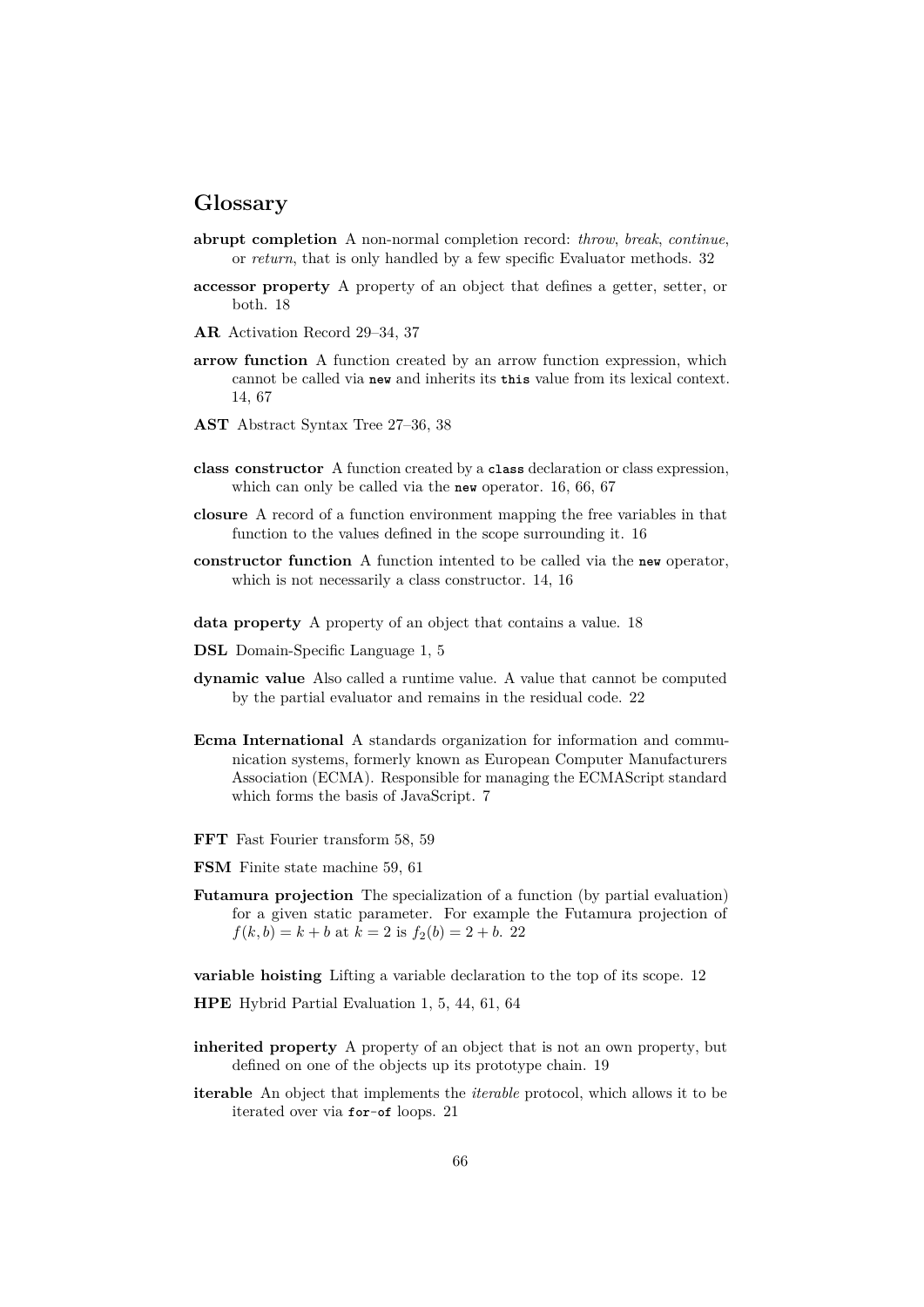**JIT** Just-In-Time compilation 55, 56, 58, 59, 61, 64

- **LoC** Lines of code 61
- **normal completion** A completion record indicating evaluation completed without issue. It contains a value that is the result of the evaluation. 32
- **NPM** Node Package Manager 8
- **own property** A property of an object that is defined on the object itself. 19, 66
- **partial application** The creation of a specialized function of an existing function by setting one or more of its parameters to fixed values. 22
- **partial AR** Partial Activation Record 36–38, 41, 43–46, 48
- **property** A key/value or key/accessor pair member of an object. 18, 66
- **prototype chain** The chain of objects formed by following the *prototype* property of an object recursively until reaching an object with no prototype. 19, 21, 66
- **regular function** A function created by a **function** declaration or function expression which is not an arrow function or class constructor. 13
- **residual program** The program code resulting from (hybrid) partial evaluation. 22
- **Shift AST** The AST format produced by the Shift parser. 28, 34, *see* AST
- **simple value** A JavaScript boolean, number, string, or the value **null** or undefined. A simple value is immutable, and can be translated between internal representation and code without issue. Contrast with objects, arrays, functions, and symbols. 36, 37
- **static value** Also called a compile-time value. A value that is known or computed by the partial evaluator and is eventually eliminated from the residual code. 22
- **strict mode** An evaluation mode of JavaScript where otherwise silently ignored mistakes are thrown as errors, poorly optimizable behaviours are changed, and the syntax is restricted to be more future proof. Strict mode is not a subset of JavaScript, but a variant, and is not backwards compatible with old style code. 7, 27
- **temporal dead zone** The region of code between the start of a variable scope and its declaration, where it may not be accessed. Only applicable to **let**, **const**, and **class** declarations. 12, 13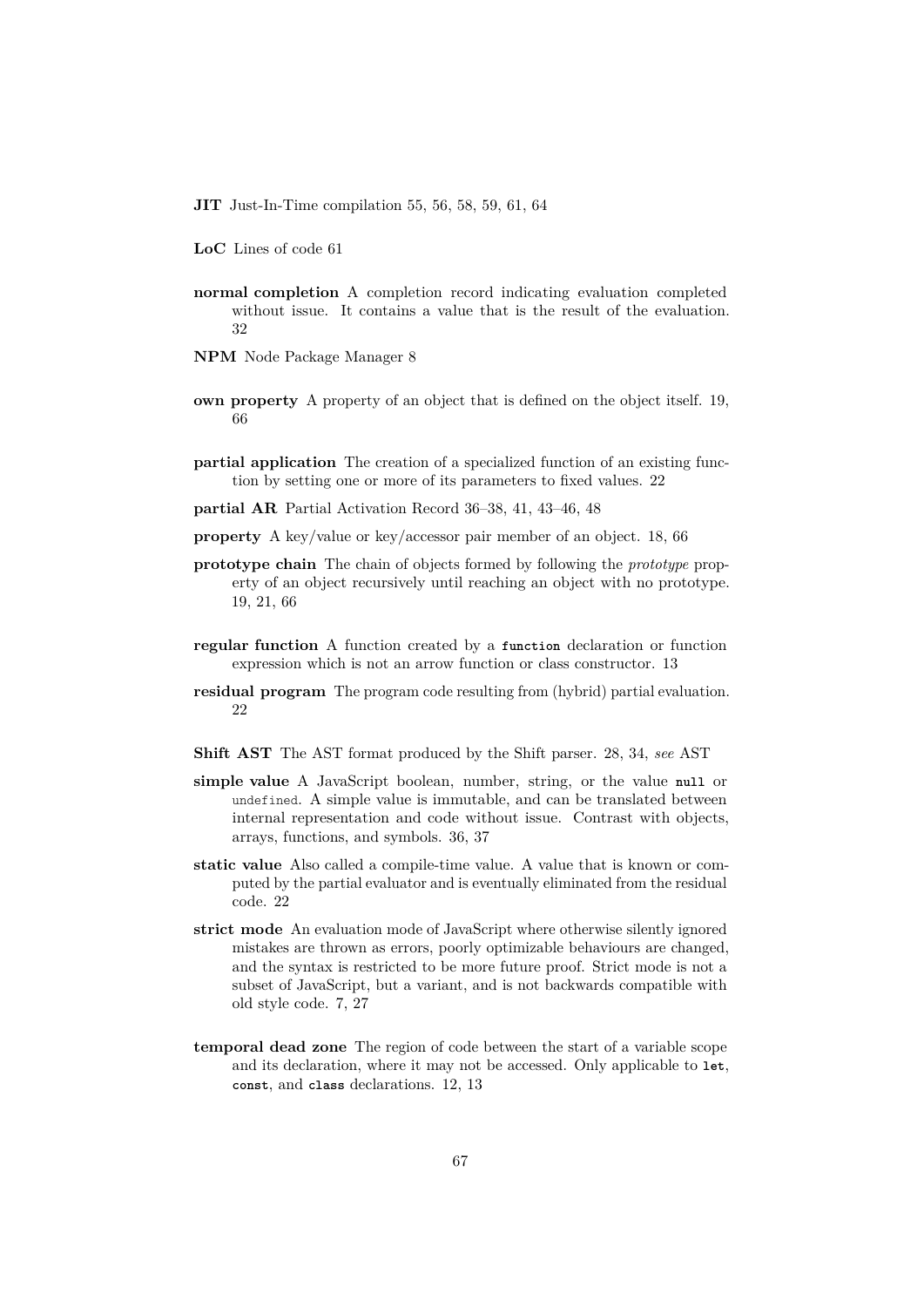**W3C** World Wide Web Consortium 7, *Glossary:* World Wide Web Consortium

**World Wide Web Consortium** The standards organization that manages the various protocols and APIs of the world wide web. 7, 68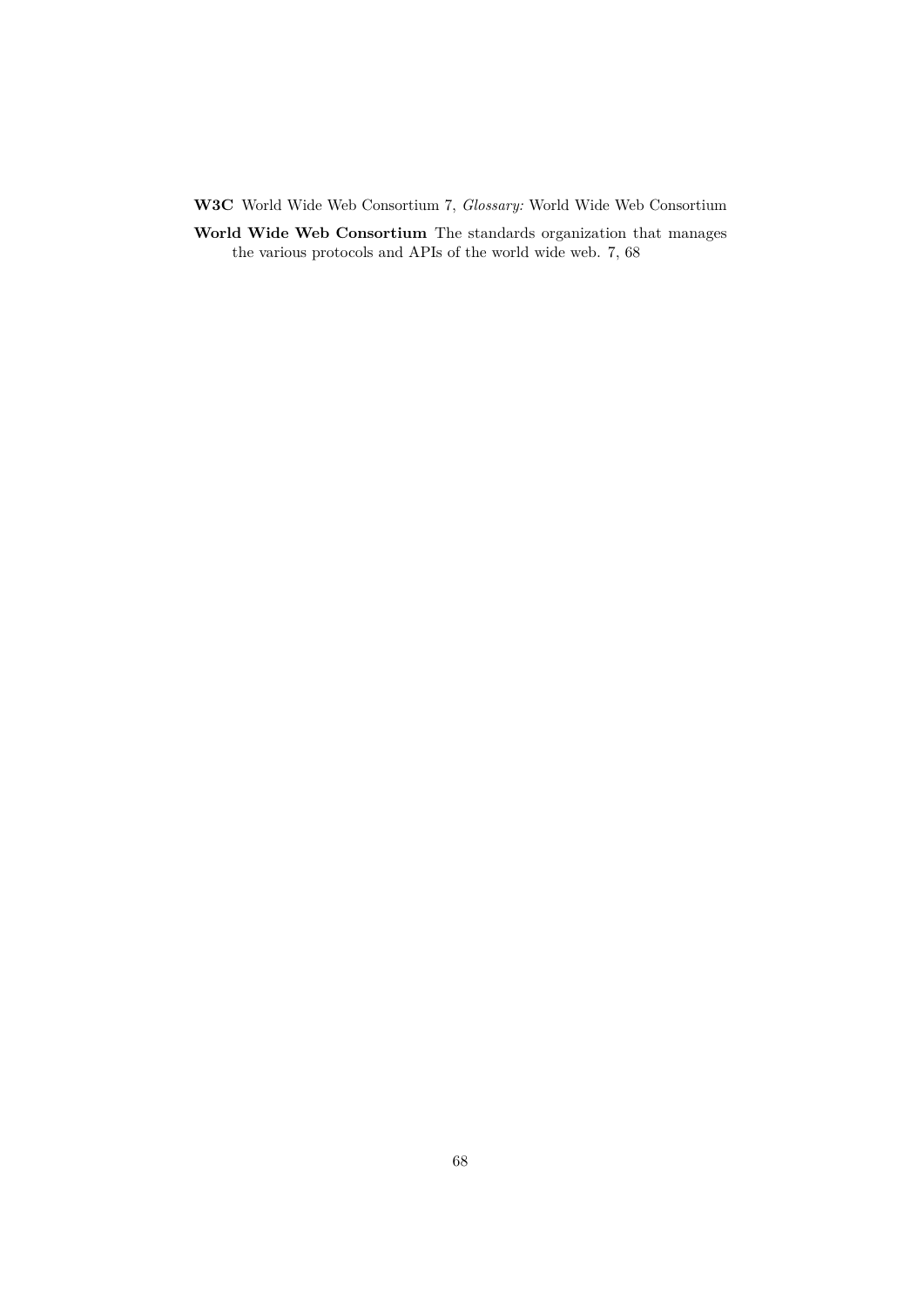## **References**

- <span id="page-69-1"></span>[1] John Aycock. 'A Brief History of Just-in-Time'. In: *ACM Comput. Surv.* 35.2 (June 2003), pp. 97–113. issn: 0360-0300. do i: [10.1145/857076.](https://doi.org/10.1145/857076.857077) [857077](https://doi.org/10.1145/857076.857077).
- <span id="page-69-2"></span>[2] Sergey Chernenko. *Fast Fourier Transform in C++*. ur l: [https://](https://web.archive.org/web/20201123211905/http://www.librow.com/articles/article-10) [web . archive . org / web / 20201123211905 / http : / / www . librow . com /](https://web.archive.org/web/20201123211905/http://www.librow.com/articles/article-10) [articles/article-10](https://web.archive.org/web/20201123211905/http://www.librow.com/articles/article-10) (visited on 23/11/2020).
- [3] Ecma International. *ECMA-262: ECMAScript Language Specification*. Ninth. June 2018. URL: https://www.ecma-international.org/ [publications / files / ECMA - ST - ARCH / ECMA - 262 % 209th % 20edition %](https://www.ecma-international.org/publications/files/ECMA-ST-ARCH/ECMA-262%209th%20edition%20June%202018.pdf) [20June%202018.pdf](https://www.ecma-international.org/publications/files/ECMA-ST-ARCH/ECMA-262%209th%20edition%20June%202018.pdf).
- <span id="page-69-0"></span>[4] Ecma International, Technical Committee 39. *Test262: ECMAScript Test* Suite. URL: <https://github.com/tc39/test262>.
- [5] *ESTree.* URL: <https://github.com/estree/estree>.
- [6] Yoshihiko Futamura. 'Partial computation of programs'. In: *RIMS Symposia on Software Science and Engineering*. Berlin, Heidelberg: Springer Berlin Heidelberg, 1983, pp. 1–35. isbn: 978-3-540-39442-6.
- [7] Paul Hudak. 'Modular Domain Specific Languages and Tools'. In: *in Proceedings of Fifth International Conference on Software Reuse*. IEEE Computer Society Press, 1998, pp. 134–142.
- [8] Sebastian Hunt and David Sands. 'Binding Time Analysis: A New PER-spective.' In: Jan. 1991, pp. 154-165. DOI: [10.1145/115865.115881](https://doi.org/10.1145/115865.115881).
- [9] IEEE. 'IEEE Standard for Floating-Point Arithmetic'. In: *IEEE Std 754-2008* (2008), pp. 1–70. do i: [10.1109/IEEESTD.2008.4610935](https://doi.org/10.1109/IEEESTD.2008.4610935).
- [10] Neil D. Jones. 'An Introduction to Partial Evaluation'. In: *ACM Comput. Surv.* 28.3 (Sept. 1996), pp. 480–503. ISSN: 0360-0300. DOI: [10.1145/](https://doi.org/10.1145/243439.243447) [243439.243447](https://doi.org/10.1145/243439.243447).
- [11] Neil Jones, Peter Sestoft and Harald Søndergaard. 'An Experiment in Partial Evaluation: The Generation of a Compiler Generator.' In: vol. 202. May 1985, pp. 124–140. isbn: 978-3-540-15976-6. do i: [10.1007/3-540-](https://doi.org/10.1007/3-540-15976-2_6) [15976-2\\_6](https://doi.org/10.1007/3-540-15976-2_6).
- [12] Uwe Meyer. 'Correctness of on-line partial evaluation for a Pascal-like language'. In: *Science of Computer Programming* 34.1 (1999), pp. 55–73. issn: 0167-6423. do i: [https://doi.org/10.1016/S0167- 6423\(98\)](https://doi.org/https://doi.org/10.1016/S0167-6423(98)00015-X) [00015-X](https://doi.org/https://doi.org/10.1016/S0167-6423(98)00015-X). URL: [https://www.sciencedirect.com/science/article/](https://www.sciencedirect.com/science/article/pii/S016764239800015X) [pii/S016764239800015X](https://www.sciencedirect.com/science/article/pii/S016764239800015X).
- [13] Netscape Communications. *INDUSTRY LEADERS TO ADVANCE STANDARDIZATION OF NETSCAPE'S JAVASCRIPT AT STAND-ARDS BODY MEETING*. Nov. 1996. URL: [https://web.archive.](https://web.archive.org/web/19981203070212/http://cgi.netscape.com/newsref/pr/newsrelease289.html) [org/web/19981203070212/http://cgi.netscape.com/newsref/pr/](https://web.archive.org/web/19981203070212/http://cgi.netscape.com/newsref/pr/newsrelease289.html) [newsrelease289.html](https://web.archive.org/web/19981203070212/http://cgi.netscape.com/newsref/pr/newsrelease289.html) (visited on 03/12/1998).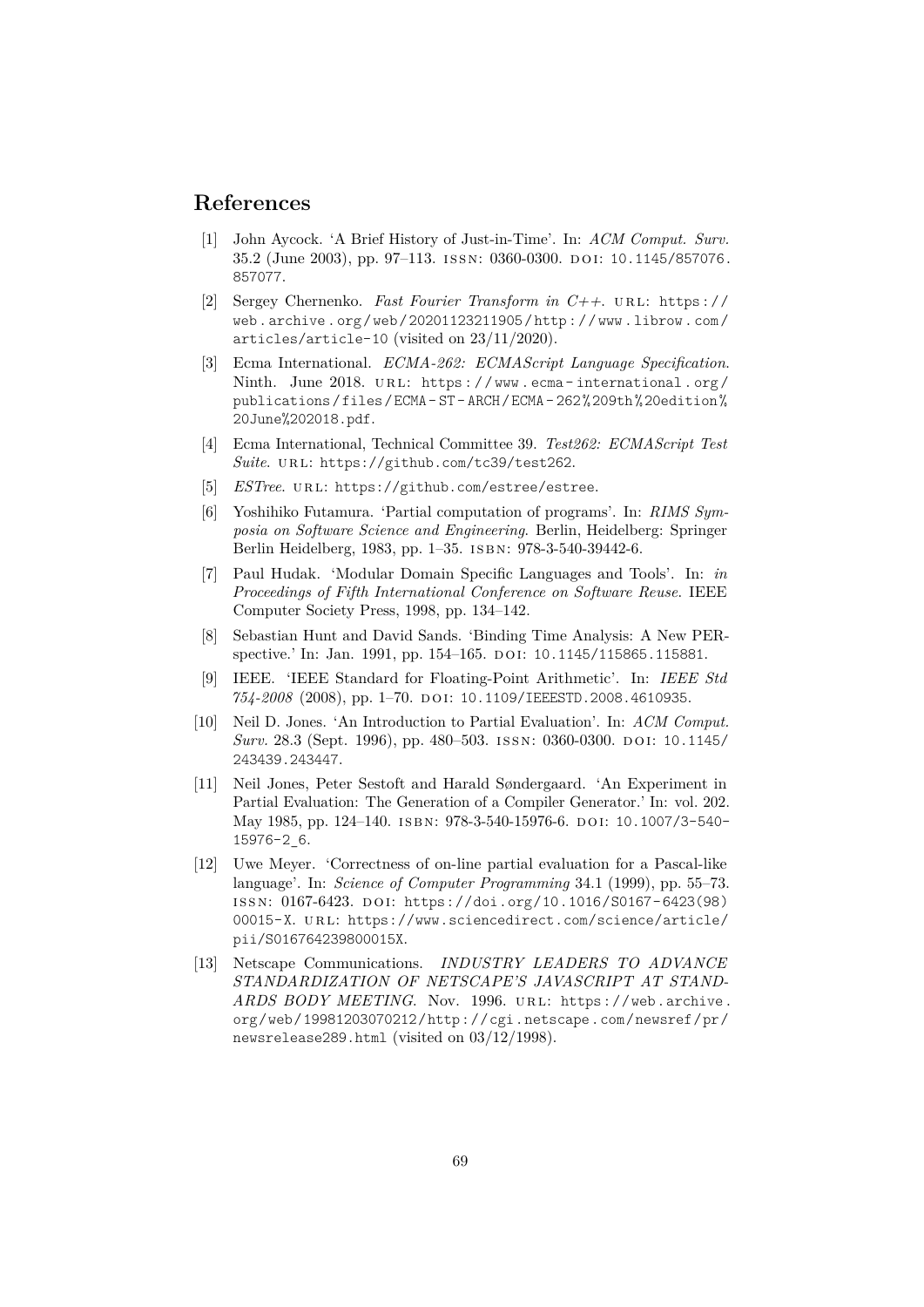- [14] Netscape Communications. *NETSCAPE AND SUN ANNOUNCE JAVAS-CRIPT, THE OPEN, CROSS-PLATFORM OBJECT SCRIPTING LAN-GUAGE FOR ENTERPRISE NETWORKS AND THE INTERNET*. Dec. 1995. ur l: [https://web.archive.org/web/20070916144913/http:](https://web.archive.org/web/20070916144913/http://wp.netscape.com/newsref/pr/newsrelease67.html) [/ / wp . netscape . com / newsref / pr / newsrelease67 . html](https://web.archive.org/web/20070916144913/http://wp.netscape.com/newsref/pr/newsrelease67.html) (visited on 16/09/2007).
- <span id="page-70-0"></span>[15] Arnoud Roo. 'Hybrid Partial Evaluation of Ruby'. MA thesis. Universiteit van Amsterdam, June 2012.
- [16] Amin Shali and William Cook. 'Hybrid Partial Evaluation'. In: vol. 46. Oct. 2011, pp. 375-390. DOI: [10.1145/2076021.2048098](https://doi.org/10.1145/2076021.2048098).
- [17] Shape Security, Inc. *Shift AST*. URL: <https://shift-ast.org/>.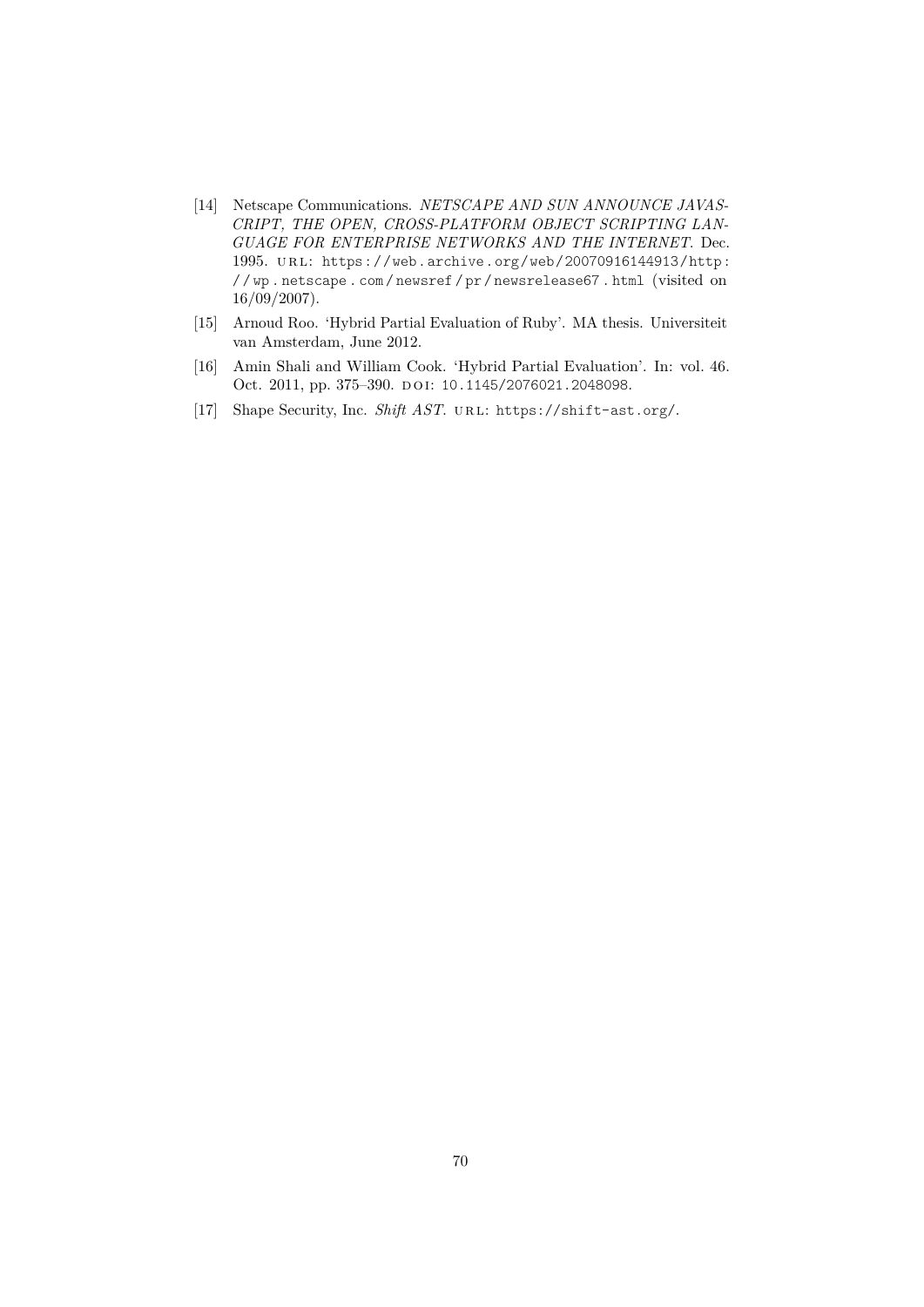# **A AST**

Listing 34: AST of listing [21.](#page-28-0) Some fields have been elided for brevity.

```
1 Script { statements: [
2 FunctionDeclaration { // function power(x, n){ ..
3 name: BindingIdentifier { "power" },
     params: FormalParameters { [
5 BindingIdentifier { "x" },
6 BindingIdentifier { "n" }
7 \quad 1 \},
8 body: FunctionBody { [
9 VariableDeclarationStatement { VariableDeclaration { // let ret =
          1;
10 kind: "let",
11 declarators: [ VariableDeclarator {
12 binding: BindingIdentifier { "ret" },
13 init: LiteralNumericExpression { 1 }
14   } ]
15 } }, // VariableDeclaration, VariableDeclarationStatement
16 WhileStatement \{\n/ while(n > 0){ ..
17 test: BinaryExpression {
18 left: IdentifierExpression { "n" },
19 operator: ">",
20 right: LiteralNumericExpression { 0 }
21 }, // BinaryExpression
22 body: BlockStatement { Block { [ // ret = ret * x;
23 ExpressionStatement { AssignmentExpression {
24 binding: AssignmentTargetIdentifier { "ret" },
25 expression: BinaryExpression {
26 left: IdentifierExpression { "ret" },
27 operator: "*",
28 right: IdentifierExpression { "x" }
29 }
30 } }, // AssignmentExpression, ExpressionStatement
31 ExpressionStatement { UpdateExpression { // n--;
32 binding: AssignmentTargetIdentifier { "n" },
33 operator: "--",
34 isPrefix: false,
35 } } // UpdateExpression, ExpressionStatement
36 ] } } // Block, BlockStatement
37 }, // WhileStatement
38 // return ret;
39 ReturnStatement { IdentifierExpression { "ret" } }
40 ] } // FunctionBody
41 }, // FunctionDeclaration
42 VariableDeclarationStatement { VariableDeclaration { // let a = power
       (2, 3)
43 kind: "let",
44 declarators: [ VariableDeclarator {
45 binding: BindingIdentifier { "a" },
46 init: CallExpression {
47 callee: IdentifierExpression { "power" },
48 arguments: [
```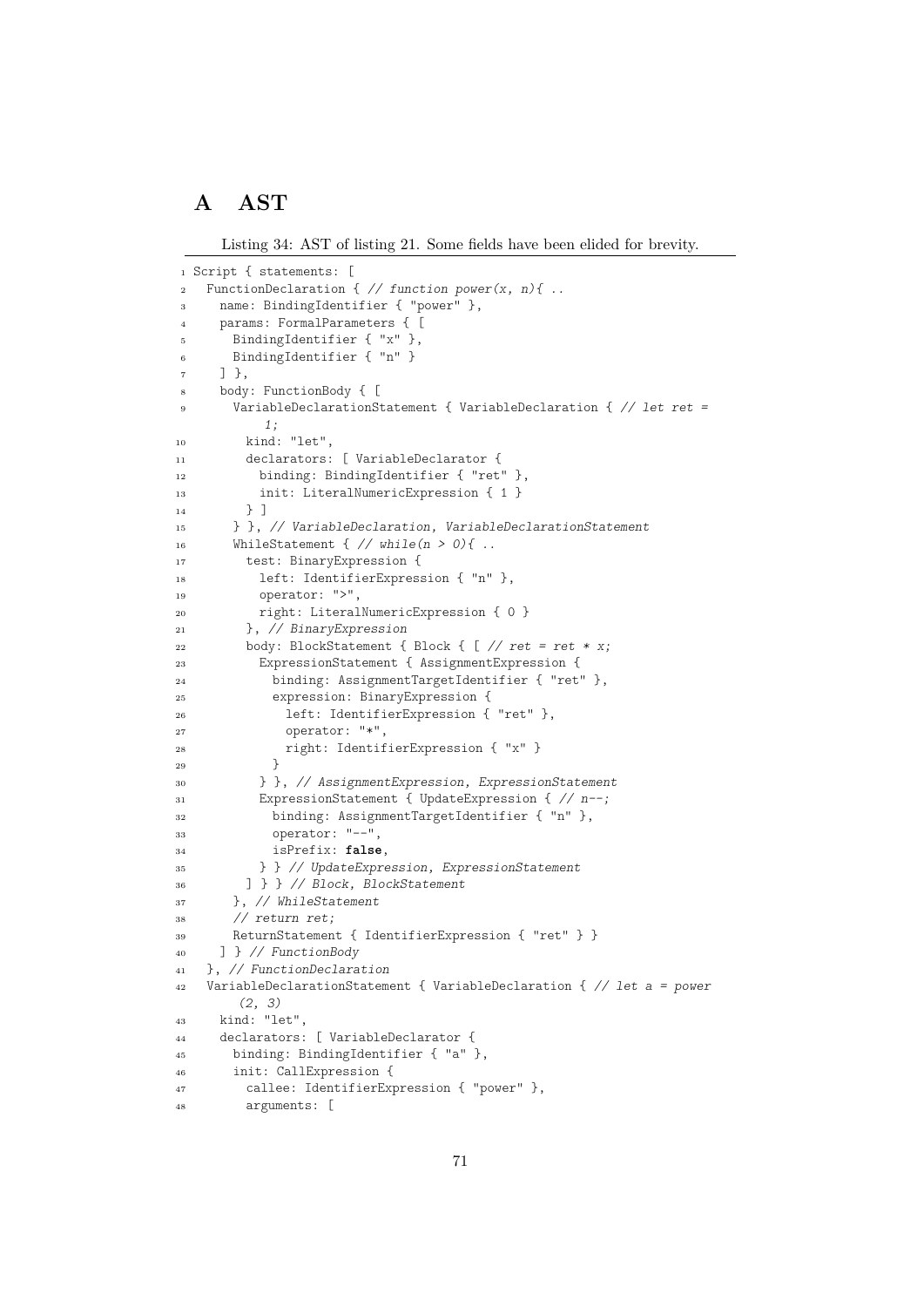```
49 LiteralNumericExpression { 2 },
50 LiteralNumericExpression { 3 }
51 ]
52 } // CallExpression
53 } ] // VariableDeclarator
54 } }, // VariableDeclaration, VariableDeclarationStatement
55 ExpressionStatement { CallExpression { // console.log('2**3', a)
56 callee: StaticMemberExpression { // console.log
57 object: IdentifierExpression { "console" },
58 property: "log"
59 },
60 arguments: [ // ("2**3", a)
61 LiteralStringExpression { "2**3 =" },
62 IdentifierExpression { "a" }
63 ]
64 } } // CallExpression, ExpressionStatement
65 ] } // Script
```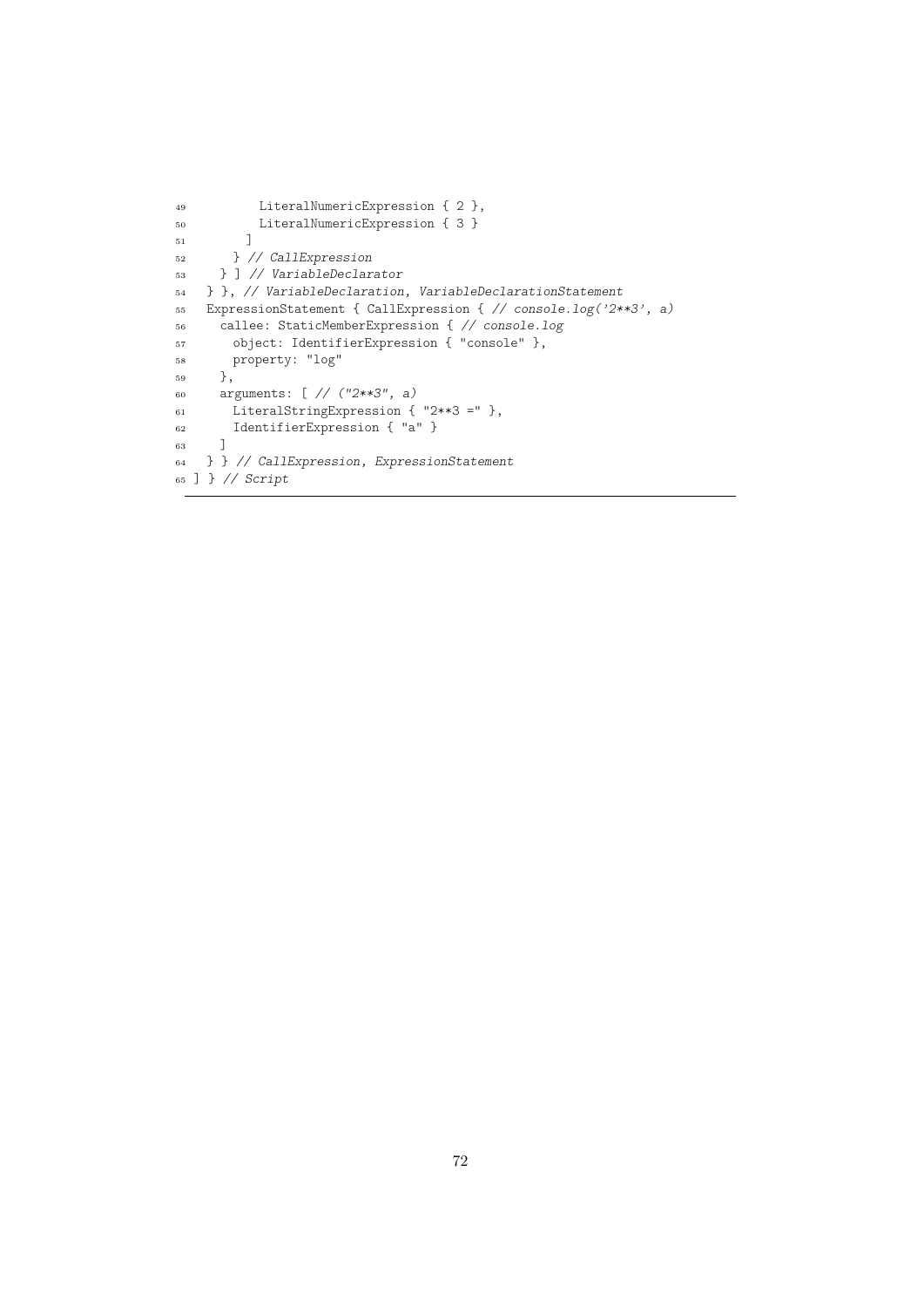## **B Residual code**

Listing 35: Matrix multiplication, specialized for 3x3 matrices with a fixed left-hand side matrix

```
1 function mul$0$2$3(b, x) {
2 const ret = new Array(9);
3 ret.fill(0);
4 {
5 {
6 \qquad \qquad7 \text{ ret}[0] += 0 * b[0];8 ret[0] += .8414709848078965 * b[3];
9 ret[0] += .9092974268256817 * b[6];
10 }
11 ret[0] * = x;12 {
13 ret[1] += 0 * b[1];14 ret[1] += .8414709848078965 * b[4];
15 ret[1] += .9092974268256817 * b[7];
16 }
17 ret[1] * = x;18 		 {
19 ret[2] += 0 * b[2];20 ret[2] += .8414709848078965 * b[5];
21 ret[2] += .9092974268256817 * b[8];<br>22 }
\overline{22}23 ret[2] * = x;<br>24 }
2425 {
26 {
27 ret[3] += .1411200080598672 * b[0];
28 ret [3] += -0.7568024953079282 * b [3];
29 ret [3] += -0.9589242746631385 * b[6];30 }
31 ret [3] * = x;32 {
33 ret[4] += .1411200080598672 * b[1];
34 ret[4] += -0.7568024953079282 * b[4];
35 ret[4] += -0.9589242746631385 * b[7];
36 }
37 ret [4] *= x;
38 {
39 ret[5] += .1411200080598672 * b[2];
40 ret [5] += -0.7568024953079282 * b[5];
41 ret [5] += -0.9589242746631385 * b[8];42 }
43 ret[5] *= x;
\begin{matrix}44 & & \end{matrix}<br>45 {
4546 {
47 ret[6] += -0.27941549819892586 * b[0];
48 ret[6] += .6569865987187891 * b[3];
49 ret[6] += .9893582466233818 * b[6];50 }
```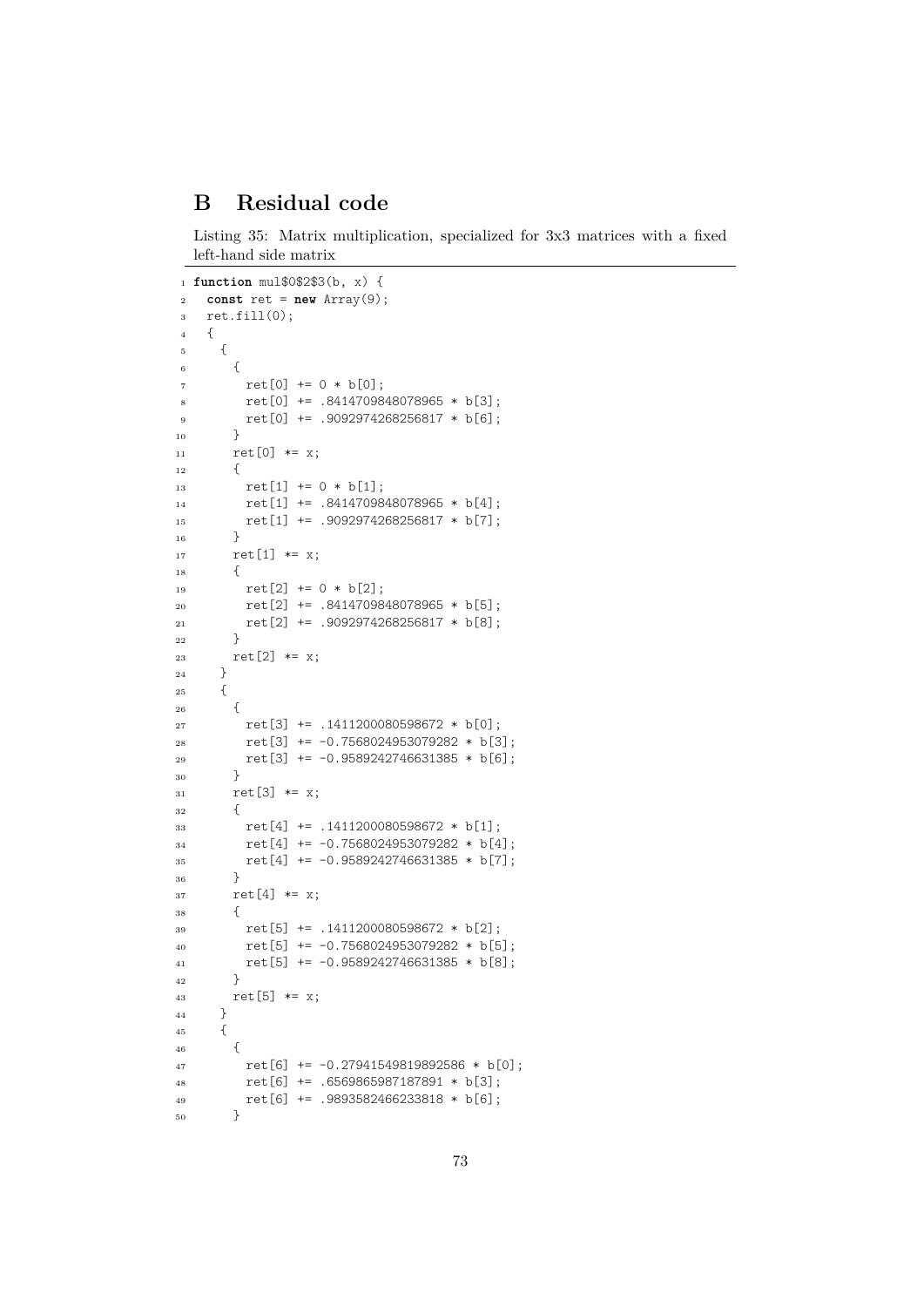```
51 ret[6] *= x;
52 {
53 ret[7] += -0.27941549819892586 * b[1];54 ret[7] += .6569865987187891 * b[4];
55 ret[7] += .9893582466233818 * b[7];<br>56 }
56 }
57 ret[7] * = x;58 {
59 ret[8] += -0.27941549819892586 * b[2];
60 ret[8] += .6569865987187891 * b[5];
61 ret<br/>[8] += .9893582466233818 * b[8]; <br> 62 }
62 }
63 ret[8] *= x;
\left. \begin{array}{c} 64 \\ 65 \end{array} \right\}65\,66 return ret;
67 }
```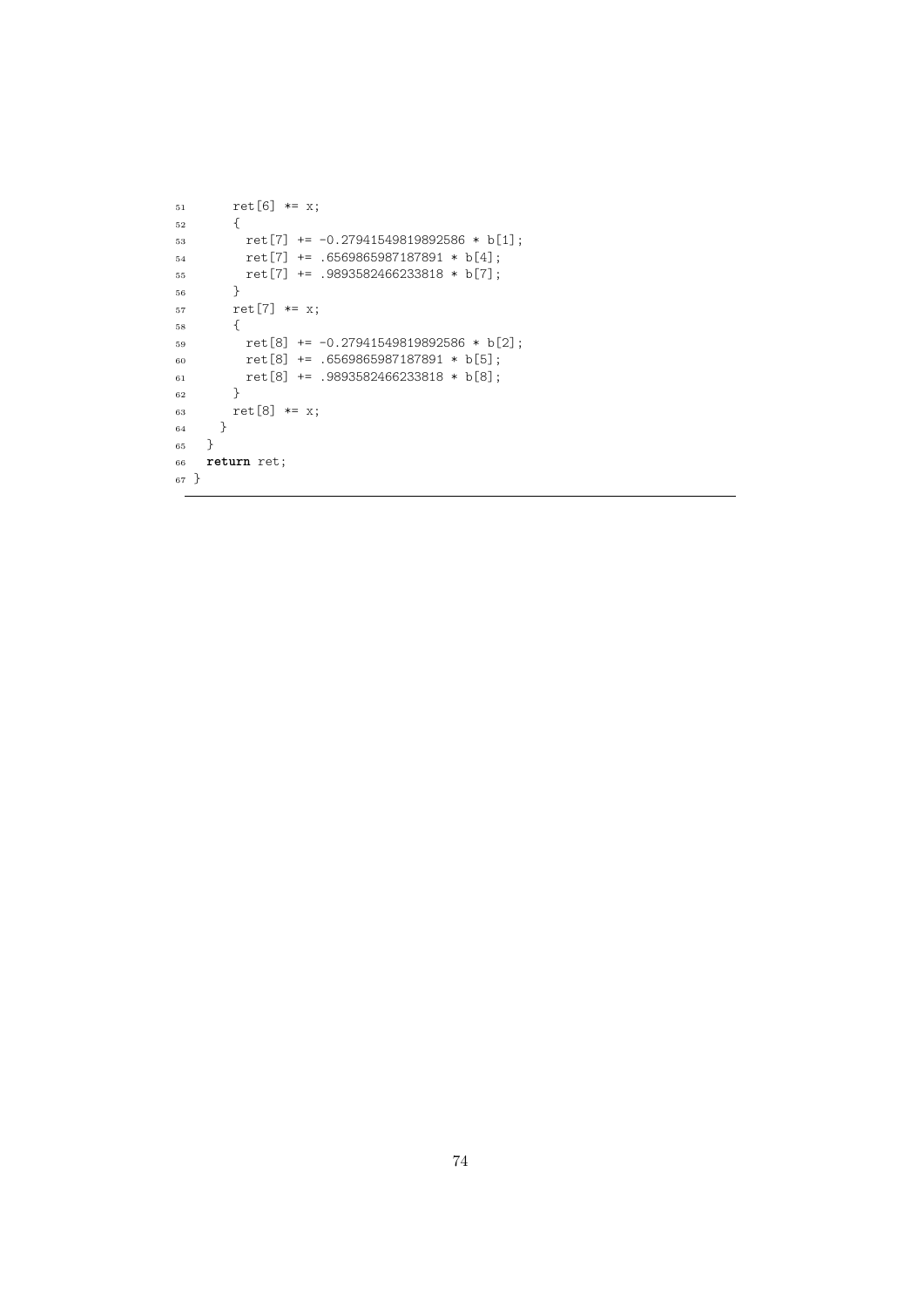Listing 36: FFT, specialized for a radix size of 128

```
1 function perform$1(data) {
2 {
3 let fact = [1, 0];
4 for (let group = 0; group < 1; group++) {
5 for (let pair = group; pair < 128; pair += 2) {
6 const match = pair + 1, prod = mulComplex 0(fact, data[match]);
7 \text{ data}[match] = subComplex 0(data[pair], prod);
         data[pair] = addComplex0(data[pair], prod);9 }
10 fact = addComplex_0(mulComplex$0(fact), fact);11 }
12 fact = [1, 0];13 for (let group = 0; group < 2; group++) {
14 for (let pair = group; pair < 128; pair += 4) {
15 const match = pair + 2, prod = mulComplex_0(fact, data[match]);
16 data[match] = subComplex_0(data[pair], prod);
17 data[pair] = addComplex_0(data[pair], prod);
18 }
19 fact = addComplex_0(mulComplex$0_0(fact), fact);
20 }
21 fact = [1, 0];
22 for (let group = 0; group < 4; group++) {
23 for (let pair = group; pair < 128; pair += 8) {
24 const match = pair + 4, prod = mulComplex 0(fact, data[match]);
25 data[match] = subComplex_0(data[pair], prod);
26 data[pair] = addComplex 0(data[pair], prod);
27 }
28 fact = addComplex_0(mulComplex\0_1(fact), fact);<br>
29
2930 fact = [1, 0];
31 for (let group = 0; group < 8; group++) {
32 for (let pair = group; pair < 128; pair += 16) {
33 const match = pair + 8, prod = mulComplex_0(fact, data[match]);
34 data[match] = subComplex_0(data[pair], prod);
35 data[pair] = addComplex 0(data[pair], prod);
36 }
37 fact = addComplex_0(mulComplex$0_2(fact), fact);
38 }
39 \quad \text{fact} = [1, 0];40 for (let group = 0; group < 16; group++) {
41 for (let pair = group; pair < 128; pair += 32) {
42 const match = pair + 16, prod = mulComplex_0(fact, data[match]);
43 data[match] = subComplex 0(data[pair], prod);
44 data[pair] = addComplex_0(data[pair], prod);
45 }
46 \qquad \qquad fact = addComplex_0(mulComplex$0_3(fact), fact);
47 }
48 \text{fact} = [1, 0];
49 for (let group = 0; group < 32; group++) {
50 for (let pair = group; pair < 128; pair += 64) {
51 const match = pair + 32, prod = mulComplex 0(fact, data[match]);
52 data[match] = subComplex_0(data[pair], prod);
```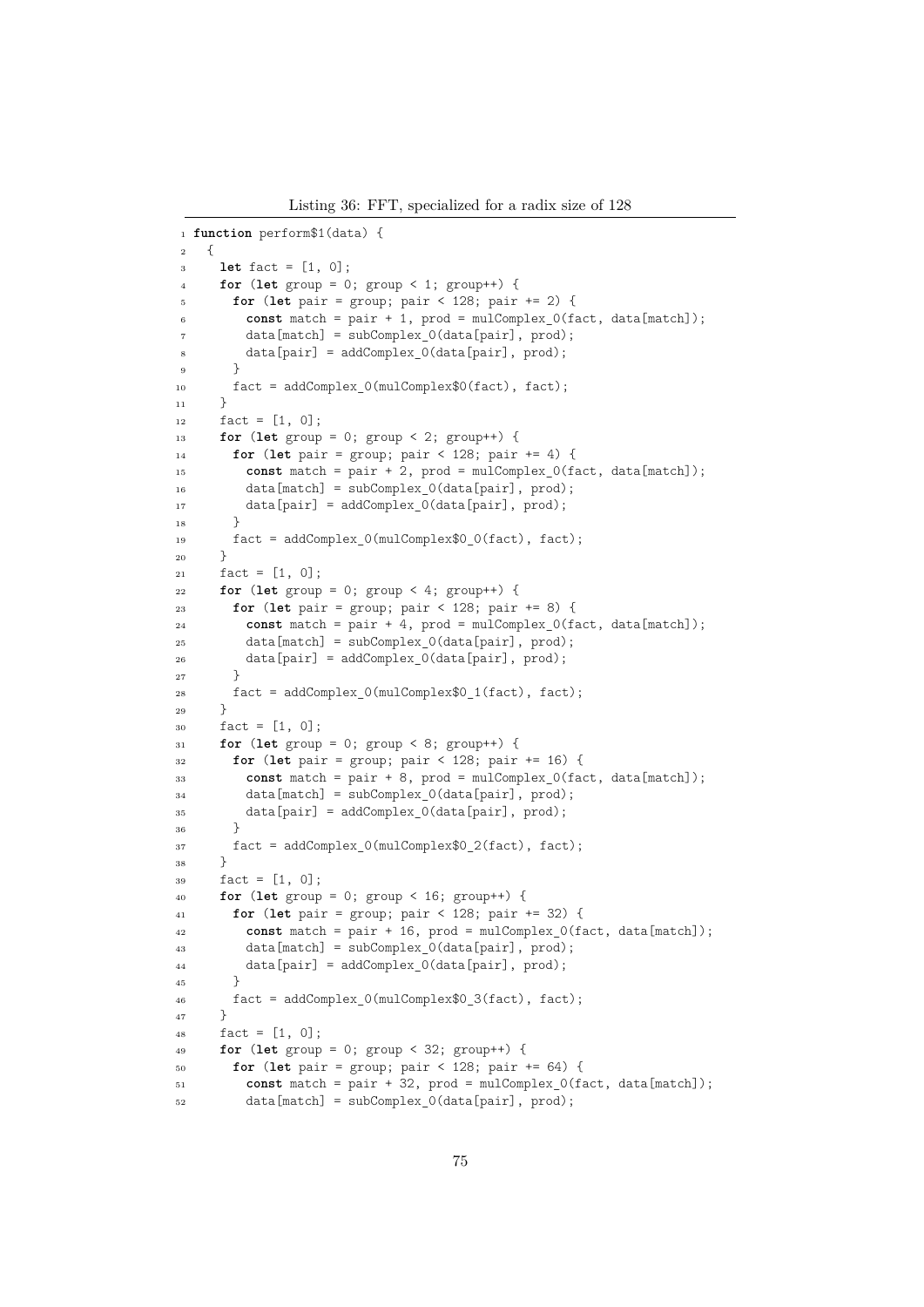```
53 data[pair] = addComplex_0(data[pair], prod);
54 }
55 fact = addComplex 0(mulComplex$0 4(fact), fact);
56 }
57 fact = [1, 0];
58 for (let group = 0; group < 64; group++) {
59 for (let pair = group; pair < 128; pair += 128) {
60 const match = pair + 64, prod = mulComplex_0(fact, data[match]);
61 data[match] = subComplex_0(data[pair], prod);
62 data[pair] = addComplex_0(data[pair], prod);
63 }
64 fact = addComplex_0(mulComplex$0_5(fact), fact);
65 }
66 }
67 return data;
68 }
69 function mulComplex$0_5(b) {
70 return [-0.0012045437948276074 * b[0] - .049067674327418015 * b[1],
        -0.0012045437948276074 * b[1] + .049067674327418015 * b[0]];
71 }
72 function mulComplex$0_4(b) {
73 return [-0.004815273327803114 * b[0] - .0980171403295606 * b[1],
        -0.004815273327803114 * b[1] + .0980171403295606 * b[0]];
74 }
75 function mulComplex$0_3(b) {
76 return [-0.019214719596769552 * b[0] - .19509032201612825 * b[1],
        -0.019214719596769552 * b[1] + .19509032201612825 * b[0]];
77 }
78 function mulComplex$0_2(b) {
79 return [-0.07612046748871323 * b[0] - .3826834323650898 * b[1],
        -0.07612046748871323 * b[1] + .3826834323650898 * b[0]];
80 }
81 function mulComplex$0_1(b) {
82 return [-0.2928932188134525 * b[0] - .7071067811865475 * b[1],
        -0.2928932188134525 * b[1] + .7071067811865475 * b[0]];
83 }
84 function mulComplex$0_0(b) {
85 return [-0.9999999999999998 * b[0] - b[1], -0.9999999999999998 * b[1] +
         b[0]];
86 }
87 function mulComplex$0(b) {
88 return [-2 * b[0] - 1.2246467991473532e-16 * b[1], -2 * b[1] +
        1.2246467991473532e-16 * b[0]];
89 }
```